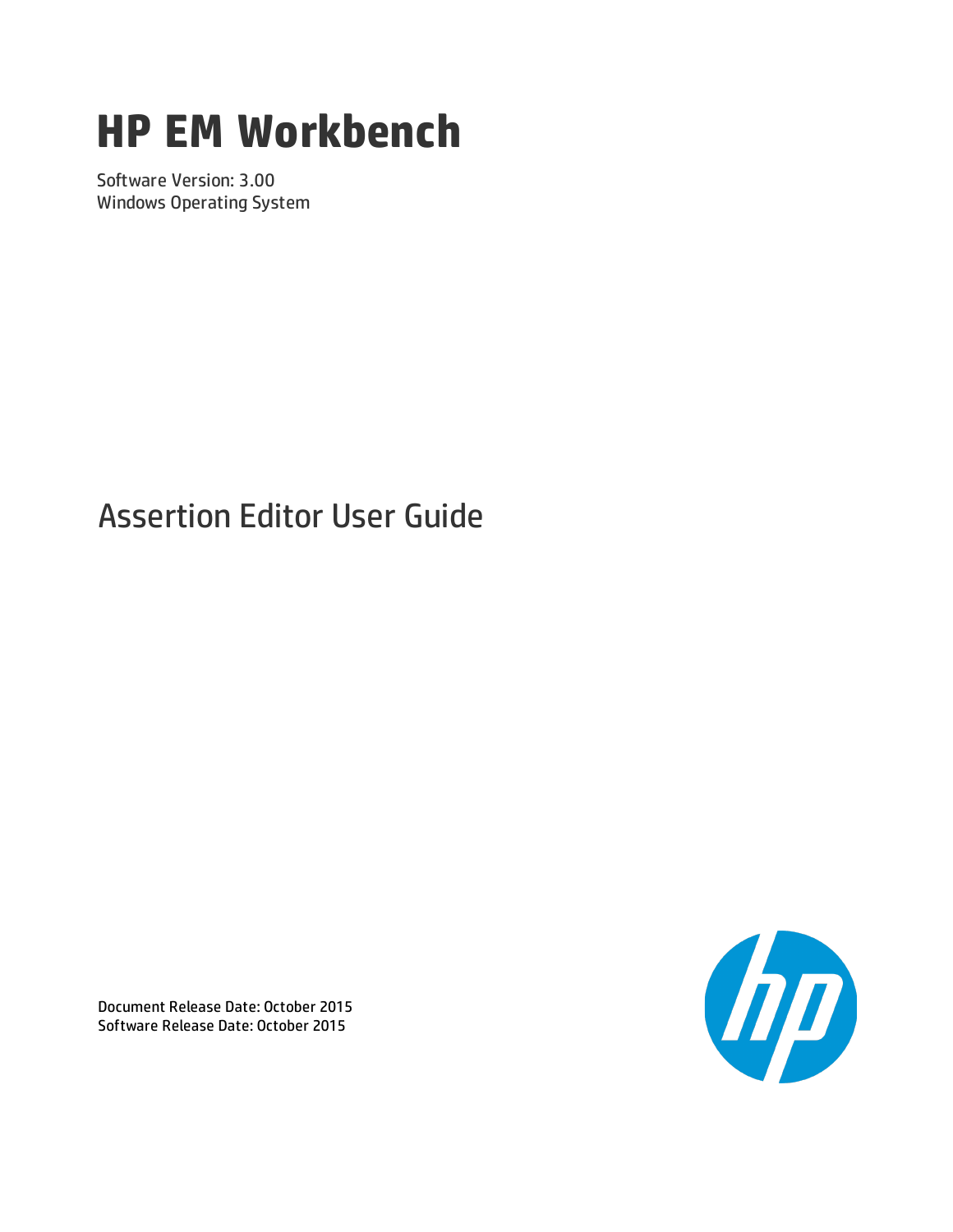### Legal Notices

#### **Warranty**

The only warranties for HP products and services are set forth in the express warranty statements accompanying such products and services. Nothing herein should be construed as constituting an additional warranty. HP shall not be liable for technical or editorial errors or omissions contained herein.

The information contained herein is subject to change without notice.

### Restricted Rights Legend

Confidential computer software. Valid license from HP required for possession, use or copying. Consistent with FAR 12.211 and 12.212, Commercial Computer Software, Computer Software Documentation, and Technical Data for Commercial Items are licensed to the U.S. Government under vendor's standard commercial license.

### Copyright Notice

© Copyright 2003-2015 Hewlett-Packard Development Company, L.P.

### Trademark Notices

Adobe™ is a trademark of Adobe Systems Incorporated. Intel® Xeon® and Intel® Core i7® are registered trademarks of Intel Corporation in the U.S. and other countries. Microsoft®, Windows®, Windows® XP and Windows 7® are U.S. registered trademarks of Microsoft Corporation. UNIX® is a registered trademark of TheOpenGroup. Oracle and Java are registered trademarks of Oracle and/or its affiliates.

### Documentation Updates

The title page of this document contains the following identifying information:

- Software Version number, which indicates the software version.
- Document Release Date, which changes each time the document is updated.
- Software Release Date, which indicates the release date of this version of the software.

To check for recent updates or to verify that you are using the most recent edition of a document, go to: **http://h20230.www2.hp.com/selfsolve/manuals**

This site requires that you register for an HP Passport and sign in. To register for an HP Passport ID, go to: **http://h20229.www2.hp.com/passport-registration.html**

Or click the **New users - please register** link on the HP Passport login page.

You will also receive updated or new editions if you subscribe to the appropriate product support service. Contact your HP sales representative for details.

### **Support**

#### Visit the HP Software Support Online web site at: **http://www.hp.com/go/hpsoftwaresupport**

This web site provides contact information and details about the products, services, and support that HP Software offers.

HP Software online support provides customer self-solve capabilities. It provides a fast and efficient way to access interactive technical support tools needed to manage your business. As a valued support customer, you can benefit by using the support web site to:

- Search for knowledge documents of interest
- Submit and track support cases and enhancement requests
- Download software patches
- Manage support contracts
- Look up HP support contacts
- Review information about available services
- Enter into discussions with other software customers • Research and register for software training
- 

Most of the support areas require that you register as an HP Passport user and sign in. Many also require a support contract. To register for an HP Passport ID, go to:

**http://h20229.www2.hp.com/passport-registration.html**

To find more information about access levels, go to:

**http://h20230.www2.hp.com/new\_access\_levels.jsp**

**HP Software Solutions Now** accesses the HPSW Solution and Integration Portal Web site. This site enables you to explore HP Product Solutions to meet your business needs, includes a full list of Integrations between HP Products, as well as a listing of ITIL Processes. The URL for this Web site is **http://h20230.www2.hp.com/sc/solutions/index.jsp**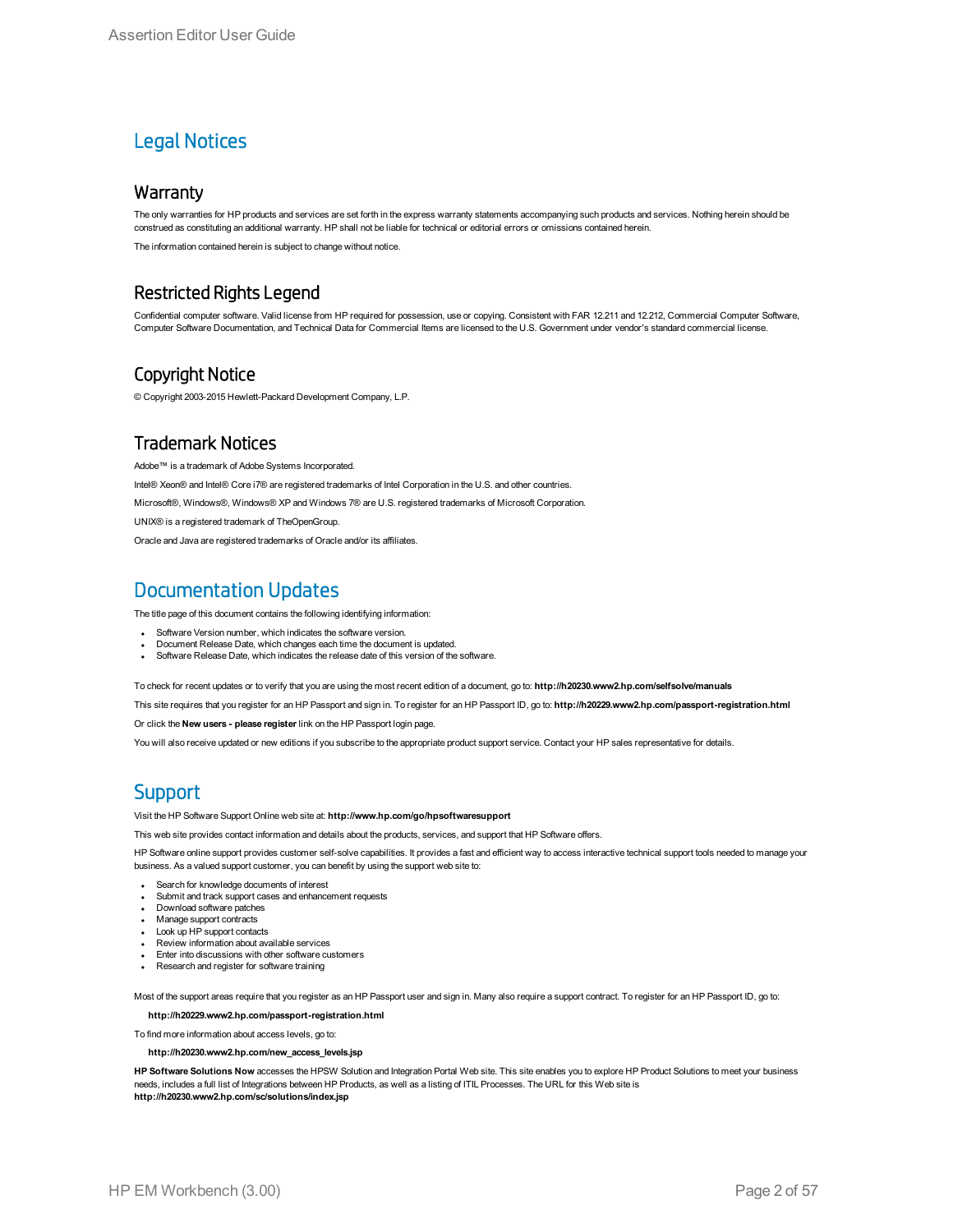### About this PDF Version of Online Help

This document is a PDF version of the online help. This PDF file is provided so you can easily print multiple topics from the help information or read the online help in PDF format. Because this content was originally created to be viewed as online help in a web browser, some topics may not be formatted properly. Some interactive topics may not be present in this PDF version. Those topics can be successfully printed from within the online help.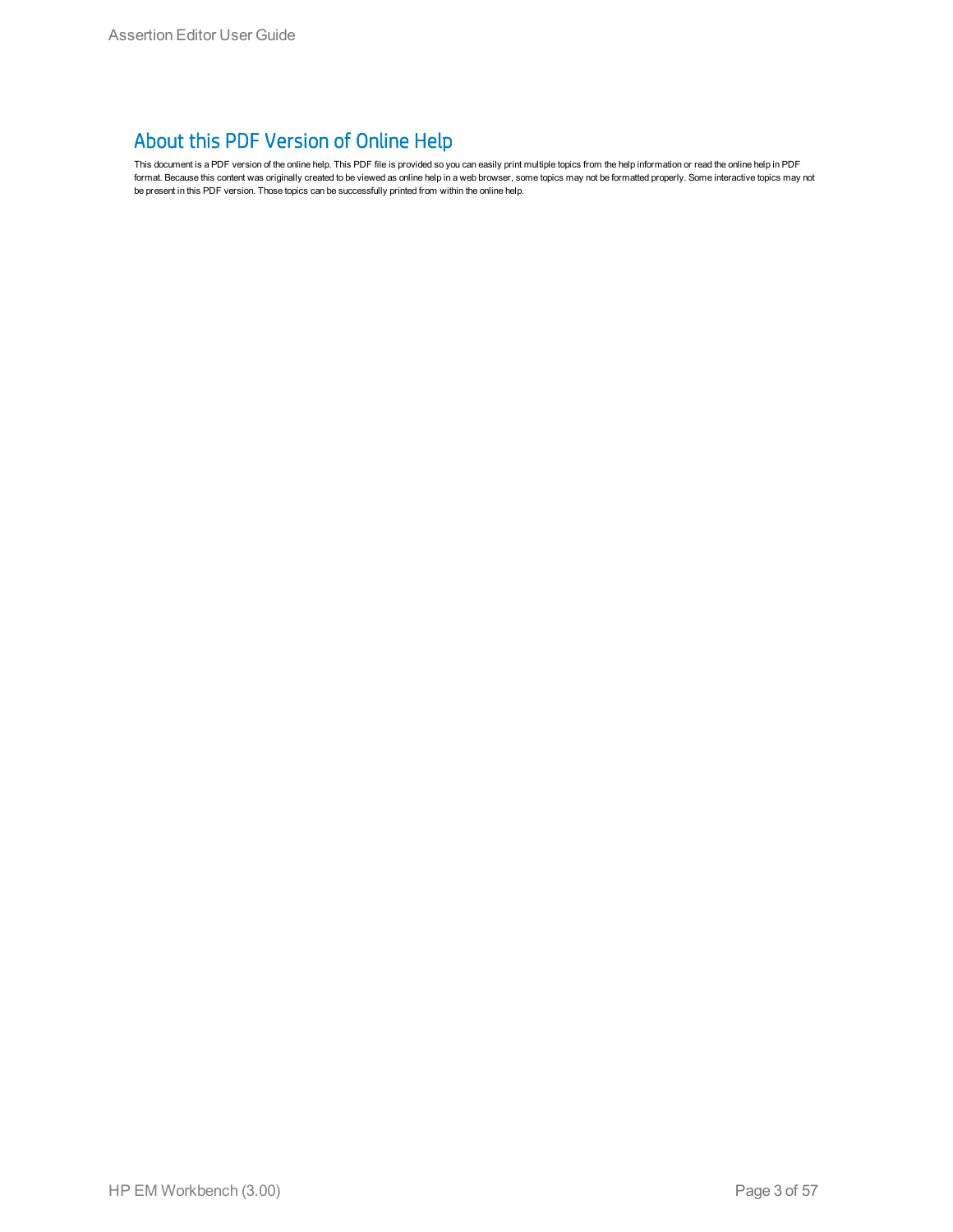# **Contents**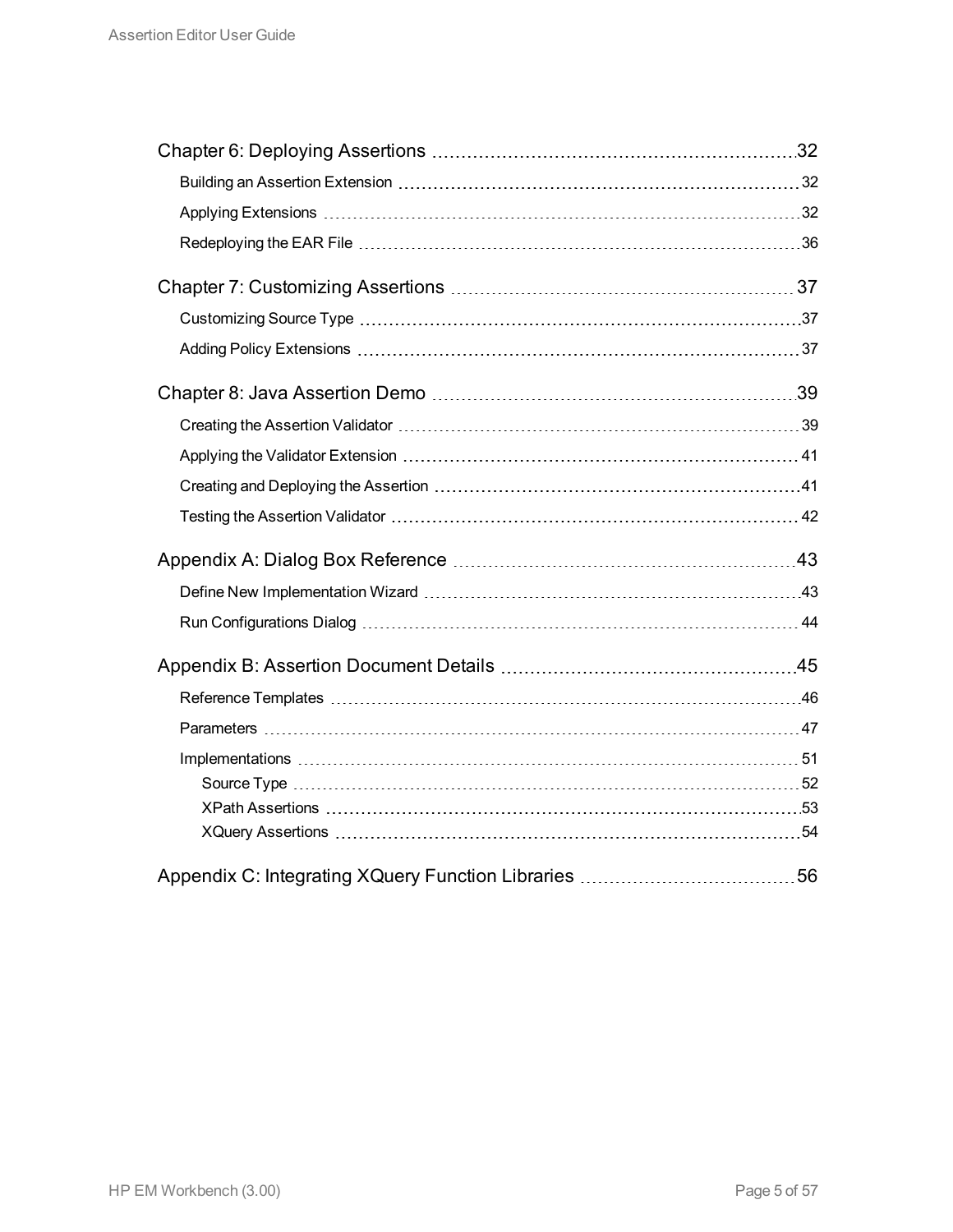Assertion Editor User Guide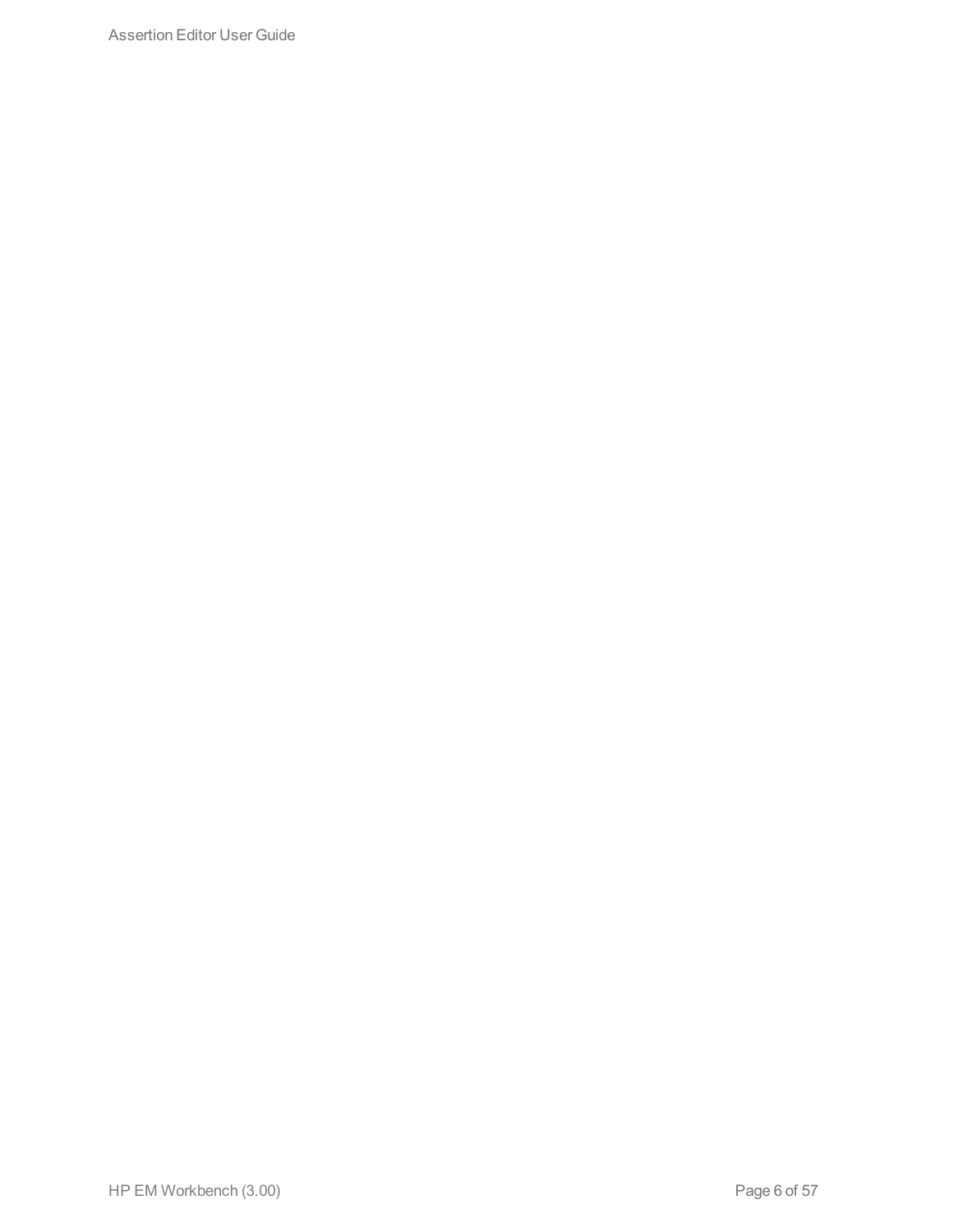# <span id="page-6-0"></span>Chapter 1: About this Guide

Welcome to the *Assertion Editor User Guide*. This guide explains how to use Assertion Editor as part of HP Enterprise Maps (HP EM).

This guide contains the following chapters:

• ["Assertion](#page-7-0) Editor" on page 8

Provides an overview of the main features of Assertion Editor.

• ["Getting](#page-12-0) Started" on page 13

Describes the installation of the main features, and shows you how to create an assertion project in Assertion Editor.

• "Managing [Assertions"](#page-19-0) on page 20

Explains how to create, download, edit, and compare assertions using Assertion Editor.

**.** "Validating and Publishing [Assertions"](#page-28-0) on page 29

Shows how to test, publish, and resolve conflicts in assertions using Assertion Editor.

• "Deploying [Assertions"](#page-31-0) on page 32

Shows how to build an Assertion extension project using Assertion Editor.

**.** ["Customizing](#page-36-0) Assertions" on page 37

Explains how to customize the source type and add PM extensions in Assertion Editor.

**.** "Java [Assertion](#page-38-0) Demo" on page 39

Demonstrates the creation of a custom assertion validator and its use with Assertion Editor and HP EM.

• "Dialog Box [Reference"](#page-42-0) on page 43

Dialog boxes reference.

**.** ["Assertion](#page-44-0) Document Details" on page 45

Assertion document reference.

• ["Integrating](#page-55-0) XQuery Function Libraries" on page 56

Integrating custom XQuery libraries with Assertion Editor.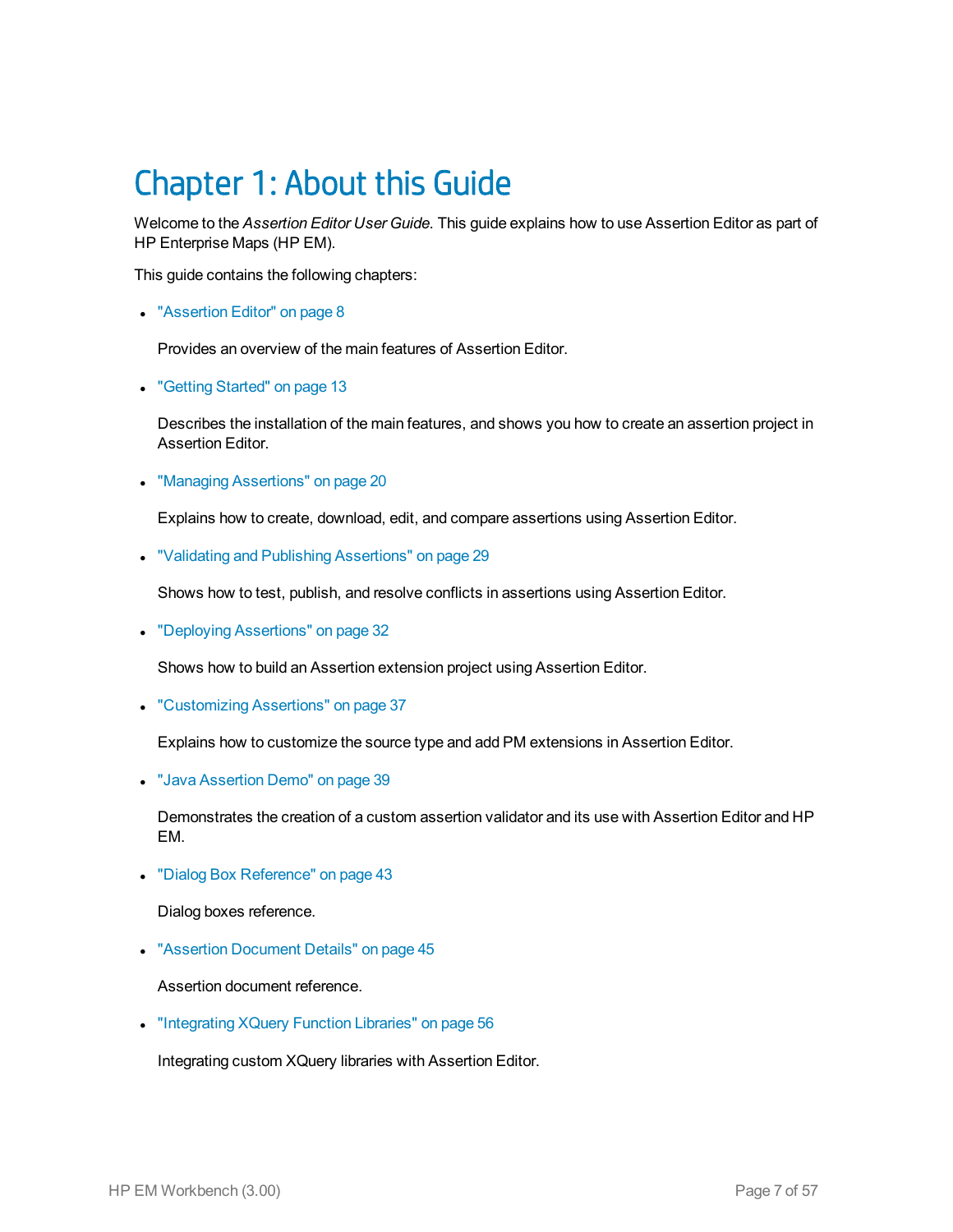# <span id="page-7-0"></span>Chapter 2: Assertion Editor

HP EM Workbench includes Assertion Editor, a set of features for use with the Policy Manager component of HP EM. Assertion Editor enables you to create, edit, and delete assertions on any number of Policy Manager servers. In addition, you can use Assertion Editor to test an assertion, validating the assertion against a source document.

This chapter introduces Assertion Editor in the following sections:

- "HP EM [Workbench](#page-7-1) Suite" below
- ["Overview"](#page-7-2) below
- <span id="page-7-1"></span>• "User [Interface"](#page-8-0) on the next page

## HP EM Workbench Suite

HP EM Workbench is a suite of editor tools enabling you to customize your deployment of HP EM.

HP EM Workbench consists of the following editor tools, distributed as a single Eclipse development platform:

**Customization Editor** 

Customizes the underlying System Data Model (SDM) within HP EM.

• Taxonomy Editor

Customizes the taxonomies used to categorize artifacts in HP EM.

• Assertion Editor

Customizes the conditions applied by your business policies within HP EM.

• Report Editor

<span id="page-7-2"></span>Customizes report definitions for use with HP EM.

### **Overview**

Assertions are the building blocks of policy. Each assertion checks a single condition of a policy, returning a true or false result. In Policy Manager, one or more assertions are collected together to form a *technical policy*. The technical policy is a set of assertions that fulfills a management requirement.

HP EM provides tools to test whether sources comply with the relevant policies.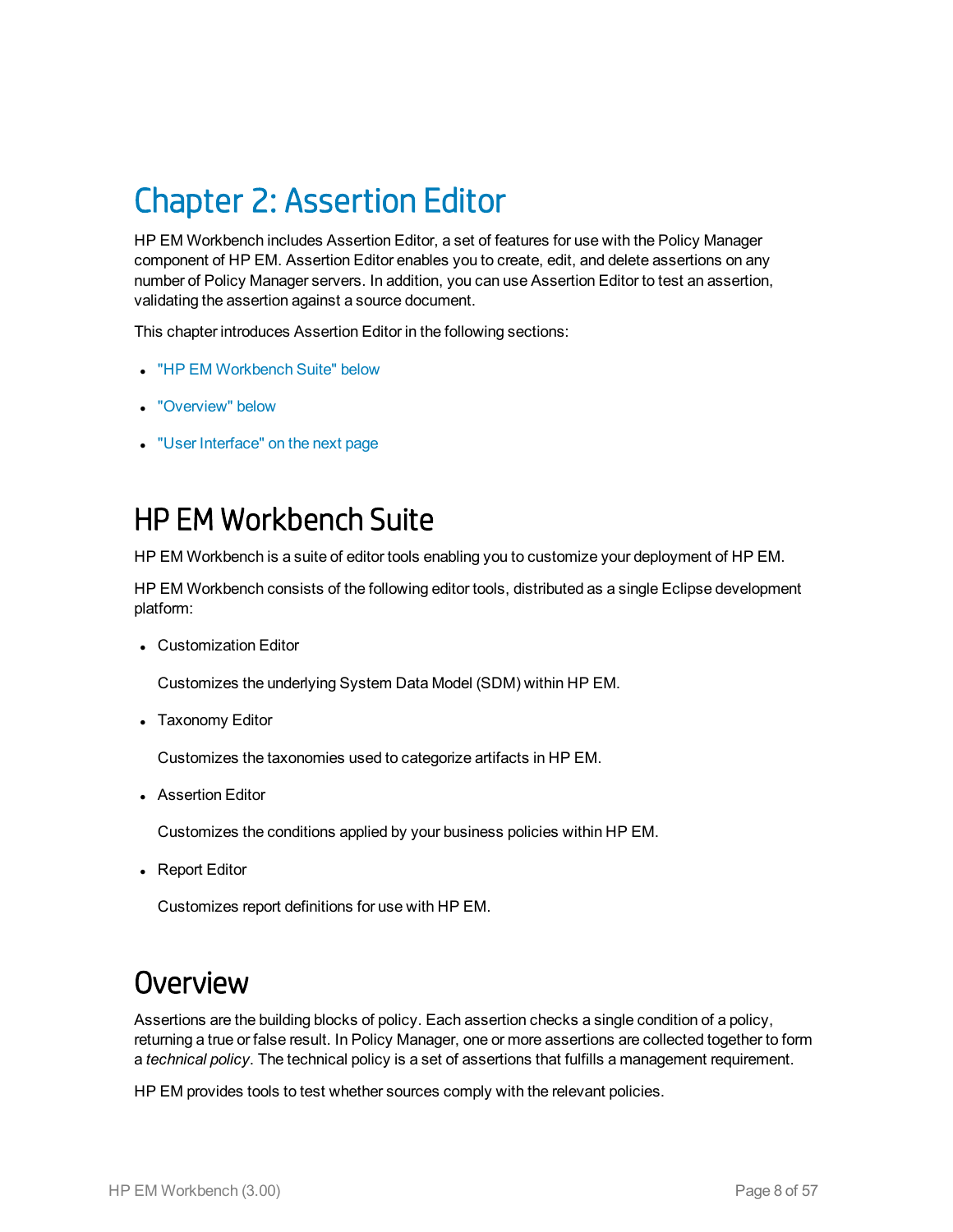To meet management requirements, a technical policy often needs a new assertion. Changing requirements can also result in existing assertions becoming out of date. Assertion Editor is a tool, built on the widely used Eclipse IDE, to simplify assertion creation and editing.

Assertion Editor makes working with assertions easy.

Use Assertion Editor to do the following:

#### 1. **Create an assertion project.**

For details, see the following sections:

- "Creating an [Assertion](#page-15-0) Project File" on page 16
- ["Downloading](#page-16-0) and Importing Assertions" on page 17

#### 2. **Create and manage assertions.**

For details, see the following sections:

- "Creating [Assertions"](#page-19-1) on page 20
- "Editing [Assertions"](#page-20-0) on page 21
- "Deleting [Assertions"](#page-26-0) on page 27
- ["Comparing](#page-27-0) Assertion Versions" on page 28
- 3. **Validate assertions before publishing.**

For details, see "Testing [Assertions"](#page-28-1) on page 29.

4. **Deploy assertions and manage conflicts.**

For details, see the following sections:

- "Publishing [Assertions"](#page-29-1) on page 30
- ["Resolving](#page-29-0) Conflicts" on page 30
- 5. **Customize assertions for use with Policy Manager.**

For details, see ["Customizing](#page-36-0) Assertions" on page 37.

### <span id="page-8-0"></span>User Interface

The default perspective is split into a number of sections with menu options across the top.

The platform perspective consists of the following views: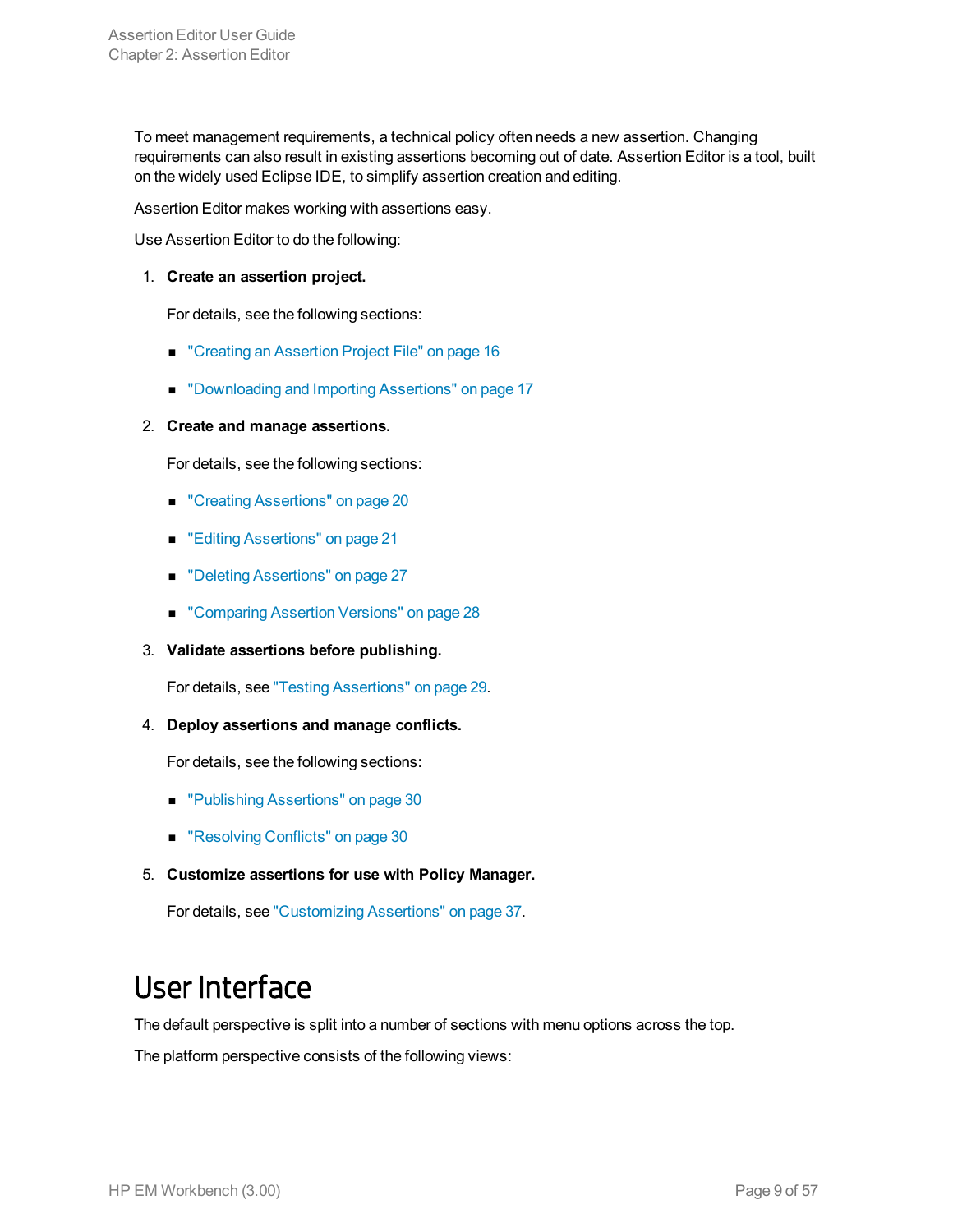#### <sup>l</sup> **Project Explorer**

The tree view of your assertion projects. For details, see "Project [Explorer"](#page-9-0) below.

#### <sup>l</sup> **Server Explorer**

The view listing HP EM server connections to HP EM Workbench. For details, see ["Server](#page-10-0) [Explorer"](#page-10-0) on the next page.

<sup>l</sup> **Editor**

The view showing the components of the assertion. For details, see ["Editor](#page-10-1) View" on the next page.

### <span id="page-9-0"></span>Project Explorer

The Project Explorer contains a hierarchical list of projects, the assertions in each project, and the validation definitions in each assertion.

The Project Explorer contains additional context menu options enabling you to interact with a running HP EM server. Right-click the project name or a particular assertion, and select **HP EM** to view the options listed in the following tables:

#### **Project Context Menu Options**

| Option                    | <b>Function</b>                                                                                                                                          |
|---------------------------|----------------------------------------------------------------------------------------------------------------------------------------------------------|
| Download<br>Assertions    | Import Assertions from HP EM. For details, see "Downloading and Importing<br>Assertions" on page 17.                                                     |
| Upload to<br>Server       | Export assertions to the default HP EM server. For details, see "Publishing"<br>Assertions" on page 30.                                                  |
| Update from<br>Server     | Update assertions from HP EM. For details, see "Editing Assertions" on page 21.                                                                          |
| Remove<br>from Server     | Delete assertions from HP EM. For details, see "Deleting Assertions" on page 27.                                                                         |
| Upload To<br>Other Server | Export assertions to a specified HP EM server.                                                                                                           |
| Build<br>Extension        | Create an assertion extension for HP EM containing all the assertions in your project.<br>For details, see "Building an Assertion Extension" on page 32. |

#### **Assertion Context Menu Options**

| <b>Option</b> | <b>Function</b>                                                                |
|---------------|--------------------------------------------------------------------------------|
| Upload to     | Export an assertion to the default HP EM server. For details, see "Publishing" |
| Server        | Assertions" on page 30.                                                        |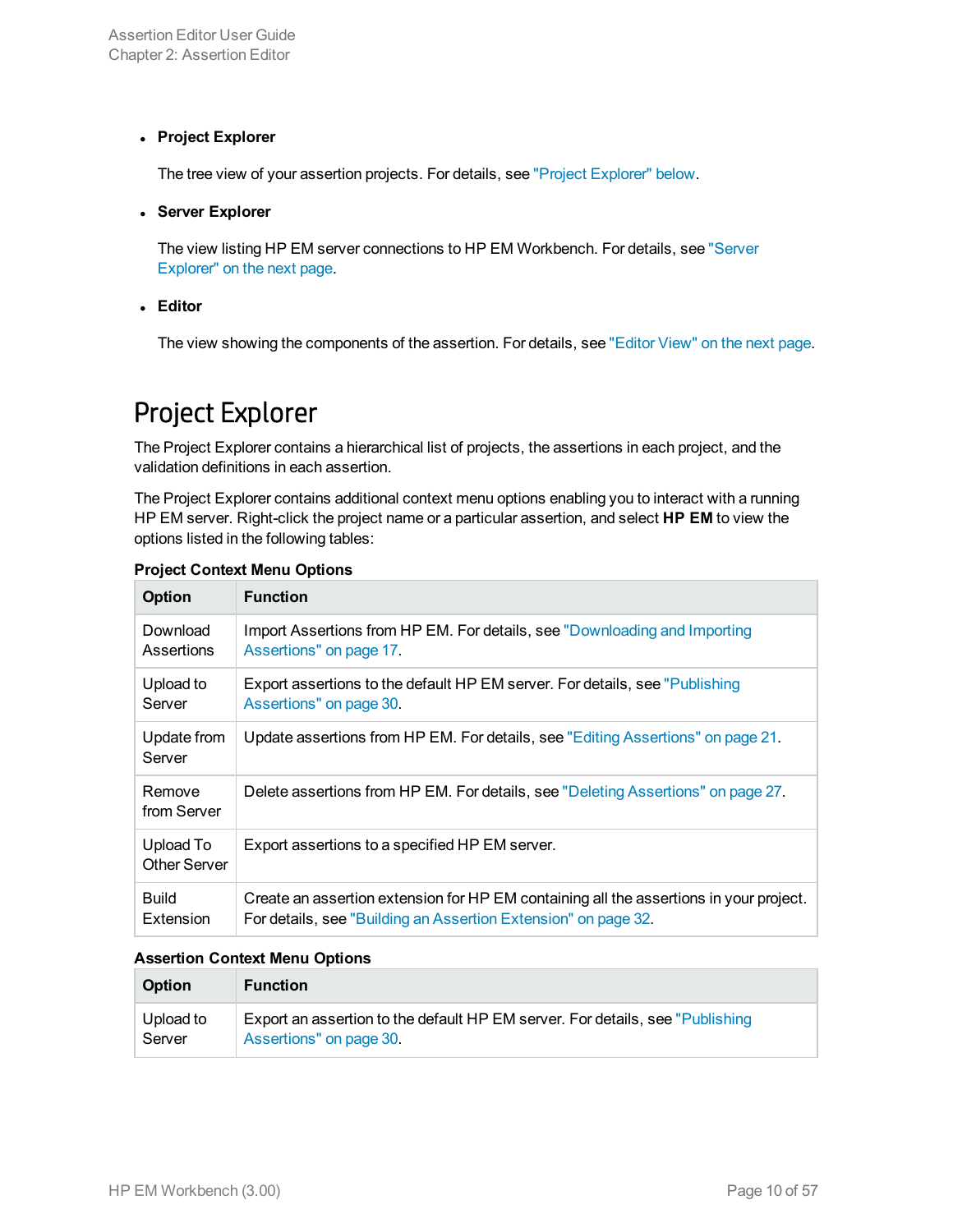| <b>Option</b>             | <b>Function</b>                                                                                                                                          |
|---------------------------|----------------------------------------------------------------------------------------------------------------------------------------------------------|
| Update from<br>Server     | Update assertions from HP EM. For details, see "Editing Assertions" on page 21.                                                                          |
| Remove<br>from Server     | Delete the assertion from HP EM. For details, see "Deleting Assertions" on page 27.                                                                      |
| Upload To<br>Other Server | Export an assertion to a specified HP EM server.                                                                                                         |
| <b>Build</b><br>Extension | Create an assertion extension for HP EM containing all the assertions in your project.<br>For details, see "Building an Assertion Extension" on page 32. |

#### **Assertion Context Menu Options, continued**

### <span id="page-10-0"></span>Server Explorer

The Server Explorer displays the HP EM servers connected to HP EM Workbench. The functionality is shared by all the HP EM Workbench editors.

Right-click a server in the Server Explorer to open the context menu described in the following table.

| <b>Option</b>         | <b>Function</b>                                                                                                          |
|-----------------------|--------------------------------------------------------------------------------------------------------------------------|
| New Server            | Add a server for downloading assertions and taxonomies (Assertion Editor,<br>Taxonomy Editor, and Customization Editor). |
| Remove<br>Server      | Delete a server from the Server Explorer.                                                                                |
| Download<br>Taxonomy  | Download a taxonomy from a server (Taxonomy Editor and Customization Editor).                                            |
| Download<br>Assertion | Download assertions from a platform server (Assertion Editor).                                                           |
| Download<br>Report    | Download reports from a reporting server (Report Editor).                                                                |
| Properties            | View and edit the server name, URL, username, and password.                                                              |

**Server Explorer Context Menu Options**

### <span id="page-10-1"></span>Editor View

The Editor view is the main feature of the Assertion Editor UI.

The pane is split into the following tabs: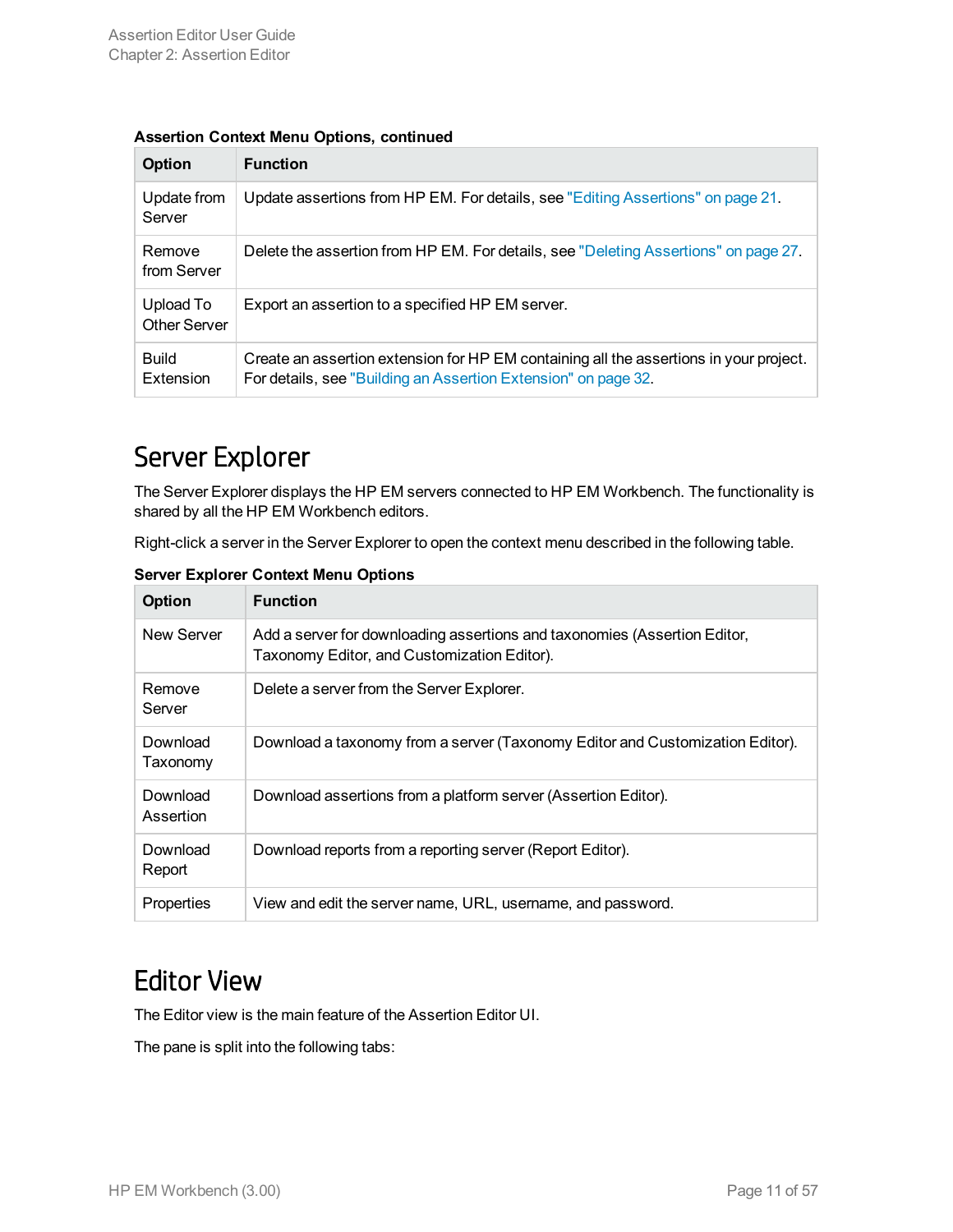#### <sup>l</sup> **Overview Tab**

The Overview tab shows the components of the assertion.

The tab is divided into the following areas:

#### <sup>n</sup> **General Information**

Name of the assertion and its description.

#### <sup>n</sup> **Implementation**

List of implementations of validation logic and the artifact types to which they apply.

#### <sup>n</sup> **Reference Template**

Element used to reference this assertion from a WS-Policy document.

#### <sup>l</sup> **Implementation Tab**

The Implementation tab includes a list of implementations.

Highlighting an implementation opens the XQuery Definition Editor in the window beneath. For details, see "Writing XQuery [Definitions"](#page-22-0) on page 23.

#### <sup>l</sup> **Source Tab**

The Source tab is an XML editor for editing the assertion.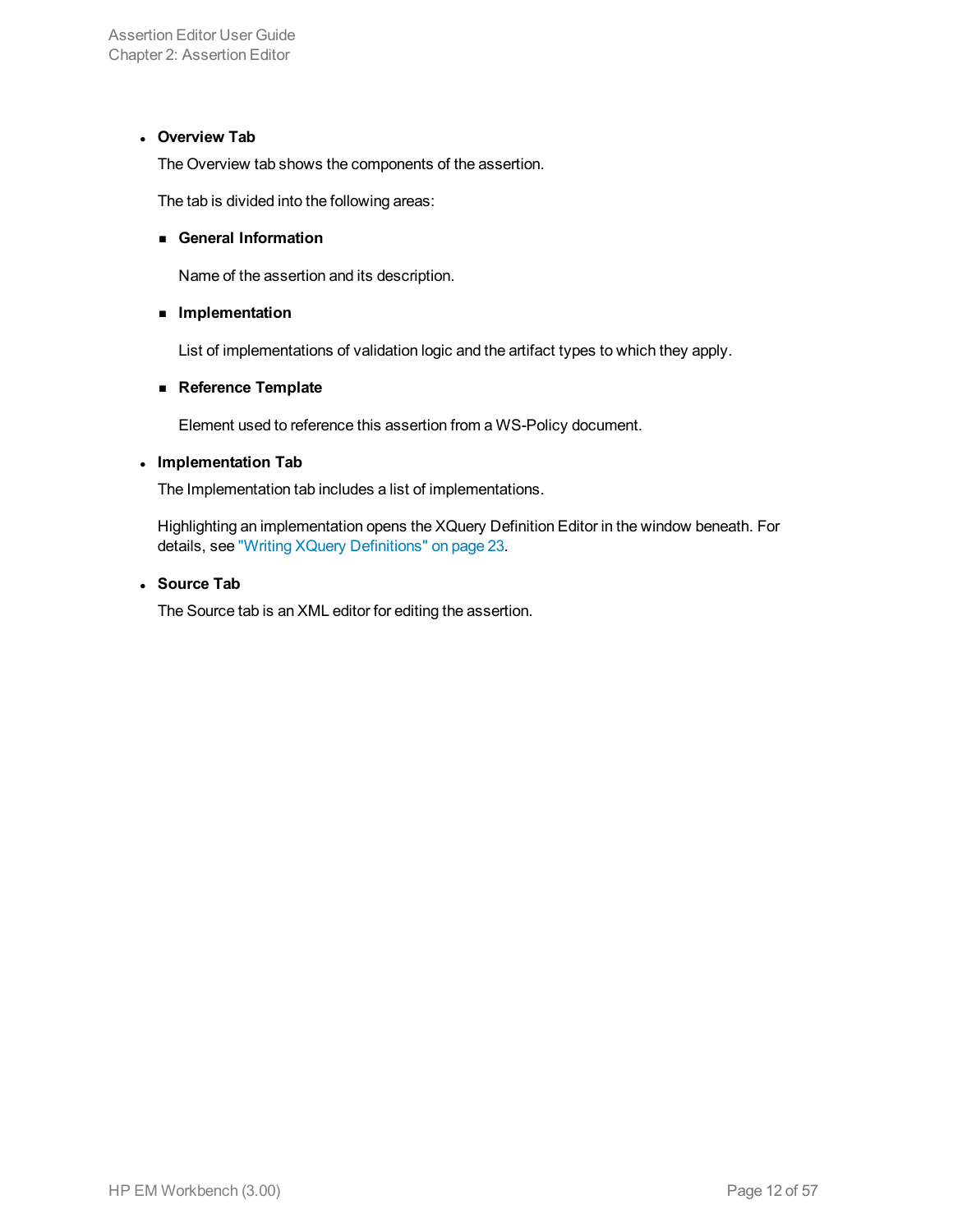# <span id="page-12-0"></span>Chapter 3: Getting Started

This chapter describes the prerequisites for working with assertions in Assertion Editor. It contains the following sections:

- "Installing [HP EM Workbench"](#page-12-1) below
- "SSL [Configuration"](#page-14-0) on page 15
- "Creating an [Assertion](#page-15-0) Project File" on page 16
- **.** ["Downloading](#page-16-0) and Importing Assertions" on page 17
- <span id="page-12-1"></span>• ["Assertion](#page-17-0) Editor Notes" on page 18

### Installing HP EM Workbench

HP EM is an Eclipse development platform distributed as a zip file, hp-em-workbench-3.00 win64.zip.

**Note:** HP EM requires Java SE Development Kit (JDK) 1.8.0 (64 bit version only) or higher. You must include the path to this version of the JDK in the JAVA HOME environment variable.

#### **To install EM Workbench as a new Eclipse platform**:

• Extract the archive to your required location, referred to in this document as WB\_HOME.

**Note:** The path must not be longer than 97 characters.

#### **To Start HP EM Workbench:**

<sup>l</sup> Execute **WB\_HOME/workbench/start.exe**.

The first time you start HP EM Workbench, the welcome screen opens.

Select one of the options to open one of the editor tools, start a new editing project, or view the documentation set.

You can return to the welcome screen from any of the editor tools by selecting **Help>Welcome** from the menu options.

**Tip:** By default, HP EM Workbench runs in 'normal' mode which prevents users from uploading system taxonomies (IDs start with uddi:systinet.com:soa:model:taxonomies) and the Report Editor .rptlibrary file to HP EM servers. If you need to work with system taxonomies or want to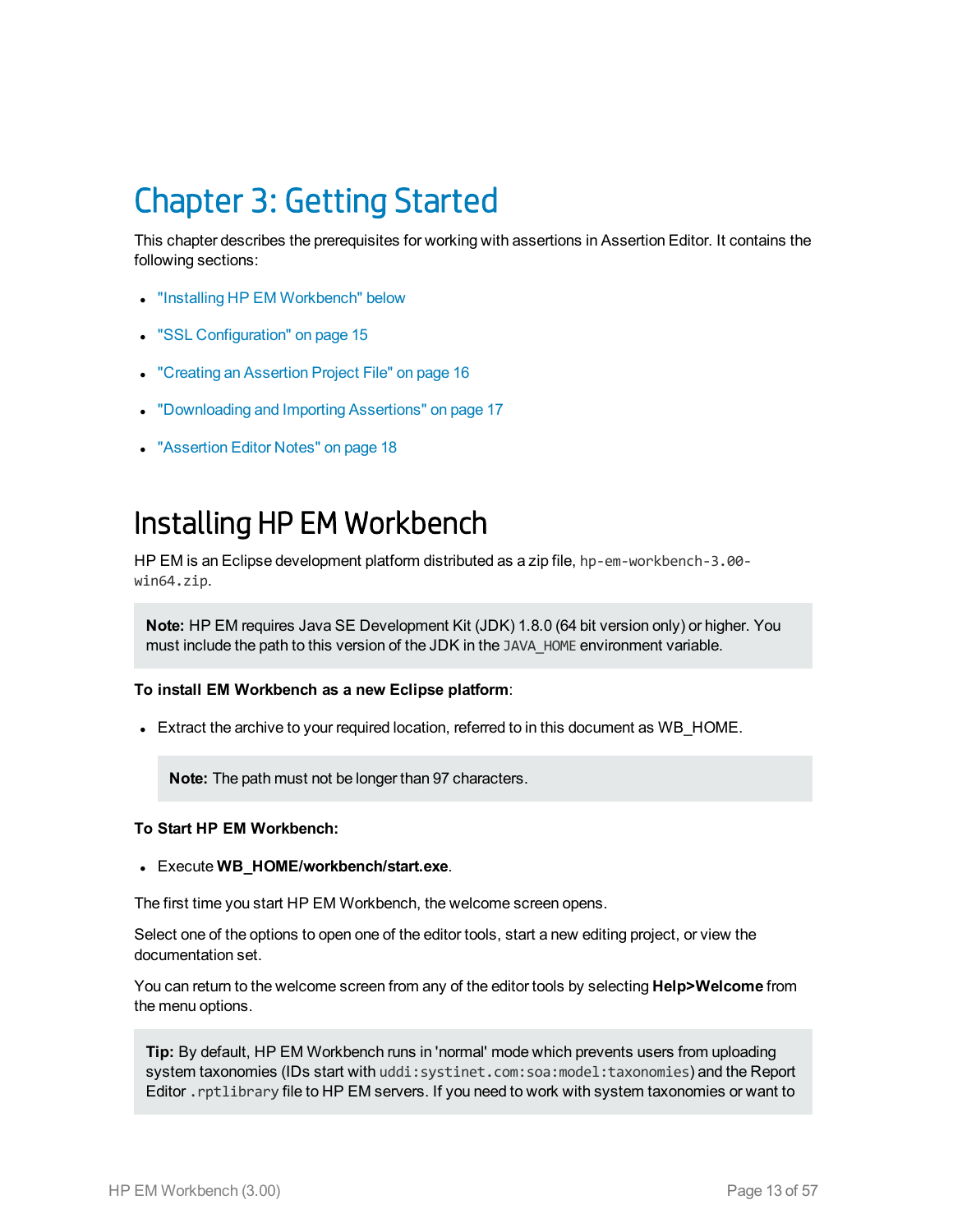upload the .rptlibrary file you can switch HP EM Workbench into 'admin' mode.

**Caution:** Be extremely careful when working with system taxonomies, HP EM uses some hardcoded values from system taxonomies. Changing or removing them may cause errors.

#### **To Switch HP EM Workbench to Admin Mode**

- 1. Open WB HOME/configuration/config.ini with a text editor.
- 2. Add mode=admin to config.ini.
- 3. Restart HP EM Workbench.

**Tip:** HP EM Workbench is memory-intensive. If you experience performance issues, HP recommends increasing the memory allocation.

#### **To increase the memory allocation for HP EM Workbench:**

- 1. Open WB HOME/workbench/start.ini for editing.
- 2. Set these new values:
	- $N = Xm \leq 128m$
	- <sup>n</sup> -Xmx1024m
- 3. Save your changes.
- 4. Restart HP EM Workbench.

**Tip:** HP EM Workbench downloads from HP EM may time out. If you experience issues, HP recommends increasing the time out.

#### **To increase the time out for HP EM Workbench:**

- 1. Open WB\_HOME/workbench/start.ini (or eclipse.ini for stand-alone installation) for editing.
- 2. Set the new value:

-Dorg.em.platform.rest.Client.timeout=200000

The value is in milliseconds with a default value of 120000 (2 minutes).

- 3. Save your changes.
- 4. Restart HP EM Workbench.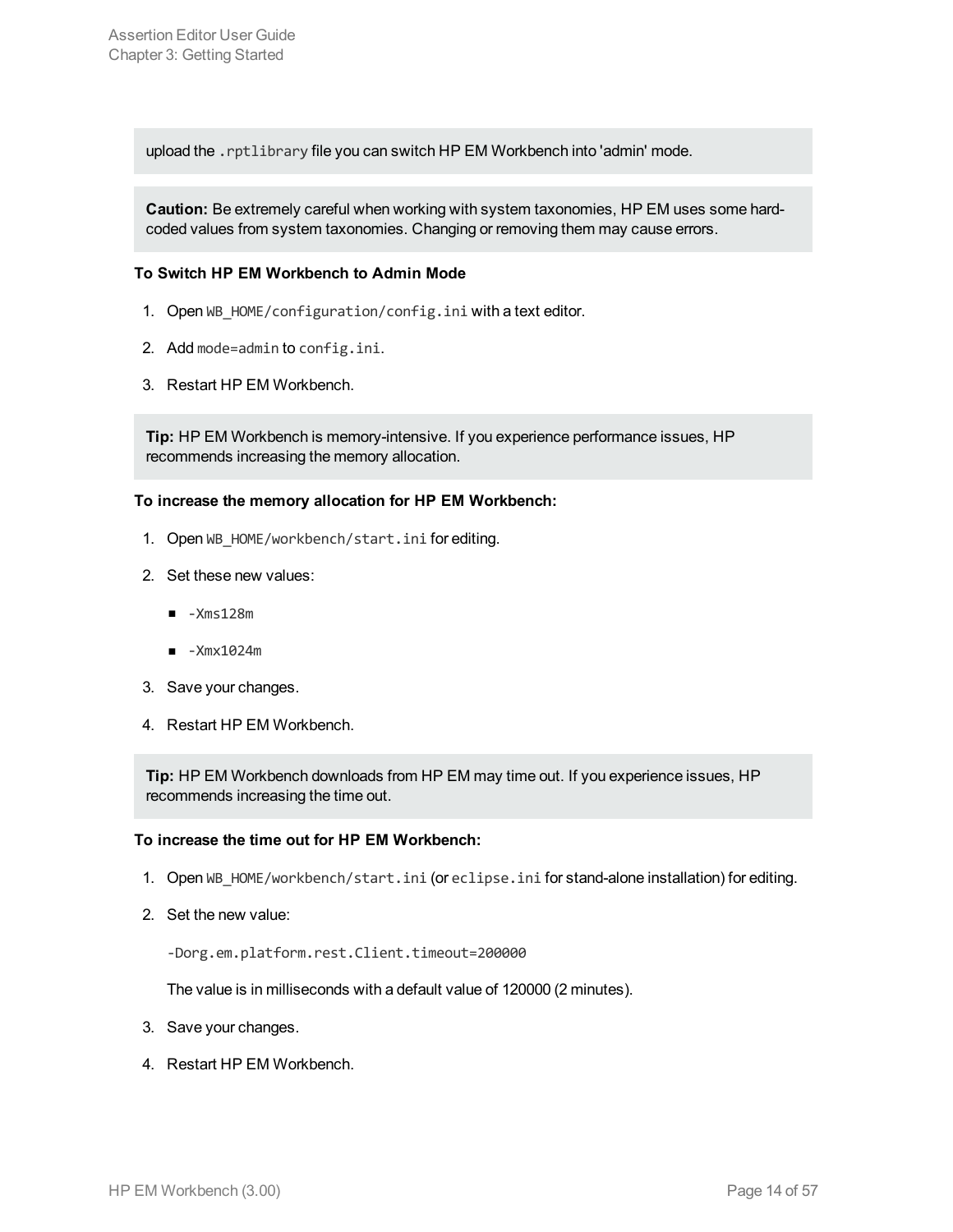**Tip:** HP EM Workbench may fail to store saved credentials of servers. In such cases, HP recommends clearing the secure storage.

#### **To reset the secure storage for EM Workbench server credentials:**

- 1. In EM Workbench, go to **Windows > Preferences > General > Security > Security Storage > Contents** tab.
- 2. Click root node **Default Secure Storage** and then click **Delete** button.

| <b>O</b> Preferences   |                                                                             |    |                                           | $\Box$ $\times$           |
|------------------------|-----------------------------------------------------------------------------|----|-------------------------------------------|---------------------------|
| type filter text       | <b>Secure Storage</b>                                                       |    |                                           |                           |
| <b>⊟</b> General       |                                                                             |    |                                           |                           |
| 由 Appearance           | Password Contents   Advanced                                                |    |                                           |                           |
| Capabilities           | <b>EF</b> [Default Secure Storage]                                          |    | Values associated with the selected node: |                           |
| Compare/Patch          |                                                                             |    |                                           |                           |
| Content Types          |                                                                             | ID | Value                                     |                           |
| 由· Editors             |                                                                             |    |                                           |                           |
| · Keys                 |                                                                             |    |                                           |                           |
| E-Network Connections  |                                                                             |    |                                           |                           |
| Perspectives           |                                                                             |    |                                           |                           |
| - Search               |                                                                             |    |                                           |                           |
| 白· Security            |                                                                             |    |                                           |                           |
| Secure Storage         |                                                                             |    |                                           |                           |
| Service Policies       |                                                                             |    |                                           |                           |
| E-Startup and Shutdown |                                                                             |    |                                           |                           |
| - Tracing              |                                                                             |    |                                           |                           |
| - Web Browser          |                                                                             |    |                                           |                           |
| 由 Workspace            |                                                                             |    |                                           |                           |
| E-Ant                  |                                                                             |    |                                           |                           |
| 由 Data Management      |                                                                             |    |                                           |                           |
| 主·Help                 |                                                                             |    |                                           |                           |
| 由 HP Enterprise Maps   |                                                                             |    |                                           |                           |
| 由 Install/Update       |                                                                             |    |                                           |                           |
| ⊞- Java                |                                                                             |    |                                           |                           |
| 中· Java EE             |                                                                             |    |                                           |                           |
| 中 Java Persistence     |                                                                             |    |                                           |                           |
| 由· JavaScript          |                                                                             |    |                                           |                           |
| 由· Plug-in Development |                                                                             |    |                                           |                           |
| 由 Report Design        |                                                                             |    |                                           | Save                      |
| 由· Run/Debug           |                                                                             |    |                                           |                           |
| <b>E</b> l-Server      |                                                                             |    |                                           |                           |
| ⊞⊢Team                 |                                                                             |    |                                           | Delete                    |
| -- Validation          | Storage location:                                                           |    |                                           |                           |
| 由· Web                 | C:\Users\Administrator\.eclipse\org.eclipse.equinox.security\secure_storage |    |                                           |                           |
| 中 Web Services         |                                                                             |    |                                           |                           |
| ⊞~ XML                 |                                                                             |    |                                           | Restore Defaults<br>Apply |
|                        |                                                                             |    |                                           |                           |
| 3                      |                                                                             |    |                                           | Cancel<br>ОК              |

<span id="page-14-0"></span>3. Restart the Workbench.

## SSL Configuration

By default, HP EM Workbench trusts all HP EM server certificates. You may want HP EM Workbench to verify HP EM certificates.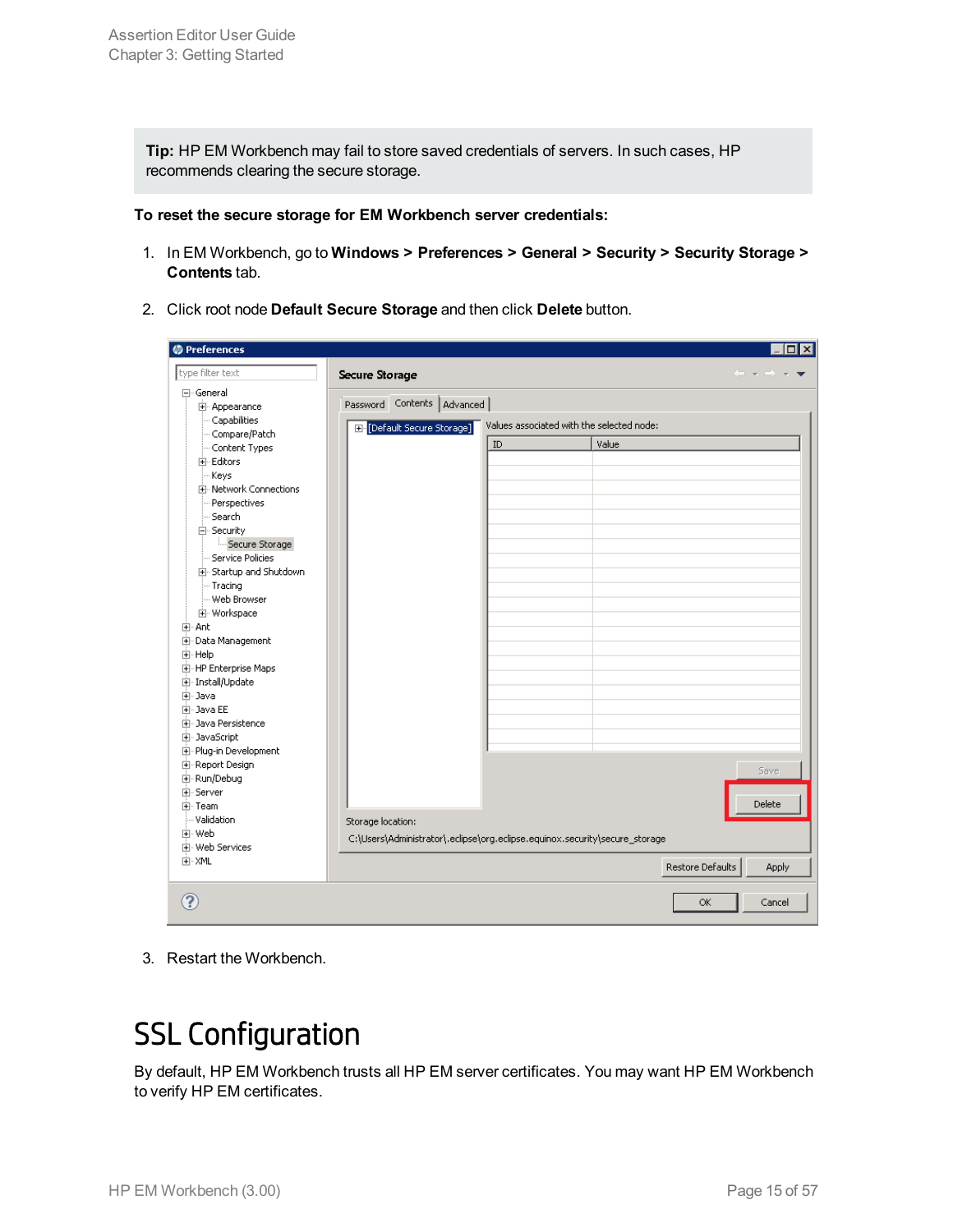#### **To Verify HP EM Server Certificates:**

• Add the following options to WB\_HOME/workbench/start.ini:

```
-Dcom.hp.em.security.ssl.verifyCert=true
-Djavax.net.ssl.trustStore=USER_TRUSTSTORE
-Djavax.net.ssl.trustStorePassword=TRUSTSTORE_PASS
-Djavax.net.ssl.trustStoreType=TRUSTSTORE_FORMAT
```
If HP EM is configured for 2-way SSL, you must provide HP EM Workbench certificates to HP EM.

#### **To Provide HP EM Workbench Client Certificates to HP EM:**

• Add the following options to WB\_HOME/workbench/start.ini:

```
-Djavax.net.ssl.keyStore=USER_KEYSTORE
-Djavax.net.ssl.keyStorePassword=KEYSTORE_PASS
-Djavax.net.ssl.keyStoreType=KEYSTORE_FORMAT
```
### <span id="page-15-0"></span>Creating an Assertion Project File

To work with assertions, you need an Assertion Project. You can create any number of Assertion Projects to help organize your work.

#### **To Create an Assertion Project:**

- 1. Do one of the following:
	- <sup>n</sup> In the HP EM Workbench Welcome page, click **Create Assertion Project**.
	- Click **New**  $\frac{a^*}{a^*}$  to open the Select a Wizard window, and select HP **EM** > Assertion Project.
	- <sup>n</sup> From the menu, select **File > New > Assertion Project**.
	- Press Alt+Shift+N, and then press R, to open the Select a Wizard window. Then select HP **EM > Assertion Project**.

The New Assertion Project dialog box opens.

2. In the New Assertion Project dialog box, enter the following parameters:

| <b>Parameter</b> | <b>Definition</b>                                        |
|------------------|----------------------------------------------------------|
|                  | Project Name   The name of your assertion project.       |
| Namespace        | The namespace to apply to all assertions in the project. |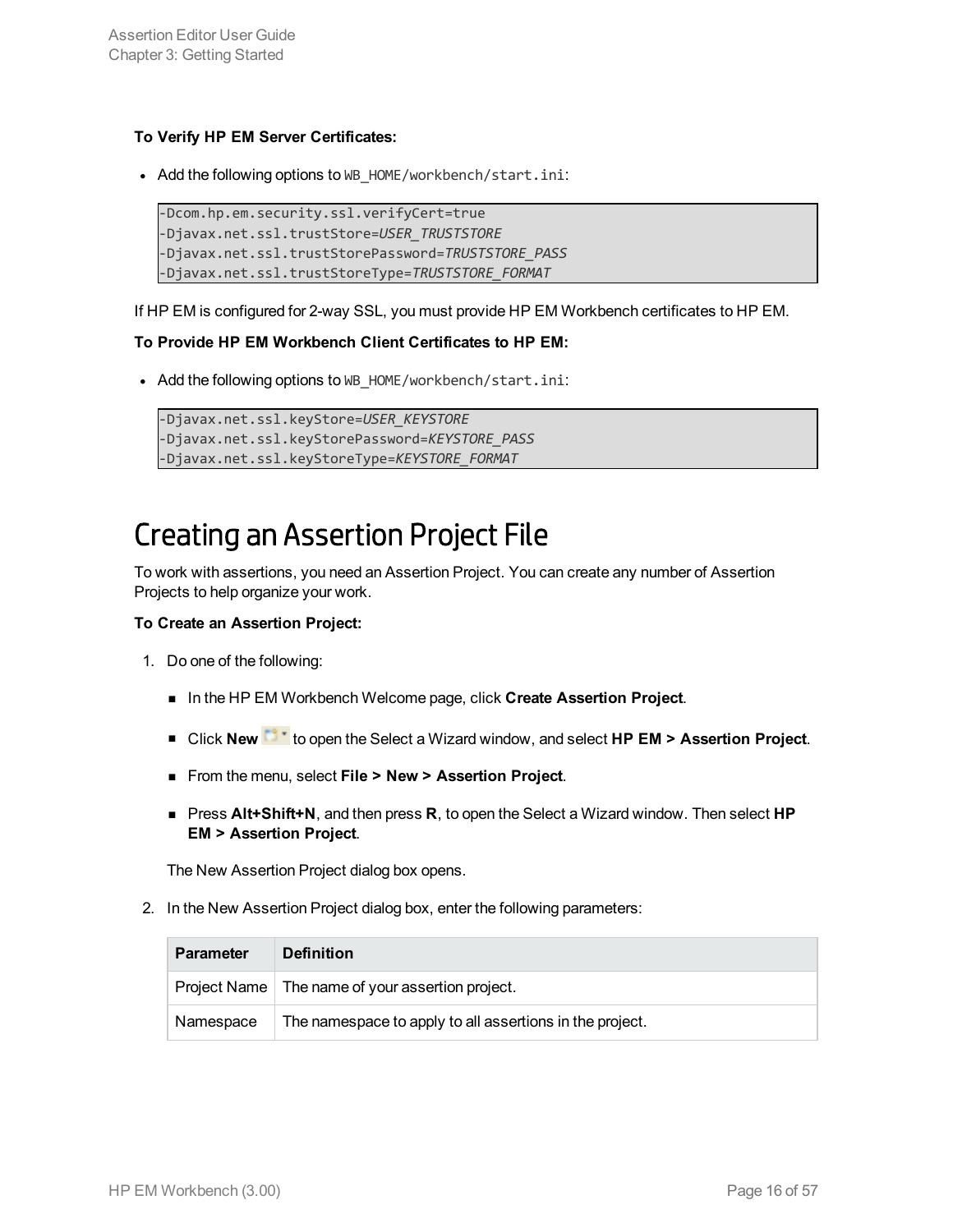| <b>Parameter</b> | <b>Definition</b>                                                                  |
|------------------|------------------------------------------------------------------------------------|
| Create from      | Select this option if you want to create a new project from a previous assertion   |
| Existing         | extension. If selected, input the path or browse for the location of the assertion |
| Extension        | extension.                                                                         |
| Use Default      | If selected, Assertion Editor stores the project in your default workspace. If     |
| Location         | unselected, input the path or browse for an alternative workspace.                 |

3. Click **Next** to select or create a server.

**Note:** If no servers are currently defined, the dialog box continues to Step 5.

- 4. Do one of the following:
	- <sup>n</sup> Select **Create a New Server**, and click **Next**.

Continue to Step 5.

<sup>n</sup> Select **Use an Existing Server**, select the server from the list and input its credentials, and then click **Next**.

Continue to Step 6.

- 5. In the New Server dialog box, add the required parameters, and then click **Next**.
- 6. Select the assertions to download from the server.
- 7. Select **Download All Taxonomies** to import taxonomies from HP EM to make them available for use as assertion parameters.
- <span id="page-16-0"></span>8. Click **Finish**.

### Downloading and Importing Assertions

Using Assertion Editor, you can download assertions from an HP EM server to edit or test them.

You can download assertions in one of two ways:

- When you create a project, as described in "Creating an [Assertion](#page-15-0) Project File" on the previous [page](#page-15-0).
- From your local file system, at a later date.

**Caution:** If you import assertions containing manual validation, Assertion Editor highlights the manual validation as an error with a message instructing you to remove it from the assertion.

#### **To Download Assertions:**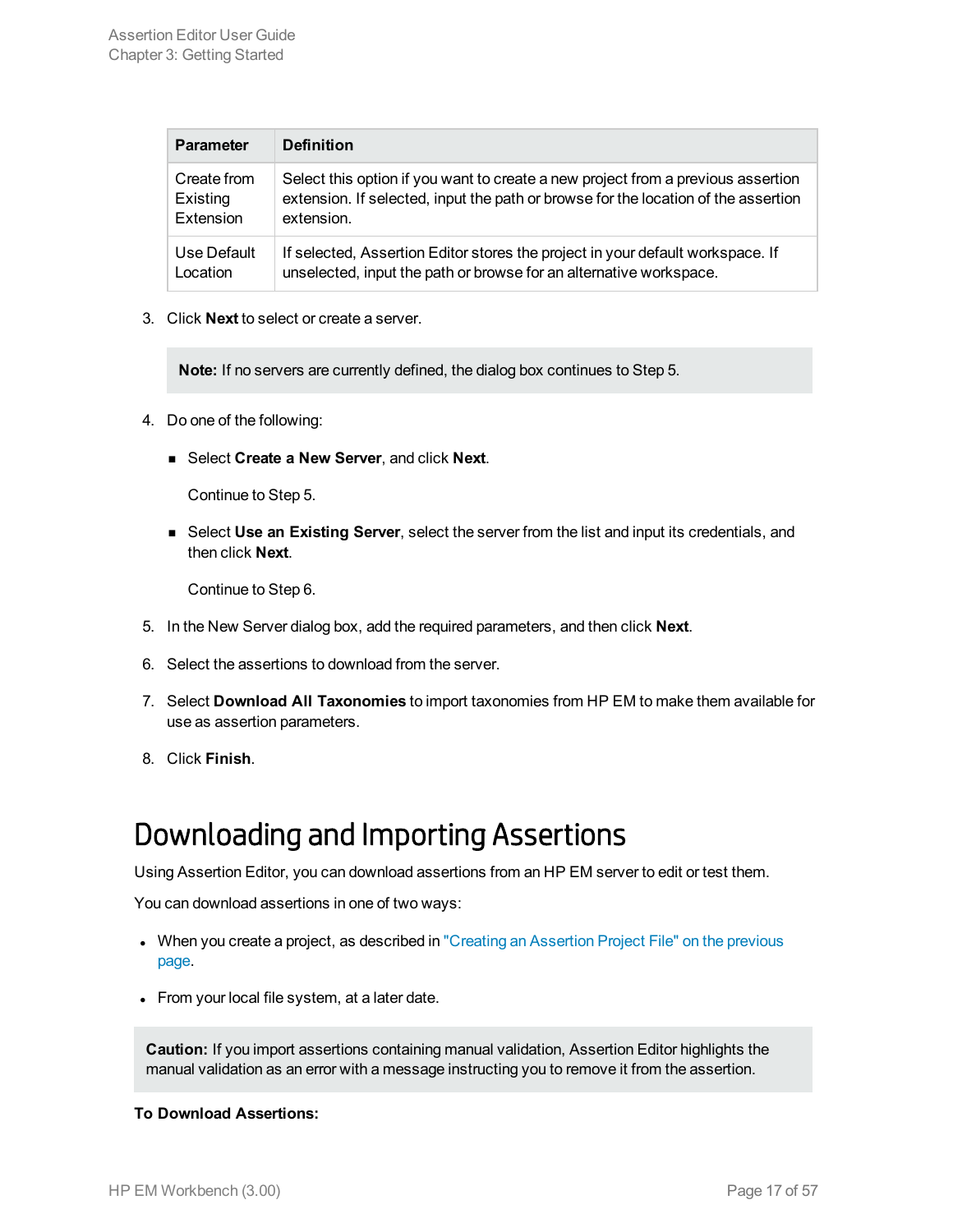1. Right-click the server containing the assertions you need in Server Explorer to open its context menu, and select **Download Assertions**.

The Download Assertion dialog box opens.

2. Select the assertions to download, and click **Next**.

The Choose Location dialog box opens.

3. Select the project to add the assertions to, and click **Finish**.

#### **To Import Assertions from a Local File:**

1. Right-click the server containing the assertions you need in Server Explorer to open its context menu, and select **Import Assertions**.

The Import Assertion dialog box opens.

2. Select the assertions to import, and click **Next**.

The Choose Location dialog box opens.

3. Select the project to add the assertions to, and click **Finish**.

<span id="page-17-0"></span>The assertions are imported to your project.

### Assertion Editor Notes

**Note:** In case you use HP EM Workbenchto implement Javascript assertions, the built-in Javascript editor might throw some unexpected errors.

To resolve this, uncheck **Other JavaScript Proposals** in **Window > Preferences> JavaScript > Editor > Content Assist > Advanced**.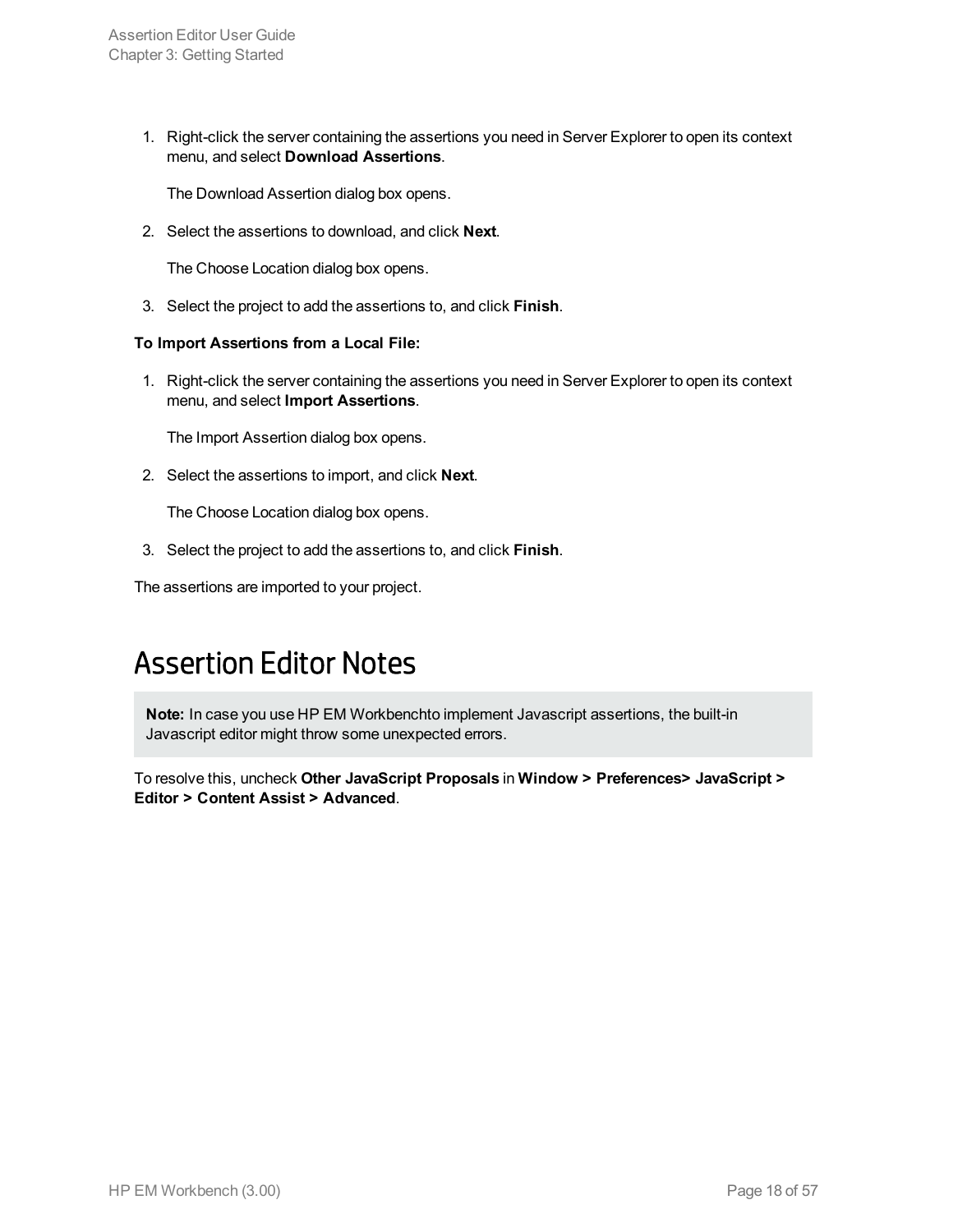| <b>O</b> Preferences                                                                                        |                                                                                                                                   |
|-------------------------------------------------------------------------------------------------------------|-----------------------------------------------------------------------------------------------------------------------------------|
| type filter text                                                                                            | Advanced                                                                                                                          |
| 国·· General<br>⊞~ Anti                                                                                      | Configure the behavior of the content assist (Ctrl+Space) command.                                                                |
| 国·Data Management<br>国·Help<br>由 HP Enterprise Maps<br>画·Install/Update                                     | Select the proposal kinds contained in the 'default' content assist list:<br>Key Binding<br><b>DES</b> Other JavaScript Proposals |
| 国·Java<br>国· Java EE<br>中· Java Persistence<br>日· JavaScript                                                | <b>M</b> E Template Proposals<br>able Word Proposals                                                                              |
| 由· Appearance<br>由· Code Style<br>田· Debug                                                                  | Individual key bindings can be assigned to each proposal kind on the Keys preference<br>page.                                     |
| 白·Editor<br>白· Content Assist                                                                               | Content assist cycling: Select the proposal kinds that are cycled through when<br>repeatedly invoking content assist:             |
| illin Advanced<br>-- Folding<br>--- Hovers<br>-- Mark Occurrences<br>--- Save Actions<br>-- Syntax Coloring | $\equiv$ Template Proposals<br>☑<br>Up.<br>Other JavaScript Proposals<br>Down<br>abje Word Proposals                              |
| - Templates<br><sup>i</sup> Typing<br>由 Include Path<br>中·Validator<br>由 Plug-in Development                | Timeout for fetching a parameter name from attached JSDoc; 50<br>ms                                                               |
| 由 Report Design<br>由·Run/Debug<br>⊞-Server                                                                  |                                                                                                                                   |
| ⊞⊹Team.<br>— Validation<br>मि∘ Web<br>由 Web Services                                                        |                                                                                                                                   |
| 中·XML                                                                                                       | Restore Defaults<br><b>Apply</b>                                                                                                  |
|                                                                                                             | Cancel<br>ОК                                                                                                                      |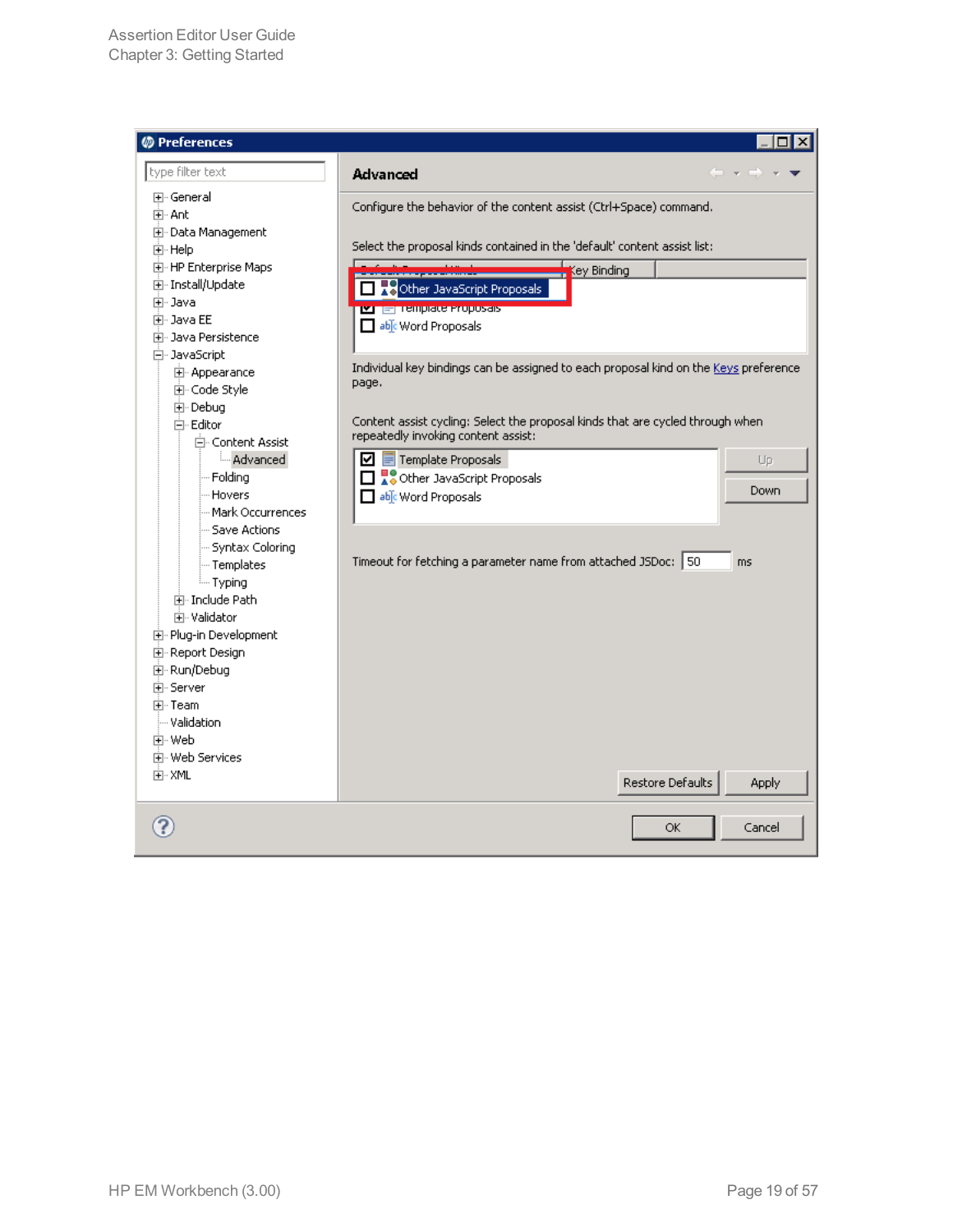## <span id="page-19-0"></span>Chapter 4: Managing Assertions

This chapter explains how to work with assertions, as detailed in the following sections:

- "Creating [Assertions"](#page-19-1) below
- "Editing [Assertions"](#page-20-0) on the next page
- "Deleting [Assertions"](#page-26-0) on page 27
- <span id="page-19-1"></span>• ["Comparing](#page-27-0) Assertion Versions" on page 28

### Creating Assertions

In "Creating an [Assertion](#page-15-0) Project File" on page 16, you created an Assertion Project and looked at how to download and import assertions. The following section explains how to create new assertions.

#### **To Create a New Assertion:**

- 1. Do one of the following:
	- Click New C<sup>o+</sup> to open the New: Select a Wizard dialog, and expand HP EM>Assertion, and then, click **Next**.
	- Select **File>New>Assertion.**
	- Press Alt+Shift+N to open the context menu, and select Assertion.

The New Assertion wizard opens.

- 2. In the New Assertion wizard, enter the required parameters.
- 3. Click **Finish** to create the assertion.
- 4. Double-click the assertion in Project Explorer to open it in the Editor, and do the following:
- Add an implementation, as described in "Adding and Deleting [Implementations"](#page-20-2) on the next page.
- Test the assertion, as described in "Testing [Assertions"](#page-28-1) on page 29.
- Publish the assertion, as described in "Publishing [Assertions"](#page-29-1) on page 30.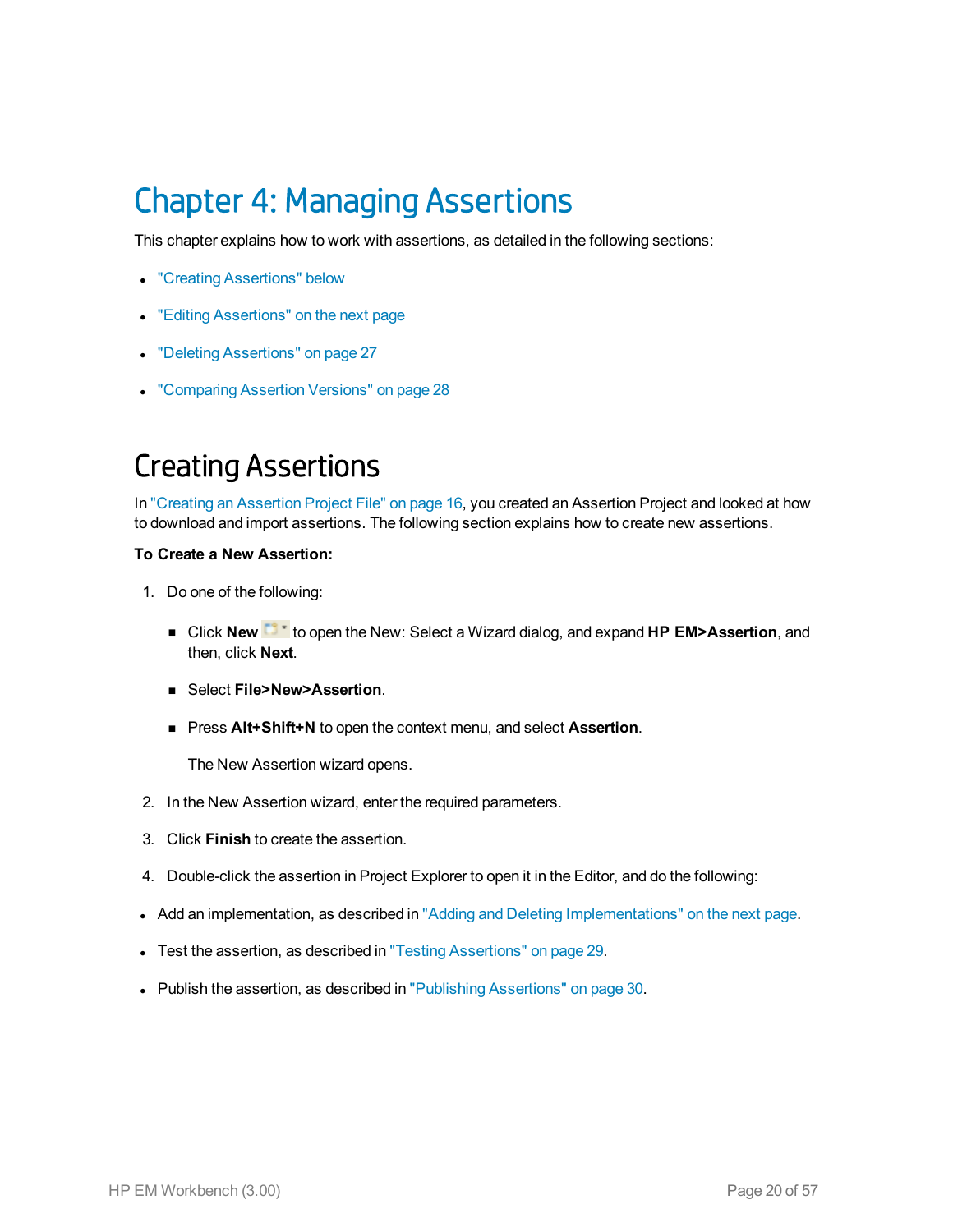## <span id="page-20-0"></span>Editing Assertions

The heart of Assertion Editor's functionality is the ability to edit assertions. To edit an assertion, you must have a local copy.

**Caution:** If you are editing an assertion that also exists on a server, you must update your local copy before editing it. Editing a local assertion before updating it from the server can result in a revision conflict. Assertion Editor warns you if this is the case. For details, see ["Resolving](#page-29-0) [Conflicts"](#page-29-0) on page 30.

#### **To Update an Assertion from the Server:**

- 1. Right-click the assertion in Project Explorer to open its context menu.
- 2. Select **HP EMt>Update from Server**.

The main functionality of editing assertions is described in the following sections:

- **.** "Editing General [Properties"](#page-20-1) below
- <sup>l</sup> "Adding and Deleting [Implementations"](#page-20-2) below
- "Writing XPath [Definitions"](#page-21-0) on the next page
- **.** "Writing XQuery [Definitions"](#page-22-0) on page 23
- **.** "Editing XQuery [Definitions"](#page-23-0) on page 24
- <span id="page-20-1"></span>**.** "Editing Reference [Templates"](#page-25-0) on page 26

### Editing General Properties

General properties are the name and text description of the assertion. Changing the name in the editor does not change the file name or reference template local name. These can only be changed in the General Properties section of the Overview tab of the Assertion Editor View. For details, see ["Editor](#page-10-1) View" on [page 11](#page-10-1).

### <span id="page-20-2"></span>Adding and Deleting Implementations

An implementation contains a resource type and the code used to validate that resource type. An assertion must contain one or more implementations.

#### **To Add an Implementation:**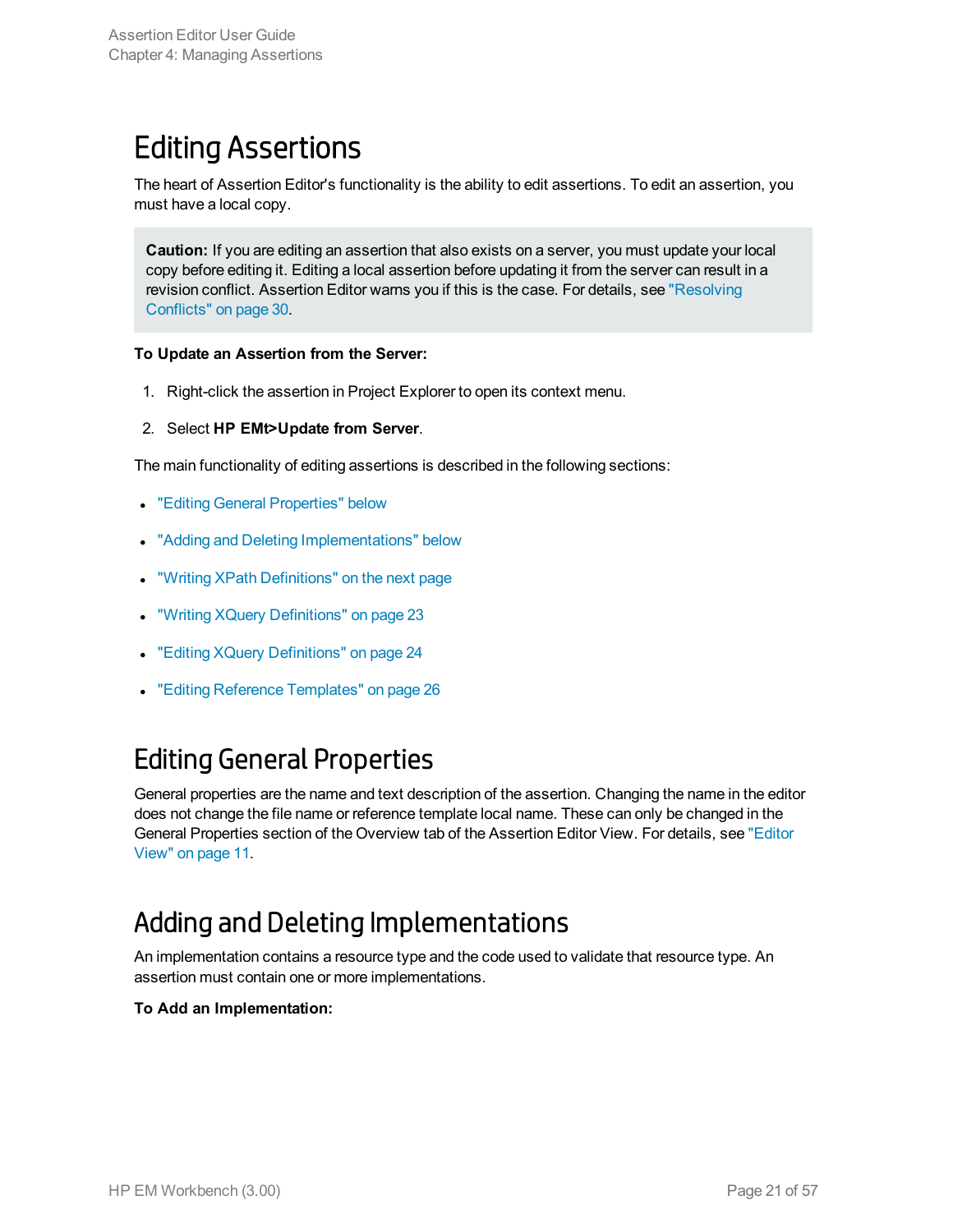1. In the Implementation field of the Editor view, click **New**.

The Define New Implementation wizard opens. For details, see "Define New [Implementation](#page-42-1) [Wizard"](#page-42-1) on page 43.

- 2. Do one of the following:
	- To use a predefined resource type, select **Select an Existing Type**, select a resource type from the list, and then click **Next**. Use filter to find a specific resource type and uncheck **Show common types only** to list all available resource types.

Skip to Step 4.

- <sup>n</sup> To manually define a new resource type, select **Define New Type** and then click **Next**.
- 3. Input a Namespace and Local Name, or click **Load from file** to use a document in your assertion project, and then click **Next**.
- 4. Select the implementation type from the list and then click **Finish**.

#### **To Delete an Implementation:**

1. Open the Editor view and select the **Overview** tab.

Implementations in your project are displayed in the Implementation window.

2. To delete an implementation, select it and click **Delete**.

After adding the implementation, open the Implementation tab of the Editor and edit the XQuery or XPath definitions to meet your needs. For instructions, see "Writing XPath [Definitions"](#page-21-0) below or "Writing XQuery [Definitions"](#page-22-0) on the next page.

### <span id="page-21-0"></span>Writing XPath Definitions

After creating an implementation that uses an XPath validation handler, as described in ["Adding](#page-20-2) and Deleting [Implementations"](#page-20-2) on the previous page, you need to write the XPath definition.

#### **To Write an XPath Definition:**

- 1. Open the Editor view and select the **Implementation** tab.
- 2. Import a sample XML document of the type to which the assertion applies.
- 3. In the XPath Definition Editor, under **Load XML Template**, select one of the following links:
	- **EX Click From Resource** to load a sample XML document from your Assertion Editor project.
	- <sup>n</sup> Click **From File** to load a sample XML document from your local file system.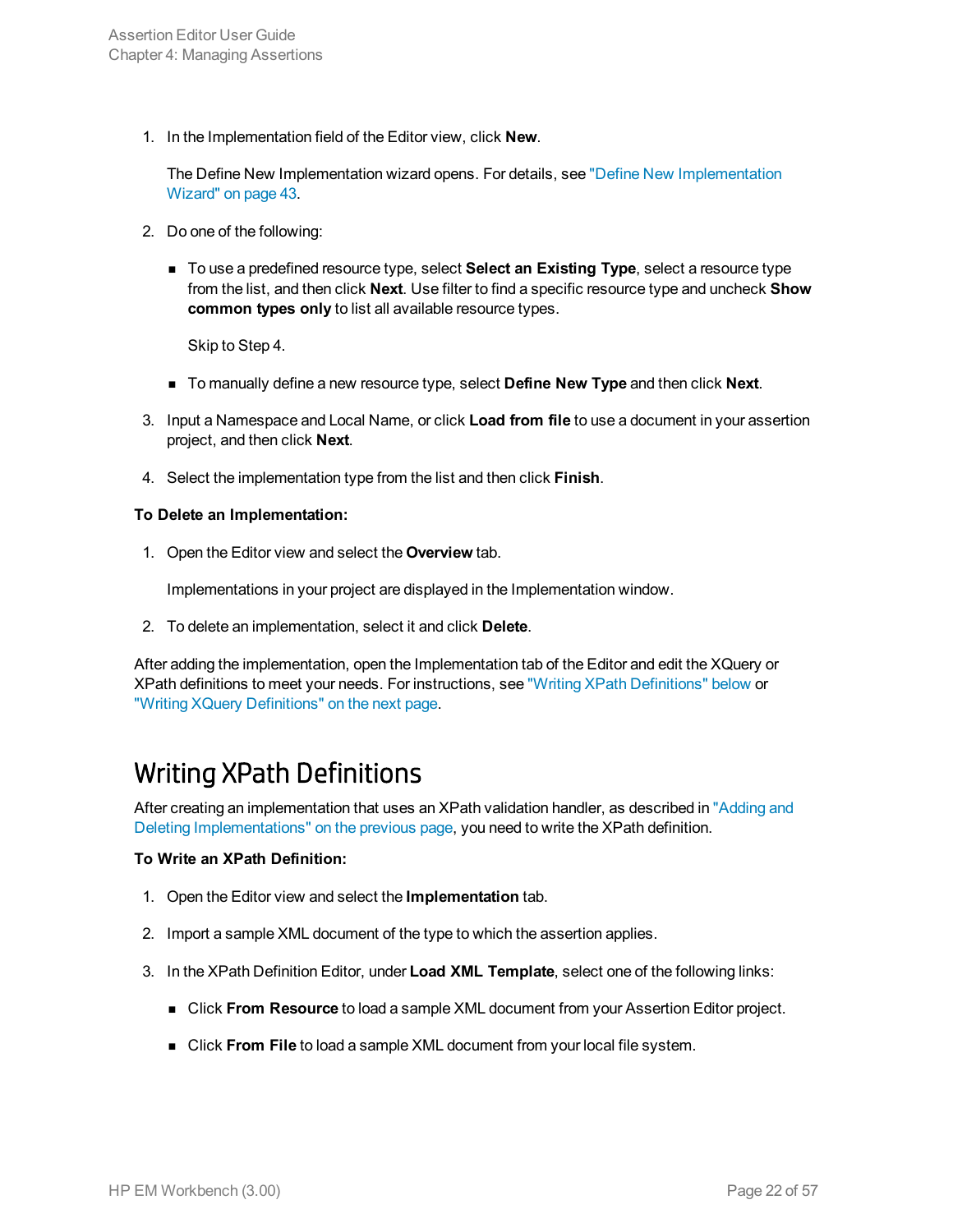<sup>n</sup> Click **From URL** to load a sample XML document from the Web.

The XML document appears in the XML Template tab.

#### **To Add an XPath Expression:**

- 1. Right-click the relevant line in the sample XML document to open its context menu.
- 2. Select **Generate XPath Expression**.

The XPath expression appears in the XPath Definition Editor field.

**Note:** You can have only one XPath expression for each implementation. An artifact passes validation if at least one XML node matches the XPath expression.

- 3. Modify the XPath expression in the XPath Definition Editor, if necessary.
- 4. If the XPath contains any unresolved namespace prefixes, an unresolved warning  $\bullet$  appears.
	- $\blacksquare$  If you receive a warning, go to Step 5.
	- If you do not receive a warning, go to Step 8.
- 5. Click the unresolved prefix link.

The Manage prefix and namespace pane opens.

- 6. Define the namespace of the prefix, as follows:
	- To add a namespace, click **Add**, and then enter the required parameters.
	- <sup>n</sup> To delete a namespace, select it and click **Remove**.
- 7. Click **OK**.
- 8. To test the XPath expression, click **Test Expression**.

The results of the test appear in the Test Results tab of the XPath Expression Editor.

<span id="page-22-0"></span>For more information, see "XPath [Assertions"](#page-52-0) on page 53.

### Writing XQuery Definitions

Assertion Editor incorporates syntax highlighting for writing and editing XQueries.

#### **To Write an XQuery Definiton:**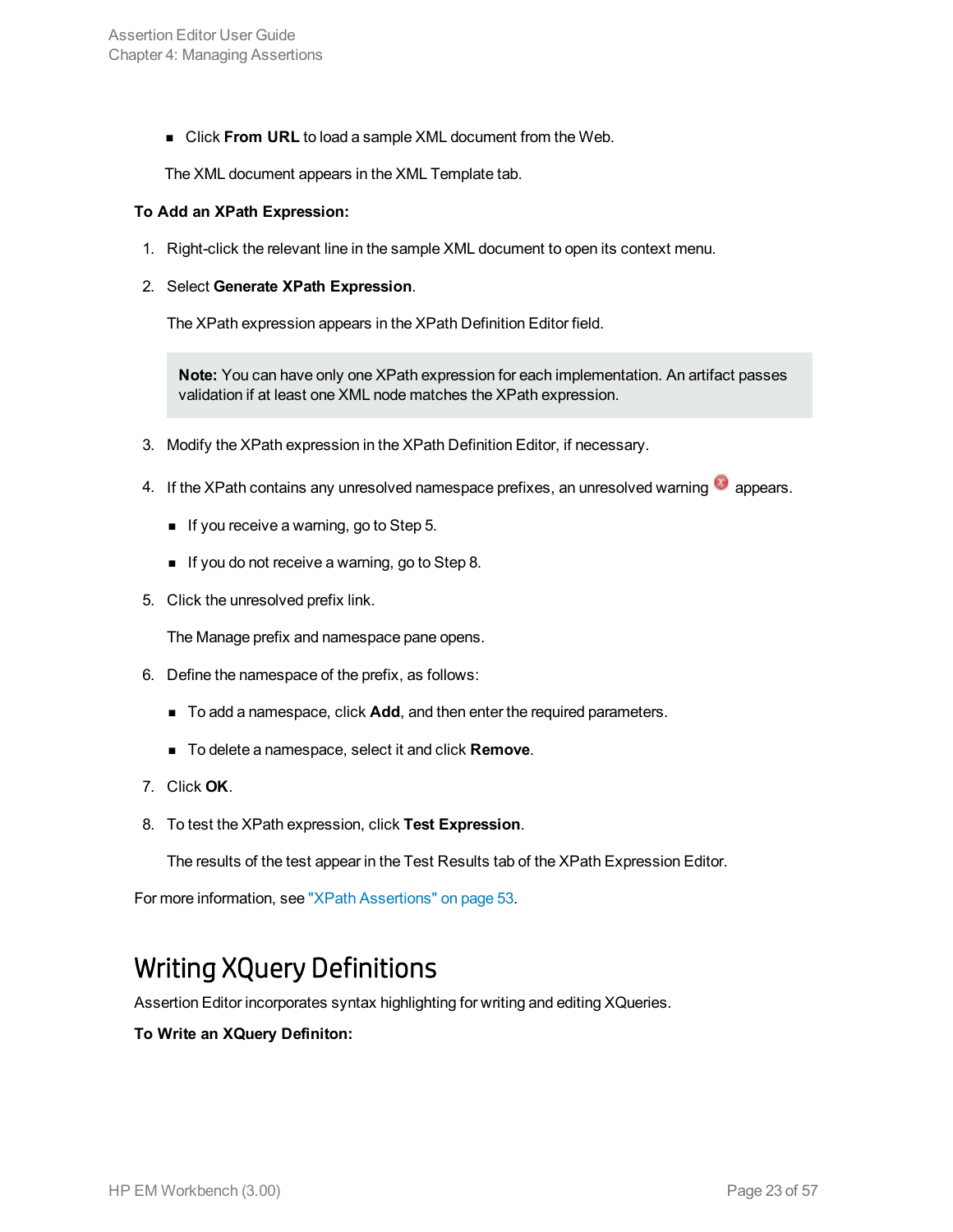1. Open the assertion in the Editor view, open the Implementation tab and click **New**.

The Define New Implementation dialog box opens, as shown in "Define New [Implementation](#page-42-1) [Wizard"](#page-42-1) on page 43.

- 2. To use a predefined source type:
	- n In the Predefined field, select the source type you need from the drop-down list.
	- <sup>n</sup> In the Dialect field, select **XQuery** from the drop-down list, and click **OK**.
- 3. To manually define a source type:
	- Select the Manual Define check-box.
	- Enter the required parameters.
	- <sup>n</sup> In the Dialect field, select **XQuery** from the drop-down list, and click **OK**.

The XQuery Definition opens in the Editor view.

4. Edit the XQuery Definition, as described in "Editing XQuery [Definitions"](#page-23-0) below, and click **Test Assertion**.

If the assertion passes validation, you can now publish the assertion. For details, see ["Publishing](#page-29-1) [Assertions"](#page-29-1) on page 30.

If the assertion does not pass validation, you can resolve any problems. For details, see ["Resolving](#page-29-0) Conflicts" on page 30.

<span id="page-23-0"></span>For more information, see "XQuery [Assertions"](#page-53-0) on page 54.

### Editing XQuery Definitions

Assertion Editor also supports external XML editors.

To use an external XQuery editor with Assertion Editor, you must first add the Saxon extension to the external editor:

#### <sup>l</sup> **Folder**

```
WB_HOME/plugins/com.em.tools.assertioneditor.lib_version-number/lib/saxon-
extensions/
```
**• Extension** 

pm-extension-functions.jar

#### **To Edit an XQuery Definition:**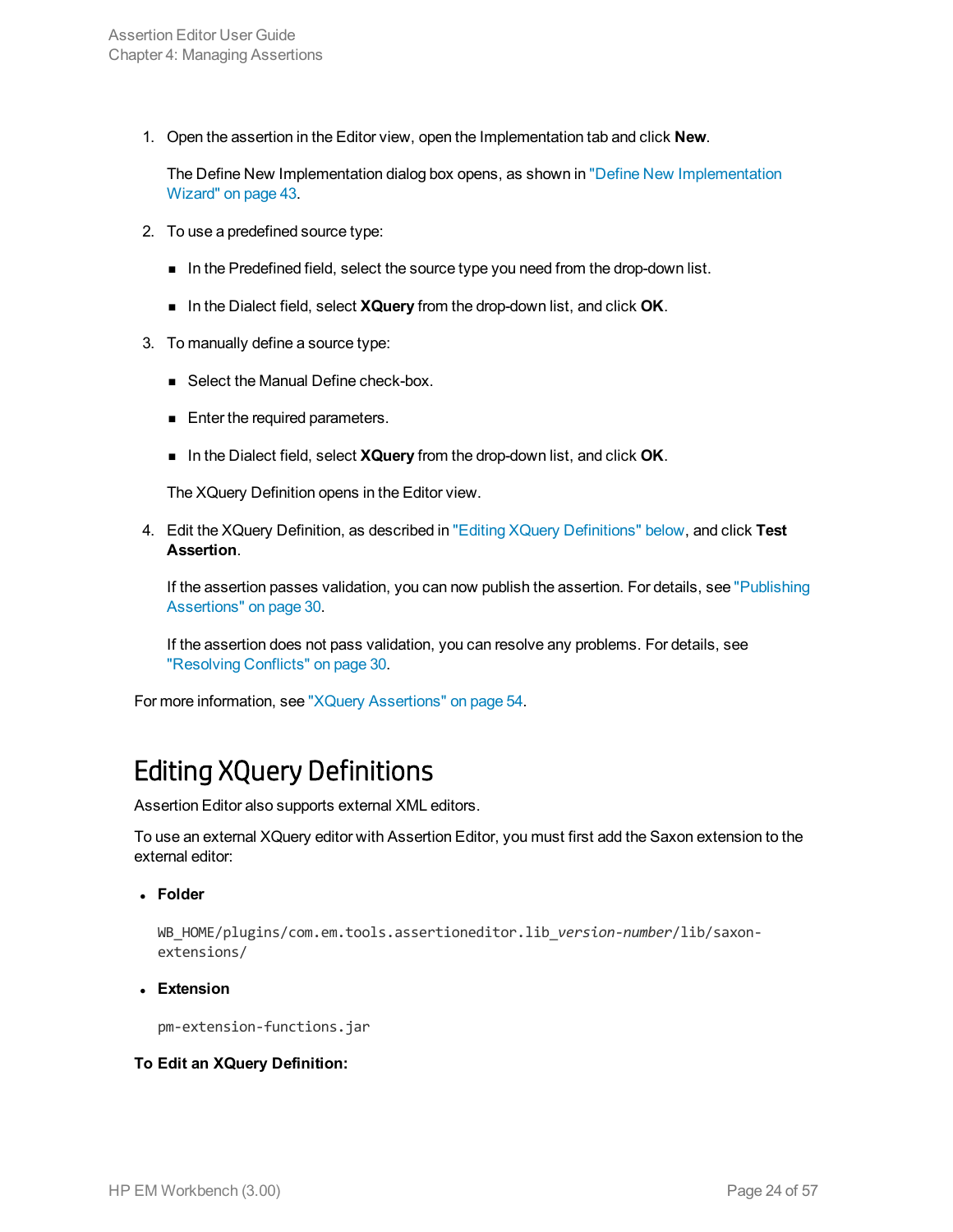- 1. In Project Explorer, right-click the XQuery to open its context menu, select **Open With**, and then select from the following options:
	- <sup>n</sup> **Text Editor**

To edit the XQuery with a plain text editor.

<sup>n</sup> **System Editor**

To edit the XQuery with an editor currently used by your system.

<sup>n</sup> **In-place Editor**

To edit the XQuery with an OLE editor.

<sup>n</sup> **Default Editor**

To edit the XQuery with the default editor provided with Assertion Editor.

<sup>n</sup> **Other**

To edit the XQuery with an editor not previously defined.

2. Edit the XQuery as required and save your changes.

Instructions on how to add the Saxon extension to the most popular XML editors are given in the following procedures:

#### **To Set Up oXygen™ to Edit XQueries:**

- 1. Open or create the XQuery file in oXygen.
- 2. Click **Configure Transformation Scenario** to open the Configure Transformation Scenario wizard.
- 3. Select **Execute XQuery**, and click **New** to open the Edit Scenario pane.
- 4. In the Transformer field, select **Saxon 8B**.
- 5. Click **Extensions** to open the Extensions dialog box, and click **Add** to open the Add Extension dialog box.
- 6. Type in or browse for the path to pm-extension-functions.jar.
- 7. Click **OK** in all wizard panes to save the transformation scenario.

When you open any other XQuery files, you must always choose this transformation scenario and then edit the XQuery file to force oXygen to rebuild it.

**Note:** This procedure was created for oXygen 8.1. Other versions can be used but some details may differ.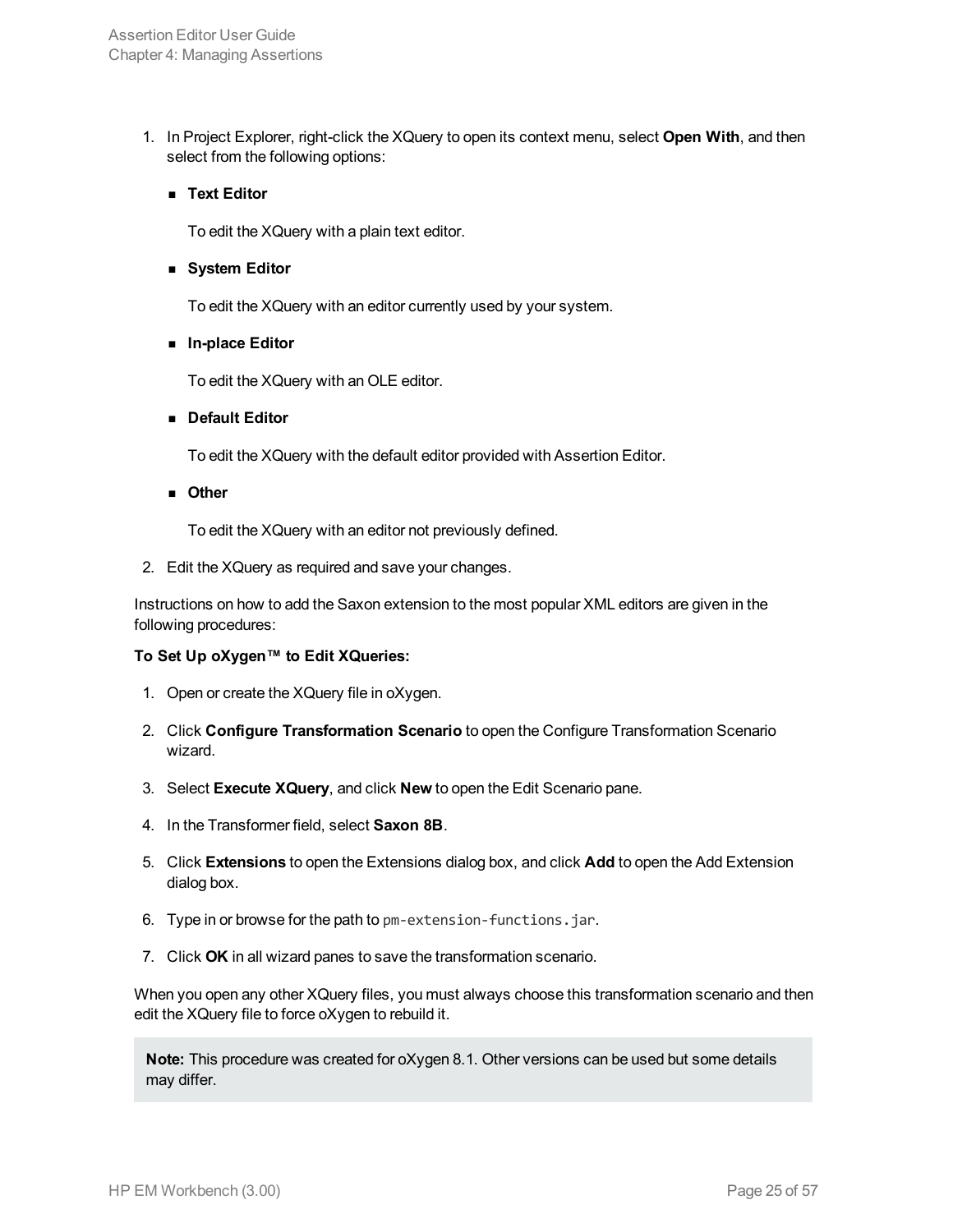#### **To Set Up Stylus Studio™ to Edit XQueries:**

- 1. Select **Tools>Options** to open the Options dialog box.
- 2. Expand **Module Setting+XQuery>Processor Settings** from the tree menu.
- 3. In the **Processor** drop-down list, select **Saxon 9.0.0.2**, and then, click the **Use as default processor** checkbox.
- 4. Click **OK**.
- 5. Select **Project>Set Classpath** and add the path to pm-extension-functions.jar.

#### **To Open an XQuery in Stylus Studio™ from Assertion Editor:**

- 1. In the Project Explorer of the Assertion Editor UI, right-click the XQuery.
- <span id="page-25-0"></span>2. Select **Open With>System Editor**.

### Editing Reference Templates

The referencing template defines the element used to reference an assertion from a Technical Policy document. The template can include parameters which represent requirements whose specific values might vary.

#### **To Edit an Assertion's Reference Template:**

- 1. Open the **Overview** tab in the Editor view.
- 2. In the Reference Template pane, enter the required parameters.
- 3. Do one of the following:
	- To add a parameter, click **New**.
	- To edit an existing assertion, highlight it, and then click **Edit**.

The Define Parameter wizard opens.

- 4. Input a name, description, select if the parameter is optional or required.
- 5. Do one of the following:
	- **EXECTE Primitive** type and the parameter type from the drop-down list.
	- **EXECTE Select Taxonomy** and input or **Browse** for the relevant taxonomy.

**Note:** The available taxonomies depend on those imported from HP EM when you created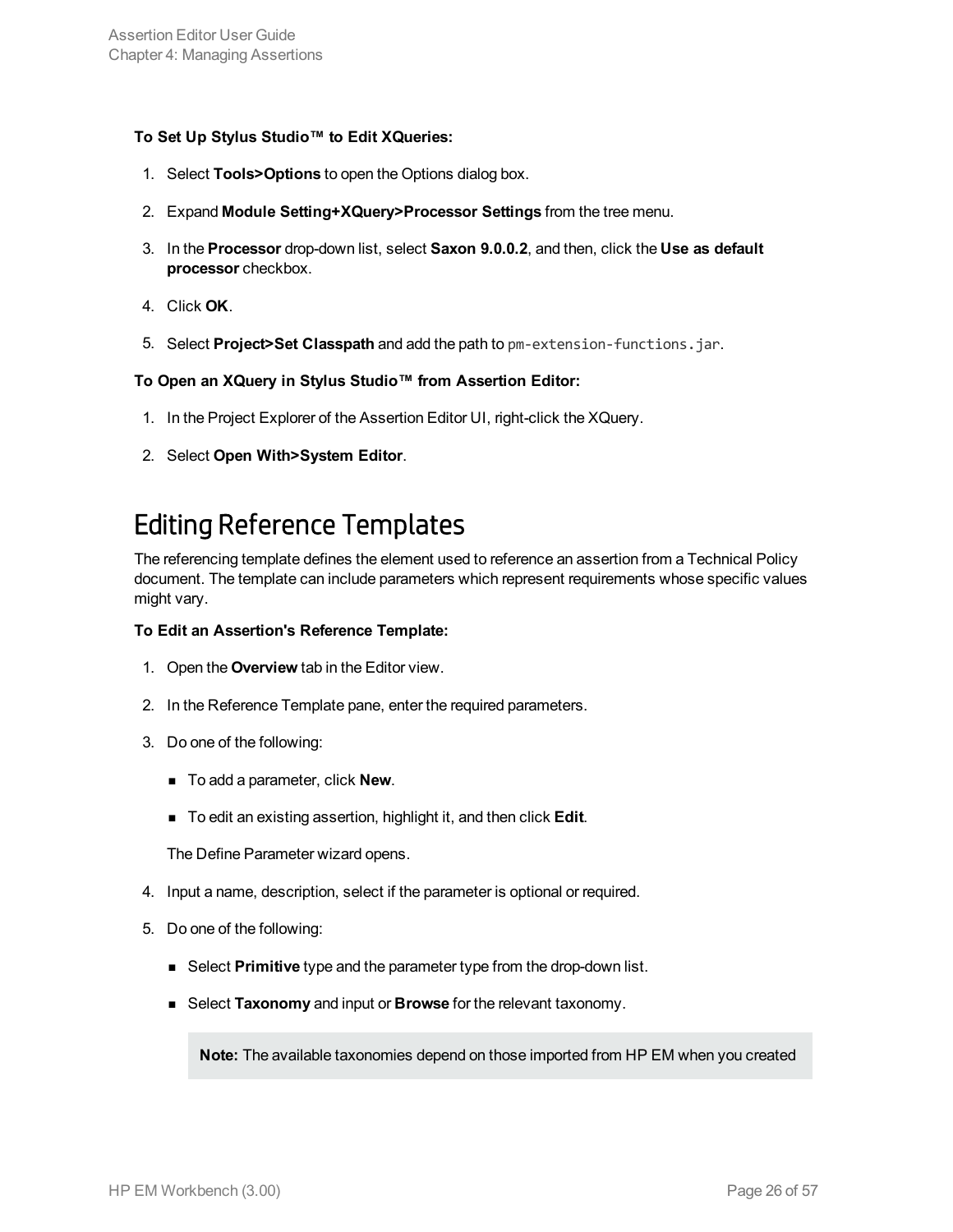#### the project.

#### **To Update Taxonomies:**

- i. Open the context menu for the assertion project and select **Properties** to open the Project Properties dialog box.
- ii. Expand **HP EM>HP EM** and select **Taxonomies** to view the list of downloaded taxonomies from the server.
- iii. Click **Download** to update the taxonomies in the project.
- 6. Click **OK**.

To preview the reference template in a technical policy, click **Preview assertion reference** to open the dialog box, and then enter example parameter values.

### <span id="page-26-0"></span>Deleting Assertions

If an assertion is no longer useful, you can delete it in one of the following ways:

#### **To Delete a Local Copy of an Assertion:**

**Right-click the assertion in Project Explorer to open its context menu, and select Delete.** 

Deleting a local copy of an assertion does not affect the version on the server.

#### **To Delete an Assertion on a Server:**

<sup>l</sup> Right-click the assertion in Server Explorer to open its context menu, and select **Delete Assertion**.

Deleting the version of an assertion that is on a server does not affect any local versions.

Alternatively, you can delete an assertion from the server directly from the Project Explorer. This gives you the option of deleting the local copy at the same time.

#### **To Delete an Assertion from the Server and the Local Copy:**

- 1. Right-click the assertion in Project Explorer to open its context menu, and select **HP EM>Remove from Server**.
- 2. When prompted, select one of the following:
	- Also delete resources from local file system.
	- Do not delete resources on local file system.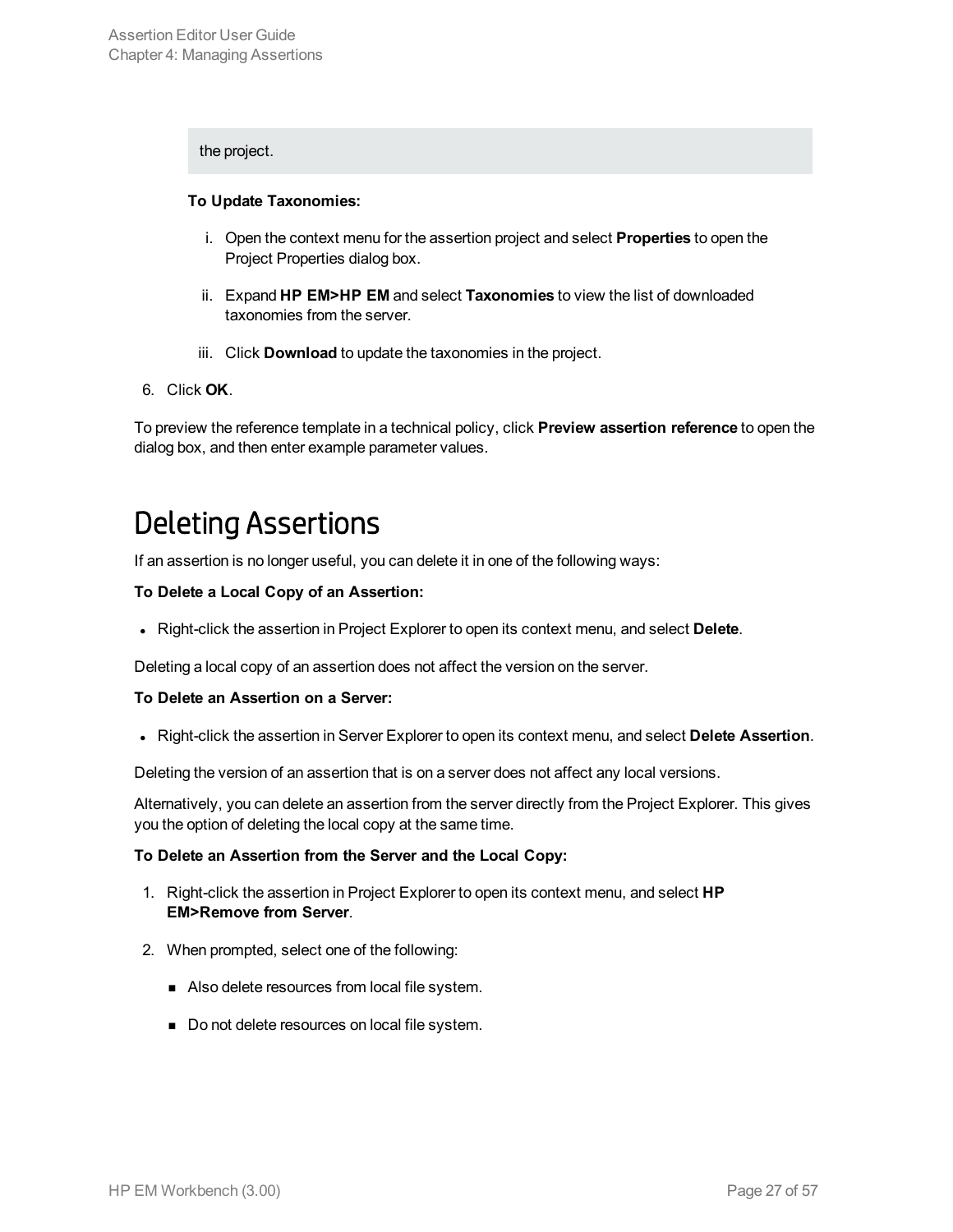## <span id="page-27-0"></span>Comparing Assertion Versions

Assertion Editor uses the Eclipse Compare function to track version numbers, enabling you to roll back an assertion to a previous version.

#### **To Compare Versions of an Assertion:**

1. Right-click the assertion in Project Explorer to open its context menu, and select **Replace with>Local History**.

The Replace with Local History window opens.

**Note:** Changes to XQuery implementations do not appear in this window. XQueries are held in separate, stand-alone files so they can be accessed by external XML editors. Use your editor's revision control feature for XQueries.

- 2. Compare the versions.
- 3. Click **Replace**, if you want to replace the current version with the one to which you are comparing it.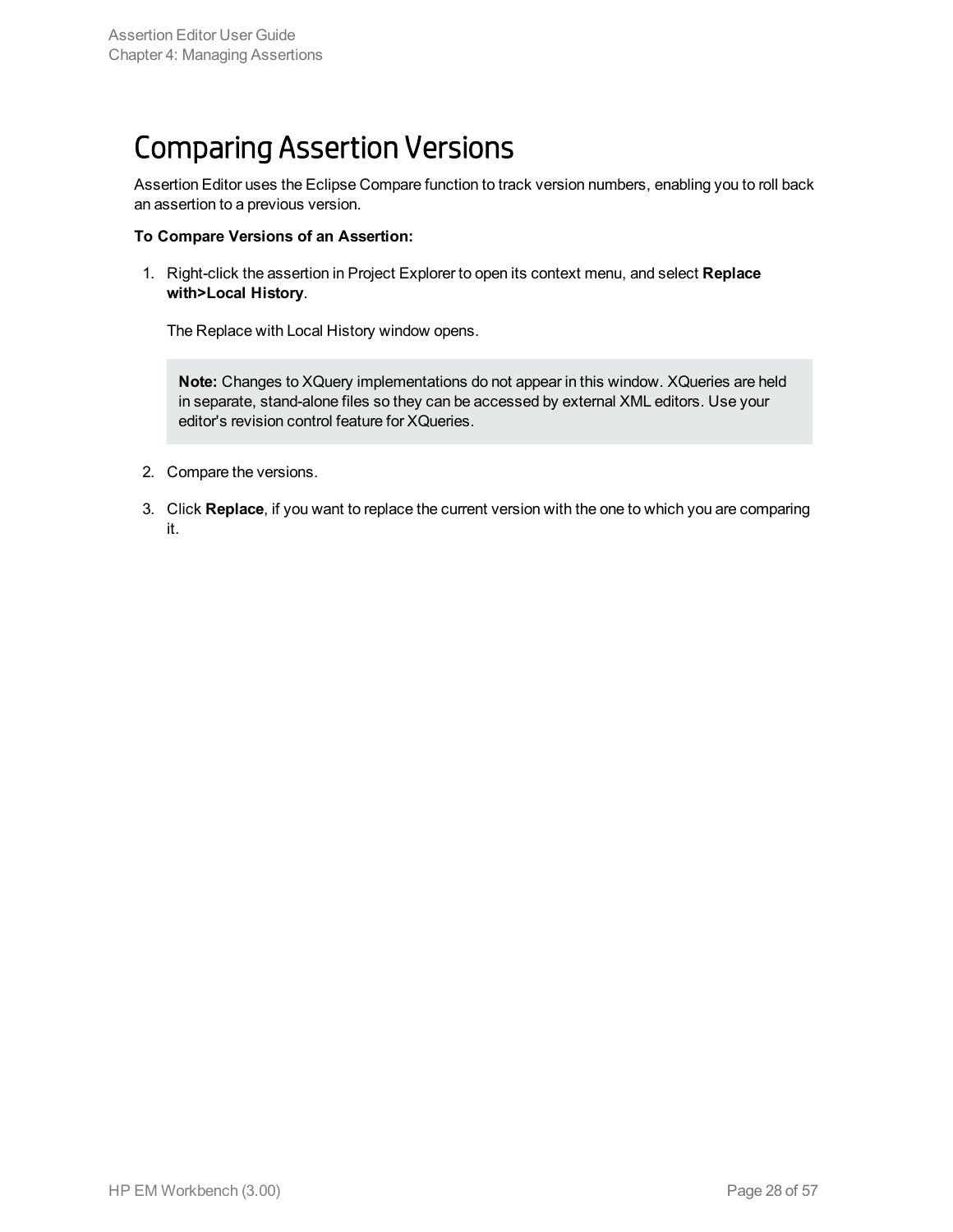# <span id="page-28-0"></span>Chapter 5: Validating and Publishing Assertions

This chapter explains how to test assertions and deal with validation conflicts before publishing or exporting them, as detailed in the following sections:

- "Testing [Assertions"](#page-28-1) below
- ["Resolving](#page-29-0) Conflicts" on the next page
- <span id="page-28-1"></span>• "Publishing [Assertions"](#page-29-1) on the next page

### Testing Assertions

Before publishing an assertion, you can test it.

#### **To Test an Assertion:**

- 1. Double-click the assertion in Project Explorer to open it in the Editor.
- 2. Click **Test Assertion**.

The Run Configurations dialog box opens. For details, see "Run [Configurations](#page-43-0) Dialog" on [page 44](#page-43-0).

- 3. Enter the required parameters, and click **Apply** to save the parameters, or **Revert** to roll back the changes.
- 4. Click **Run**.

The test results appear in the Assertion Console view.

#### **To Test a Different Assertion:**

1. Click **Browse**.

The Select Assertion window opens

- 2. Browse for the required assertion.
- 3. Click **OK**.
- 4. Enter the required parameters, and click **Run**.

#### **To Select Source Files for Testing an Assertion:**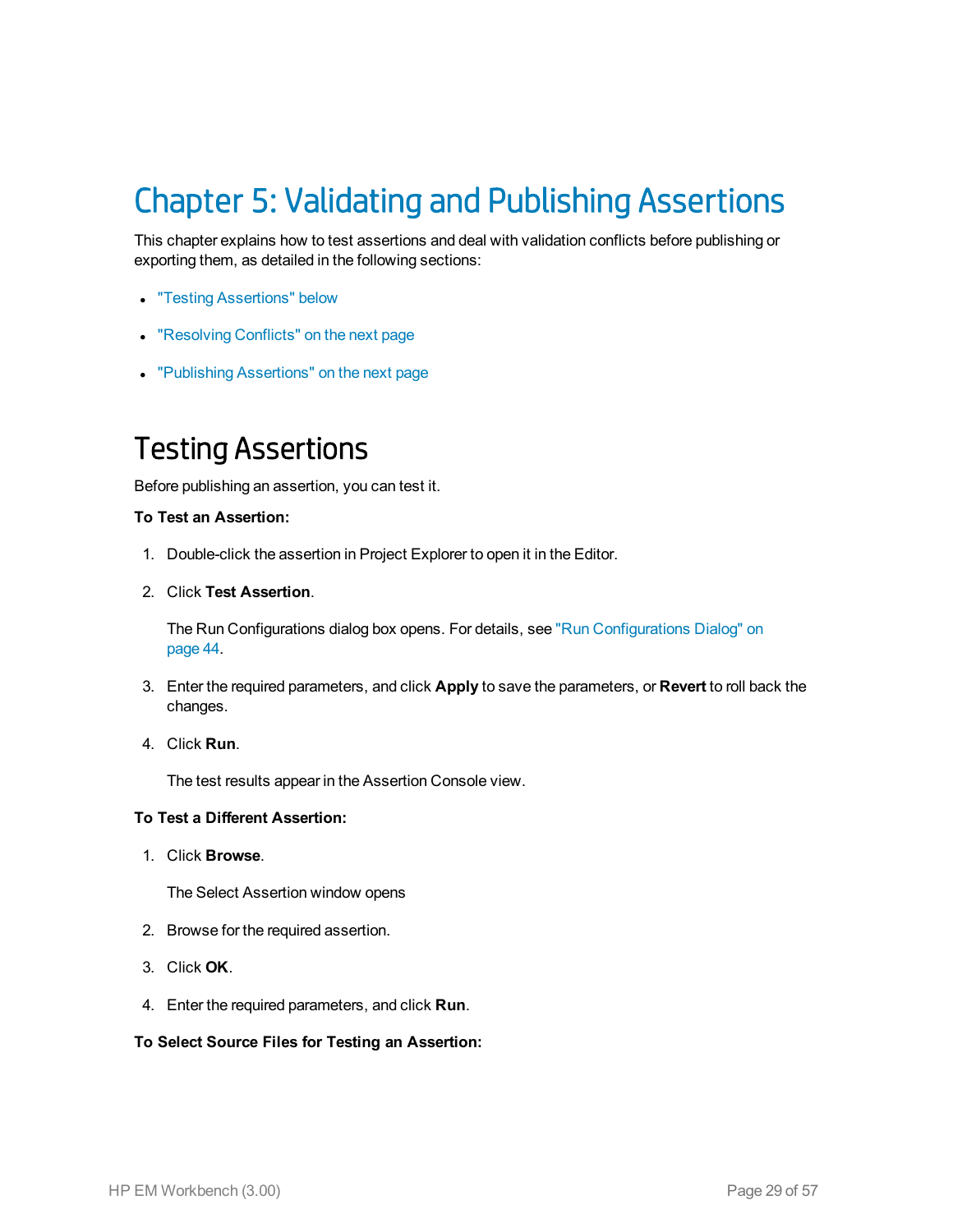- 1. Click **Add Documents** to locate the source file to add,
- 2. Enter the required parameter values in the Parameters table, and then do one of the following:
	- Click **Apply**.
	- **n** Click **Revert** to use the most recent parameter value.

For information about assertion reference templates, see "Editing Reference [Templates"](#page-25-0) on [page 26](#page-25-0).

<span id="page-29-0"></span>3. Click **Run**.

## Resolving Conflicts

Conflicts occur when there are differences between an updated local copy of an assertion and that on the server. Assertion Editor notifies you of the conflict, and asks if you want to force the update or publication.

Forcing an assertion to be updated overwrites any local changes that have been made. Forcing an assertion to be published overwrites any changes that were made to the version on the server.

The safest way to resolve such conflicts is to either cancel publication or update the assertion.

#### **To Update a Conflicting Assertion:**

- 1. Copy your local version of the assertion to a different location in Project Explorer.
- 2. Right-click the assertion to open its context menu, and select **HP EM>Update Assertion**.

A conflict warning appears.

3. Click **OK** to update the assertion.

Assertion Editor overwrites the local copy of the assertion with the version on the server.

## <span id="page-29-1"></span>Publishing Assertions

After writing, editing, and testing an assertion, you can publish it to an HP EM server.

**Note:** In Project Explorer, assertions that have not been published are indicated by a question mark (?). Assertions that have been changed locally since they were last synchronized with the version on the server are indicated by a right arrow (>).

#### **To Publish an Assertion:**

<sup>l</sup> Right-click the assertion in Project Explorer to open its context menu, and select **HP EM>Upload to Server**.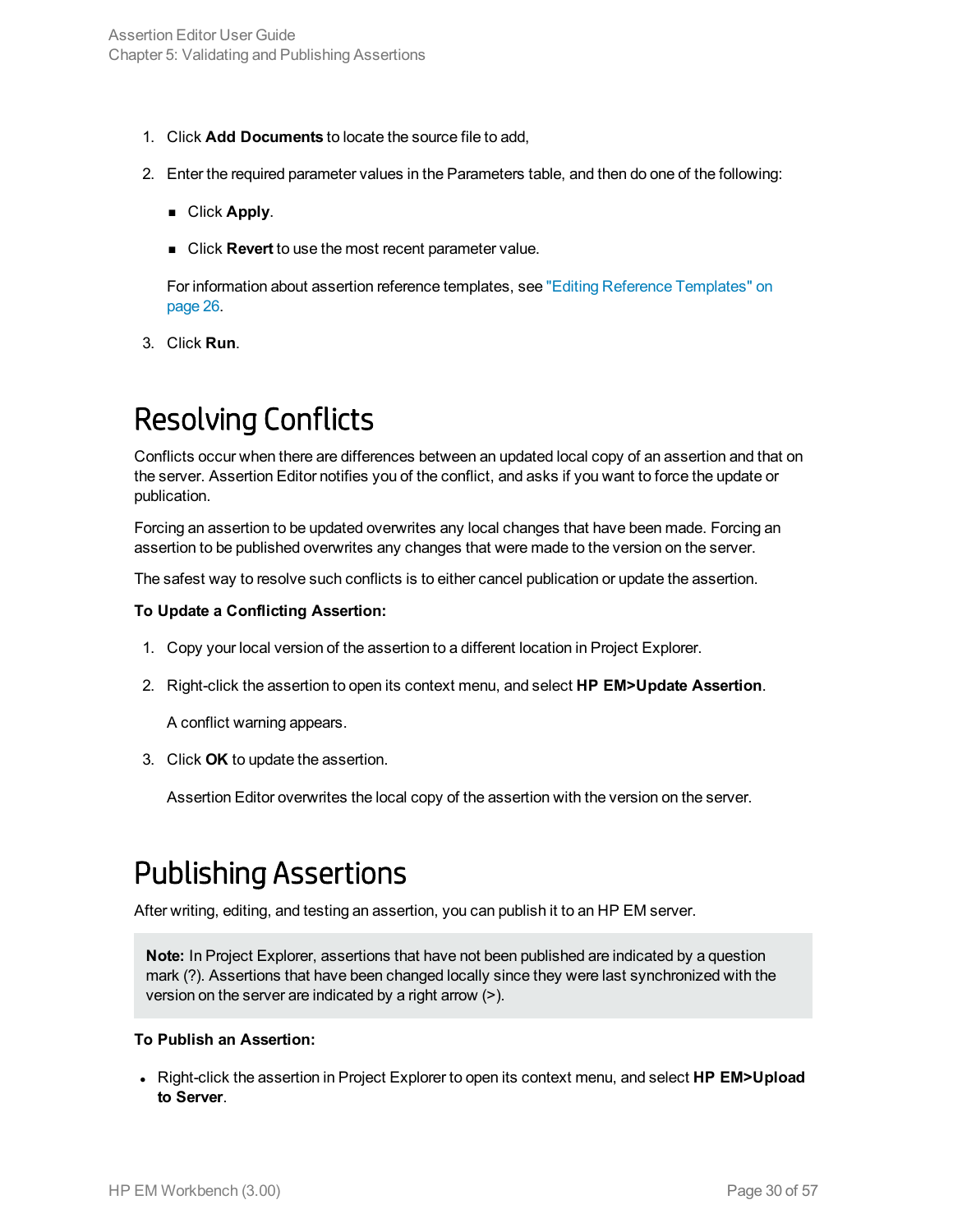Assertion Editor connects to the server and attempts to publish the assertion.

#### **To Select a Server that is not in the Project:**

1. Right-click the assertion to open its context menu, and select **HP EM>Upload to Other Server**.

The New Server wizard opens.

2. Follow the steps for adding a server, as described in "Creating an [Assertion](#page-15-0) Project File" on [page 16](#page-15-0).

**Caution:** If changes were made to the version on the server since you last synchronized, a conflict warning appears that asks whether you want to force publication. For details on conflict resolution, see ["Resolving](#page-29-0) Conflicts" on the previous page.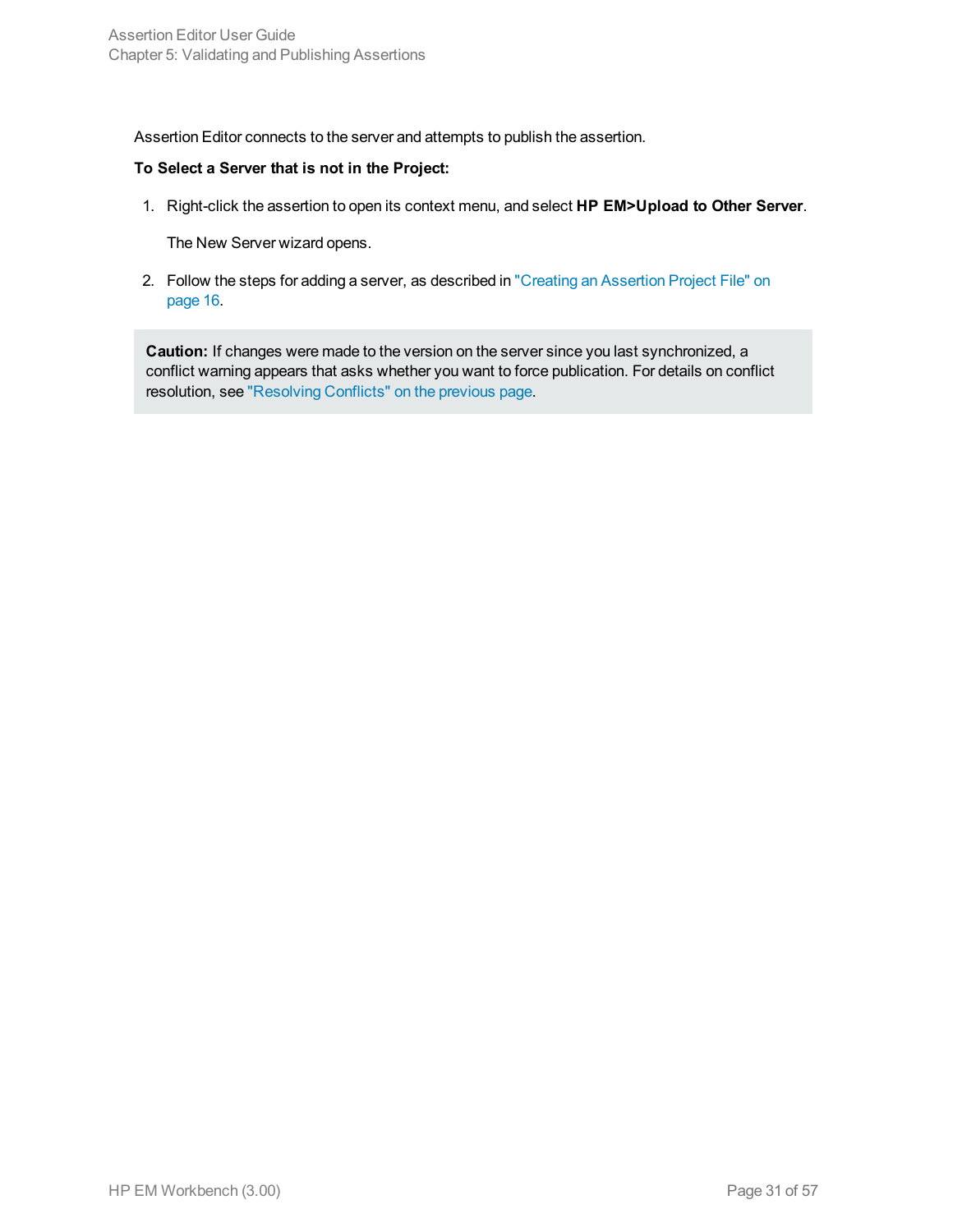# <span id="page-31-0"></span>Chapter 6: Deploying Assertions

This chapter explains how to deploy a set of assertions as an Extension Project, as detailed in the following sections:

- **.** "Building an Assertion [Extension"](#page-31-1) below
- "Applying [Extensions"](#page-31-2) below
- <span id="page-31-1"></span>• ["Redeploying](#page-35-0) the EAR File" on page 36

### Building an Assertion Extension

After publishing assertions, you can copy them to an Assertion extension.

**Note:** In Project Explorer, assertions that have not been published are indicated by a question mark (?). Assertions that have been changed locally since they were last synchronized with the version on the server are indicated by a right arrow (>).

#### **To Build an Assertion Extension:**

- 1. Right-click the assertion project in Project Explorer to open its context menu, and expand **HP EM>Build Extension** to open the location browser.
- 2. Enter a name for the extension project and browse for the location you want to save the project to, and then click **Save**.

All assertions from the selected assertion project are copied to the Assertion extension.

## <span id="page-31-2"></span>Applying Extensions

You can extend HP EM by adding libraries or JSPs to the deployed EAR files, by modifying the data model, by configuring the appearance of the UI, and by importing prepackaged data.

Extensions to HP EM come from the following sources:

#### <sup>l</sup> **Customization Editor**

Typical extensions created by Customization Editor contain modifications to the data model, and possibly data required by the customization (taxonomies). They may also contain new web components, which may include custom JSP and Java code.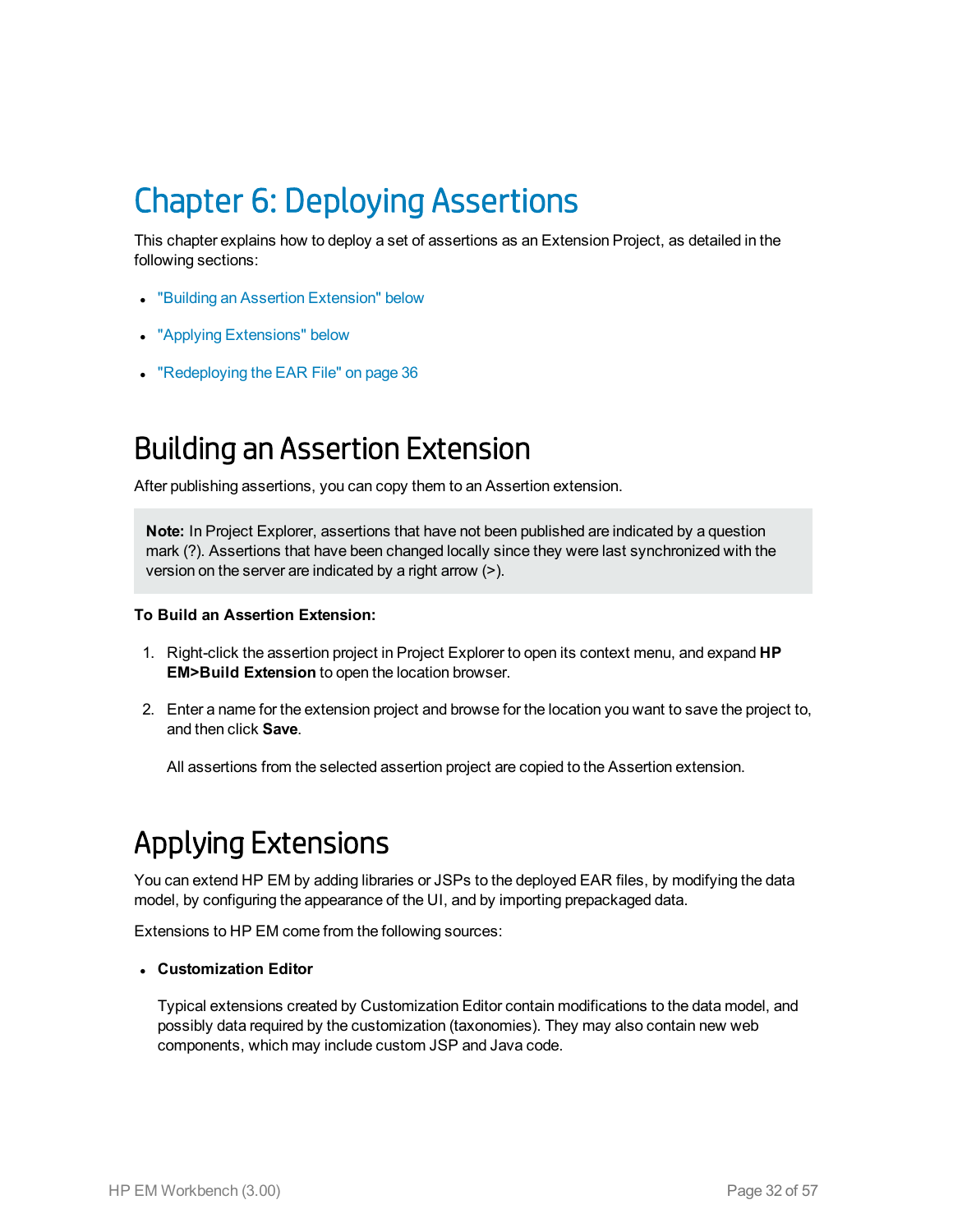**Caution: Caution:** If your extension contains new artifact types, HP EM does not create default ACLs for them. Set default ACLs for the new artifact types in HP EM.

#### <sup>l</sup> **Assertion Editor, Report Editor, and Taxonomy Editor**

These extensions contain assertion, reporting, and taxonomy data only. They do not involve changes to the data model.

The Setup Tool opens the EAR files, applies the extensions, and then repacks the EAR files.

Apply extensions according to one of the following scenarios:

#### <sup>l</sup> **Single-Step Scenario**

The Setup Tool performs all the processes involved in applying extensions, including any database alterations, as a single step.

Follow this scenario if you have permission to alter the database used for HP EM.

#### **To Apply Extensions to HP EM in a Single Step:**

a. Make sure that all extensions are in the following directory:

EM\_HOME/extensions

The Setup Tool automatically applies all extensions in that directory.

**Note:** If you are applying extensions to another server, substitute the relevant home directory for EM\_HOME.

- b. Stop the server.
- c. Start the Setup Tool by executing the following command:

#### **EM\_HOME/bin/setup.bat(sh)**

d. Select the **Apply Extensions** scenario, and click **Next**.

The Setup Tool automatically validates the step by connecting to the server, copying the extensions, and merging the SDM configuration.

e. Click **Next** for each of the validation steps and the setup execution.

**Note:** This process takes some time.

f. Click **Finish** to end the process.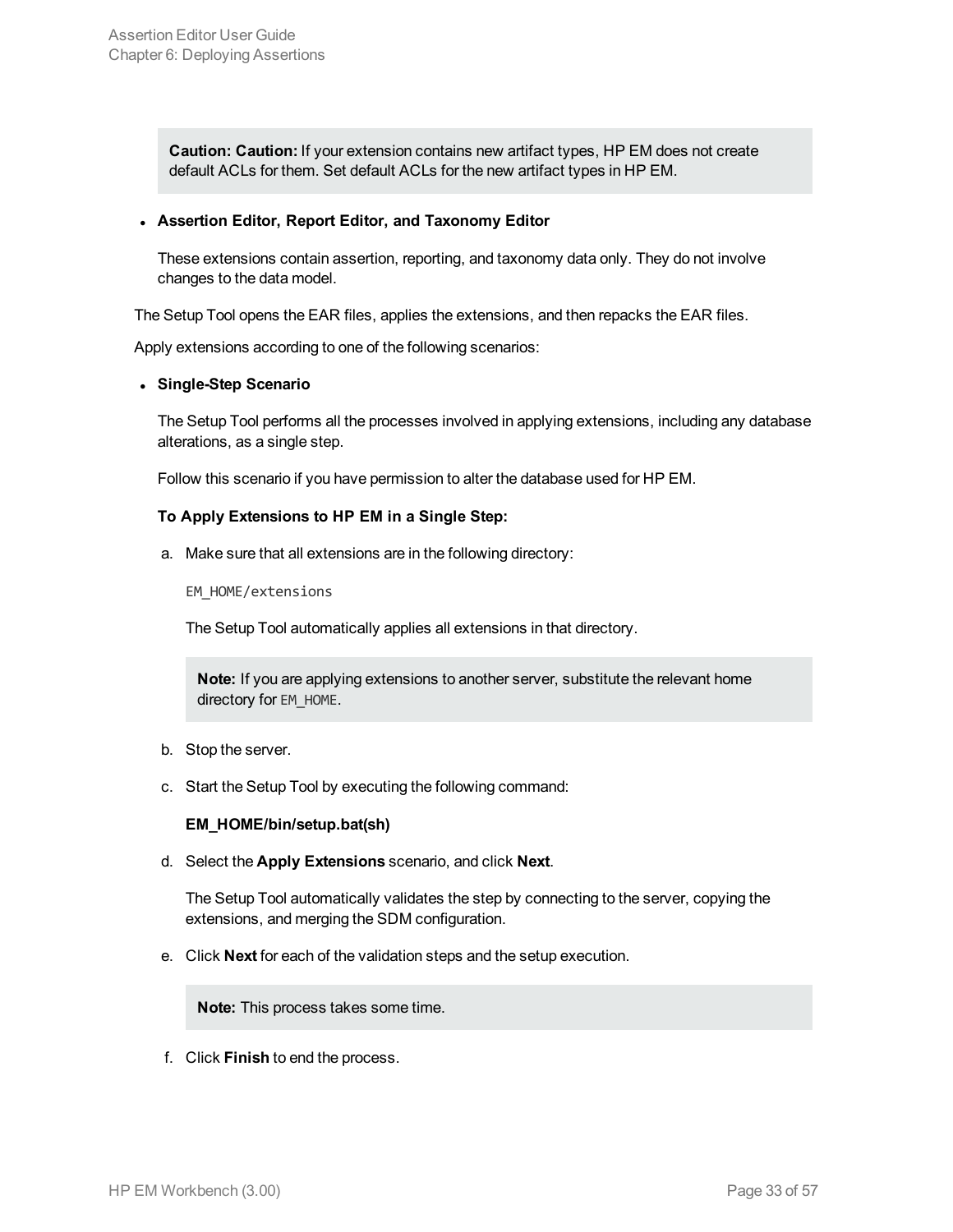#### g. Deploy the EAR file:

#### <sup>o</sup> **JBoss**

The Setup Tool deploys the EAR file automatically.

If you need to deploy the EAR file to JBoss manually, see ["Redeploying](#page-35-0) the EAR File" on [page 36](#page-35-0).

#### <sup>o</sup> **Other Application Servers**

You must deploy the EAR file manually.

h. Restart the server.

**Caution:** Applying an extension that modifies the SDM model may drop your full text indices. EM HOME/log/setup.log contains the following line in these cases:

Could not apply alteration scripts, application will continue with slower DB drop/create/restore scenario. ... .

In these cases, reapply full text indices as described in the *Installation and Configuration Guide*.

#### <sup>l</sup> **Decoupled DB Scenario**

Database SQL scripts are run manually. The Setup Tool performs the other processes as individual steps that are executable on demand. This scenario is useful in organizations where the user applying extensions does not have the right to alter the database, which is done by a database administrator.

Follow this scenario if the user who applies extensions does not have permission to modify the database.

#### **To Apply Extensions and Modify the Database Separately:**

a. Make sure that all extensions are in the following directory:

EM\_HOME/extensions

The Setup Tool automatically applies all extensions in that directory.

- b. Stop the server.
- c. Start the Setup Tool by executing the following command:

#### **EM\_HOME/bin/setup -a**

d. Select the **Apply Extensions** scenario, and click **Next**.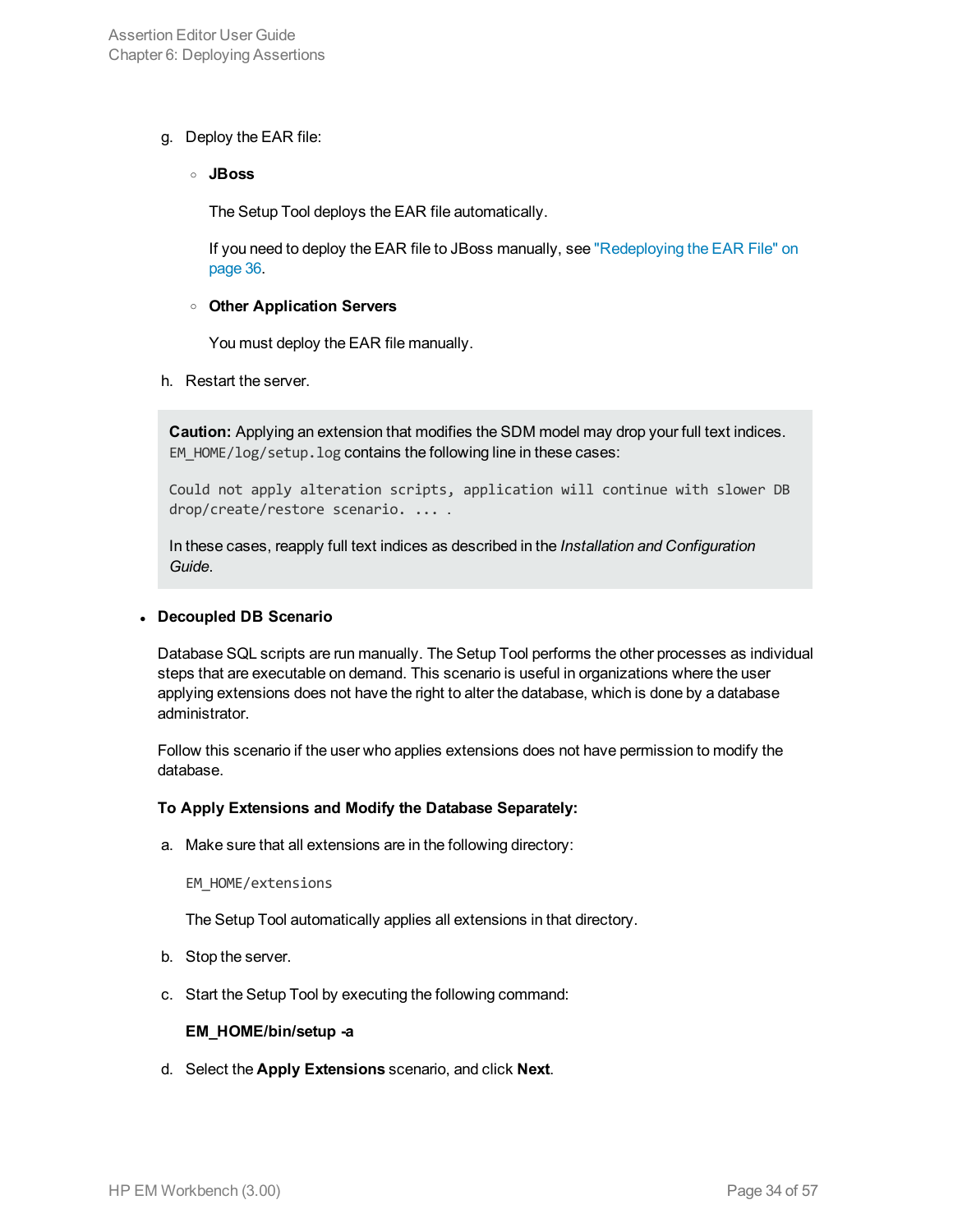- e. Click **Next**, to execute the extension application, and exit the Setup Tool.
- f. Provide the scripts from EM\_HOME/sql to the database administrator.

The database administrator can use  $all$ . sql to execute the scripts that drop and recreate the database schema.

g. Execute the Setup Tool in command-line mode to finish the extension application:

#### **EM\_HOME/bin/setup -c**

- h. Redeploy the EAR file:
	- <sup>o</sup> **JBoss**

The Setup Tool deploys the EAR file automatically.

If you need to deploy the EAR file to JBoss manually, see ["Redeploying](#page-35-0) the EAR File" on the next [page](#page-35-0).

#### <sup>o</sup> **Other Application Servers**

You must deploy the EAR file manually.

**Caution:** In some specific circumstances (underscores and numbers in property names), extension application may fail because HP EM cannot create short enough database table names (31 character maximum for most databases).

The error in setup.log resembles the following:

```
[java] --- Nested Exception ---
[java] java.lang.RuntimeException: cannot reduce length of identifier
 'ry_c_es_Artifact02s_c_priEspPty01Group_c_priEspPty01',
 rename identifier elements or improve the squeezing algorithm
[java] at com.em.platform.rdbms.design.decomposition.naming.impl.
 BlizzardNameProviderImpl.getUniqueLimitedLengthName(
     BlizzardNameProviderImpl.java:432)
[java] at com.em.platform.rdbms.design.decomposition.naming.impl.
 BlizzardNameProviderImpl.filterTableName(BlizzardNameProviderImpl.java:374)
```
If you do not require backwards compatibility with these older versions, you can change the table naming algorithm.

#### **To Change the Table Naming Algorithm:**

- 1. Open EM\_HOME/lib/pl-repository-old.jar#META-INF/rdbPlatformContext.xml with a text editor.
- 2. In the rdb-nameProvider bean element, edit the following property element: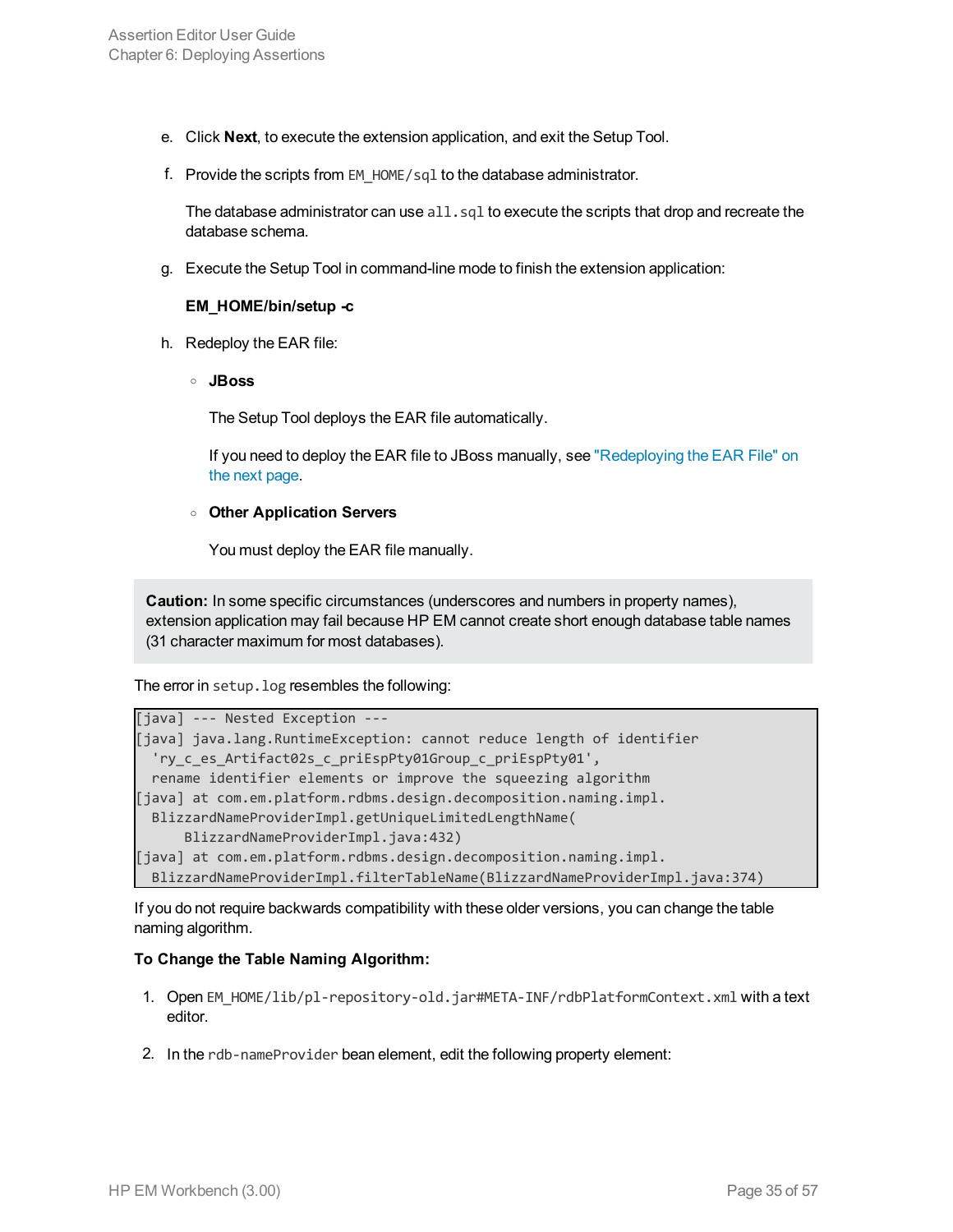#### **<property name="platform250Compatible" value="false"/>**

3. Save rdbPlatformContext.xml

This solution only impacts properties with multiple cardinality. If the problem persists or you need to preserve backwards compatibility, then review the property naming conventions in your extension.

## <span id="page-35-0"></span>Redeploying the EAR File

After using the Setup Tool to apply extensions or updates, you must redeploy the EAR file to the application server. For JBoss, you can do this using the Setup Tool.

#### **To Redeploy the EAR file to JBoss:**

- 1. Stop the application server.
- 2. Start the Setup Tool by executing the following command:

#### **EM\_HOME/bin/setup.bat(sh)**

- 3. Select the **Advanced** scenario, and click **Next**.
- 4. Scroll down, select **Deployment**, and then click **Next**.

When the Setup Tool validates the existence of the JBoss Deployment folder, click **Next**.

- 5. Click **Finish** to close the Setup Tool.
- 6. Restart the application server.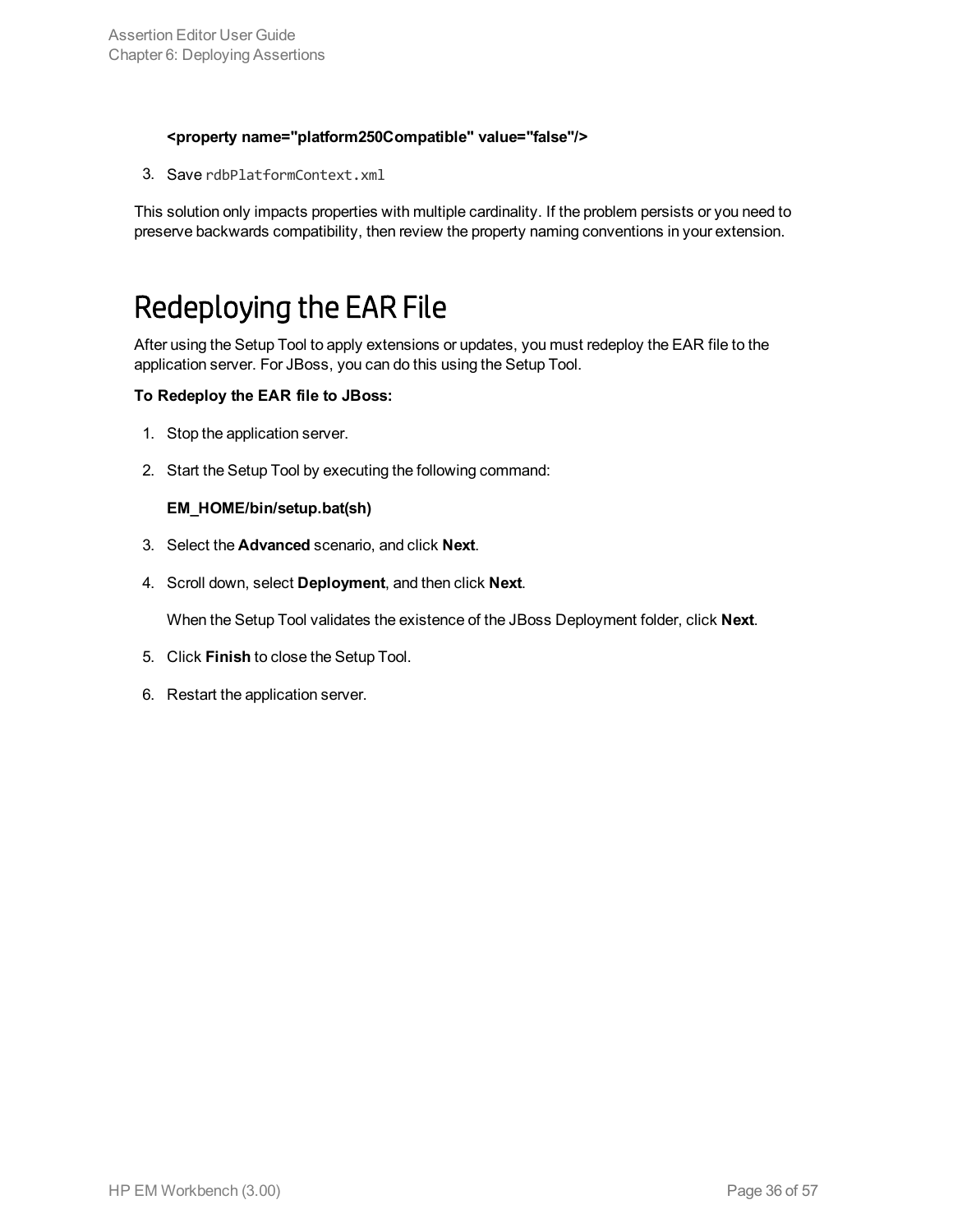# <span id="page-36-0"></span>Chapter 7: Customizing Assertions

Assertion Editor incorporates predefined elements that are suitable for most use cases. However, you can customize certain elements. Customization of assertions is described in the following sections:

- ["Customizing](#page-36-1) Source Type" below
- <span id="page-36-1"></span>• "Adding Policy [Extensions"](#page-36-2) below

## Customizing Source Type

When you define the implementation of an assertion, you can either select from a list provided by Assertion Editor, or you can define your own source type.

#### **To Manipulate Source Types:**

1. From the menu, select **Window>Preferences**.

The Preferences wizard opens.

2. Expand **HP EM Assertion Editor**, and select **Source Type**.

A table opens displaying source type names, local names, and namespaces.

- 3. Do one of the following:
	- <sup>n</sup> To create a new source type, click **Add** to open the New Source Type window. Enter the required parameters, and click **OK**.
	- **T** To edit an existing source type, select it and click **Edit** to open the Edit Source Type window. Enter the required parameters, and click **OK**.
	- <sup>n</sup> To delete an existing source type, select it and click **Delete**.

### <span id="page-36-2"></span>Adding Policy Extensions

You can extend HP EM with custom-written validation handlers, in addition to the XQuery and XPath handlers that are included in the distribution.

#### **To Add a PM Extension to your Project:**

1. Right-click the project in Project Explorer to open its context menu, and select **Properties**.

The Properties for HP EM wizard opens.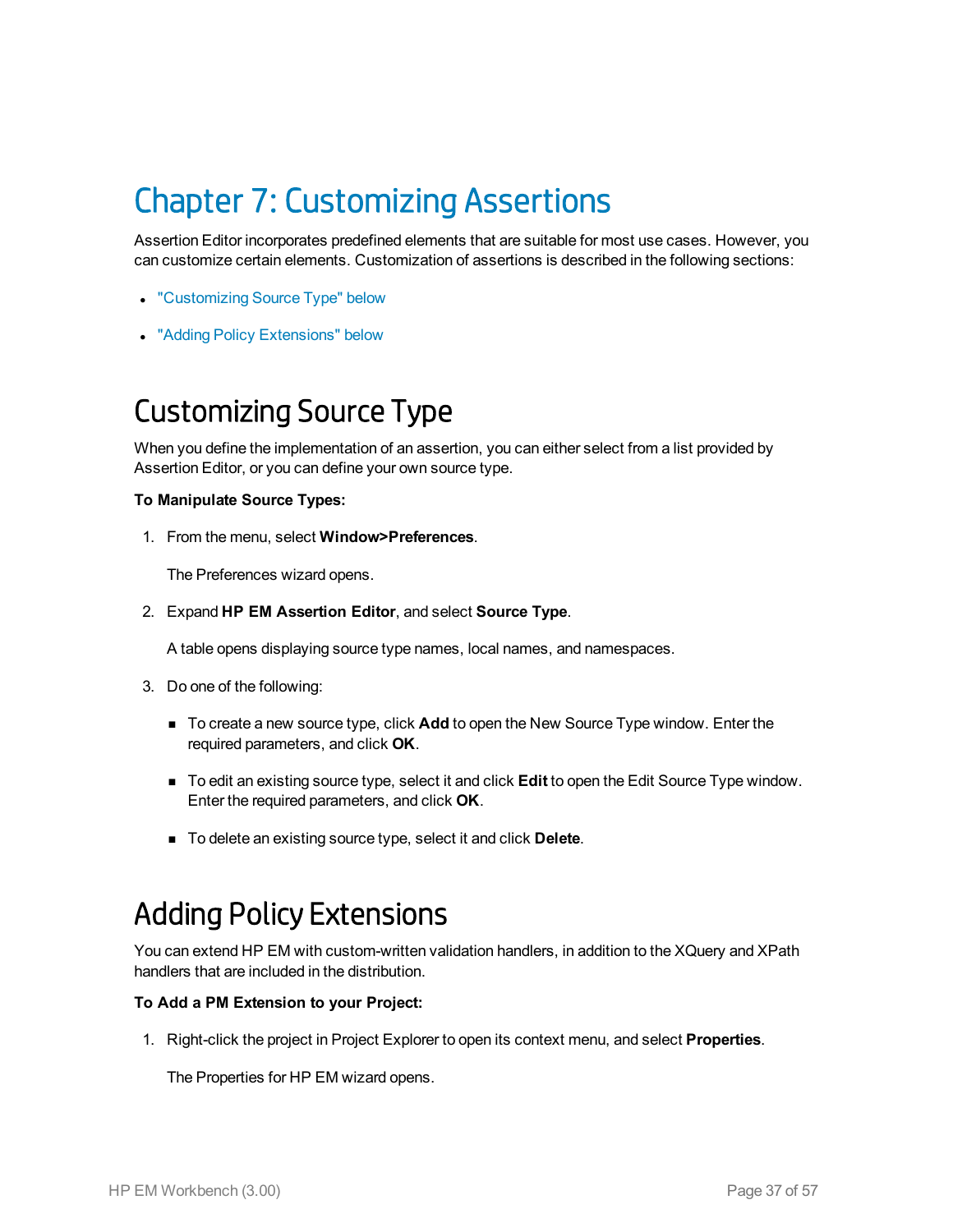- 2. Select **PM Extensions** to open a list of PM extensions in the project.
- 3. Do one of the following:
	- <sup>n</sup> Click **Add PM Extension** to open the Select Extension window. Select the required extension, and click **OK**.
	- <sup>n</sup> Click **Add External PM Extension** to open the Select PM Extension window. Browse for the required extension, and click **OK**.

After adding a PM extension to your Assertion Editor project, apply it to all relevant HP EM servers with the Setup Tool.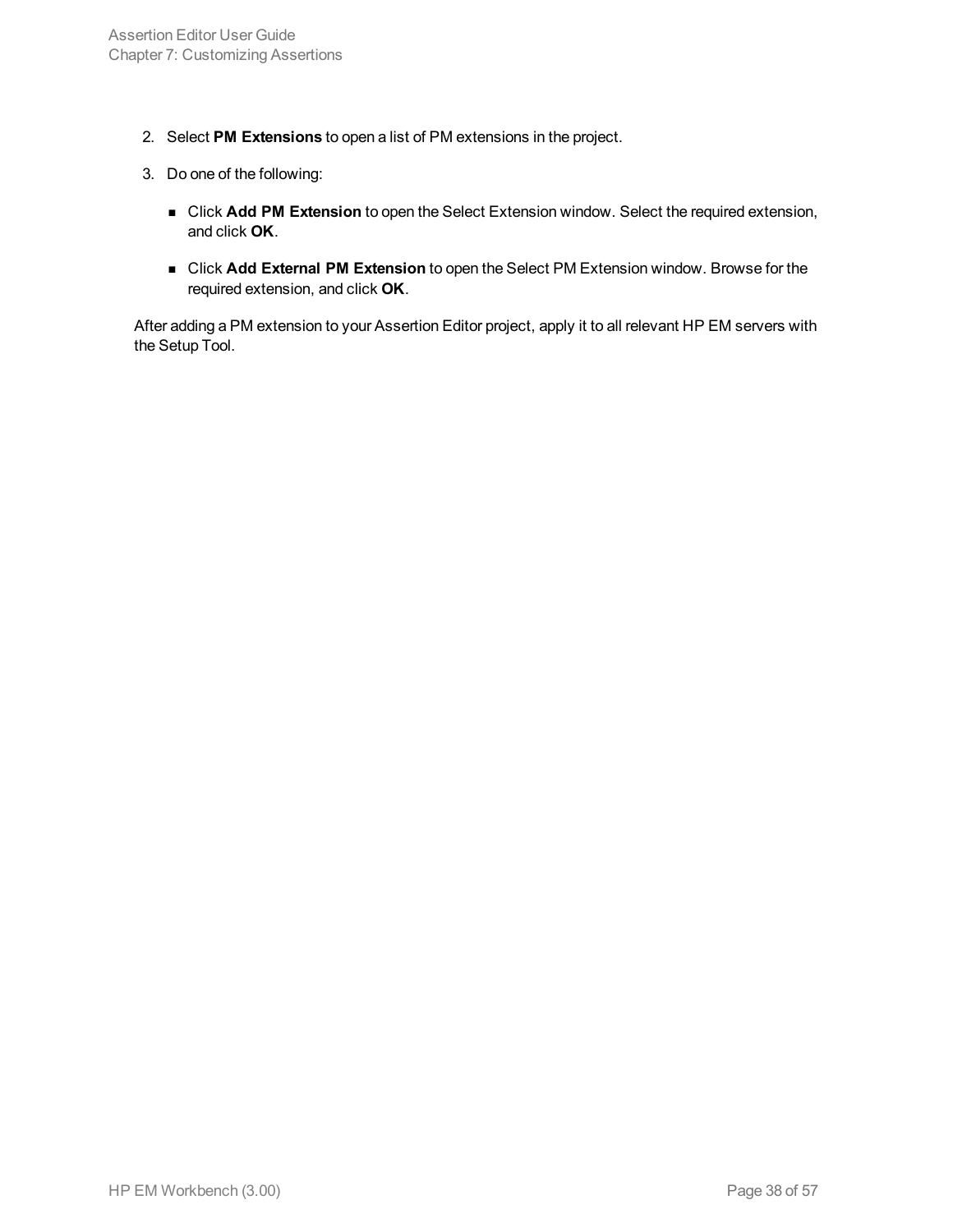## <span id="page-38-0"></span>Chapter 8: Java Assertion Demo

This demo shows how to create and use a custom assertion validator. You will learn how to:

- Create a custom assertion validator.
- Apply a custom assertion validator into HP EM as an extension.
- Create an assertion in Assertion Editor based on our validator.
- Publish the assertion to the Platform repository.

You can find the demo sources in EM\_HOME\demos\policymgr\assertionvalidator. It contains:

- An Eclipse project for developing a custom assertion validator (in the validator folder).
- An Assertion Editor project for developing a sample assertion (in the assertion folder).
- Demo data for testing our assertion validator (in the demodata folder).

The demo is divided into separate procedures, described in the following sections:

- "Creating the Assertion [Validator"](#page-38-1) below
- "Applying the Validator [Extension"](#page-40-0) on page 41
- "Creating and Deploying the [Assertion"](#page-40-1) on page 41
- <span id="page-38-1"></span>**.** "Testing the Assertion [Validator"](#page-41-0) on page 42

### Creating the Assertion Validator

A sample Eclipse project is available in EM\_

HOME\demos\policymgr\assertionvalidator\validator. This project can be imported into Eclipse as an existing project. It has the following structure:

 $\cdot$  src/

A directory containing the Java sources.

 $\cdot$  lib/

A directory containing external libraries used by assertion validator.

• resources/extension.xml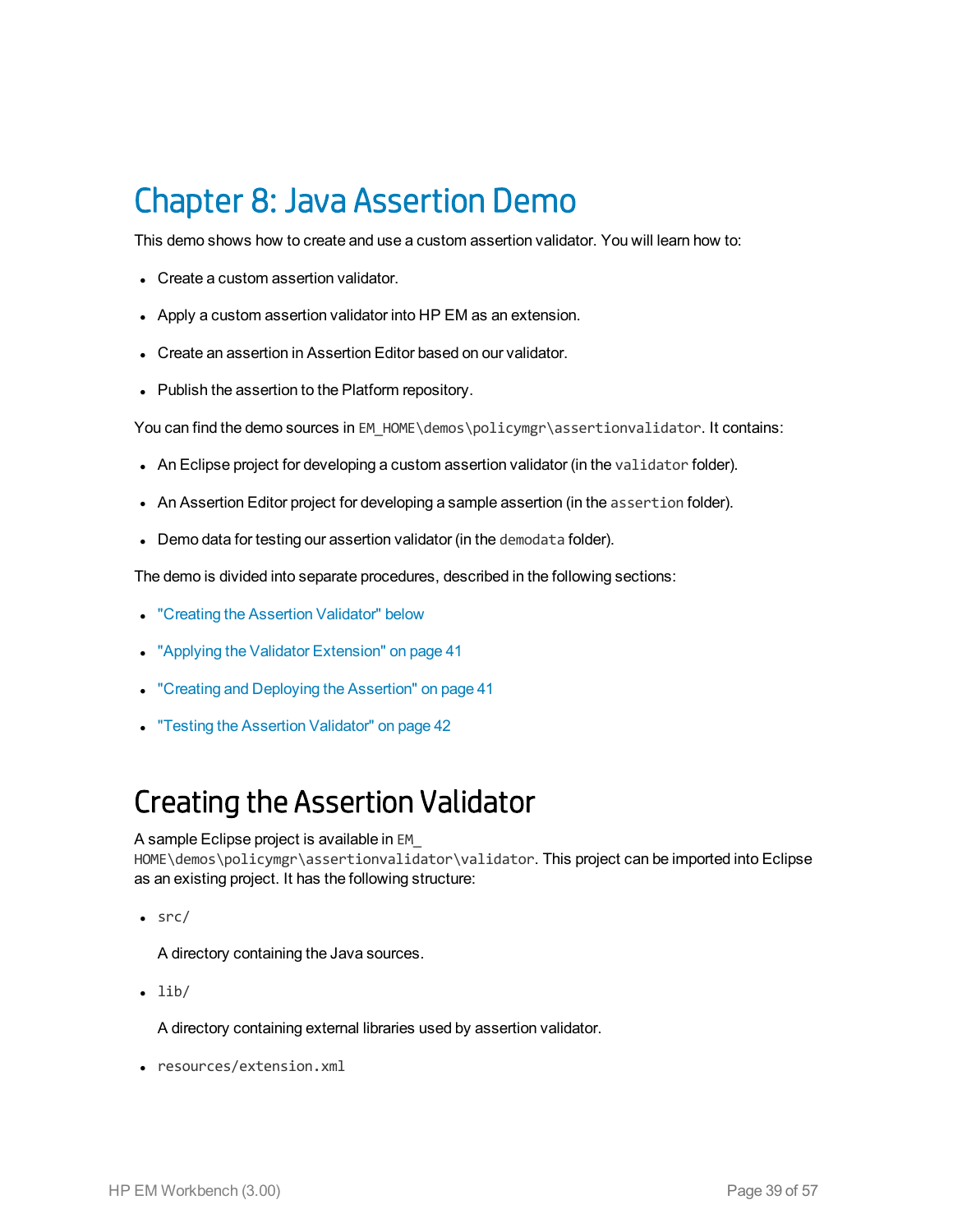#### A Policy Manager extension definition file.

• build.xml

An Ant build file to build extension containing the validators.

The src folder contains a sample implementation of an assertion validator: mycompany.validator.demo.ServiceNameValidator. This validator applies to WSDL documents and checks whether the name of services defined in WSDL starts with the words "dummy," "test," "sample," or "example."

The assertion validator class must implement both methods of the interface org.em.policy.validation.AssertionValidator:

- $\bullet$  OName getDialect() Must return a QName which will be used in assertions to invoke this validator. Our example uses the QName {http://mycompany/validation} ServiceNameValidator.
- void validate(ValidationListener listener, SourceCollection sources, SourceType sourceType, ValidatedAssertion[] assertions, ValidationContext context) — This is the validation method which is called when a source must be validated against an assertion using this validator. Our sample validator parses the XML content of the WSDL document and checks each service name (under XPath /wsdl:definitions/wsdl:service/@name) to see whether it starts with the unwanted words or not.

**Note:** For more information about the Policy Manager's interfaces see the HP EM Javadoc.

To build an extension from your assertion implementation, you need an extension definition file, which is available at resources/extension.xml. It contains a unique identifier (attribute uri) which identifies the extension, the extension name (element name), and the list of contained assertion validators (elements assertion-validator):

```
<?xml version="1.0"?>
<extension version="1.0" uri="mycompany.ext.demo">
  <name>Demo Assertion Validators</name>
  <assertion-validator class="mycompany.validator.demo.ServiceNameValidator" />
</extension>
```
To build the extension you can use Eclipse to start an ANT build using build.xml or use the following procedure:

#### **To Build an Extension for the Assertion Validator:**

- 1. Change your working directory to EM\_HOME\demos\policymgr\assertionvalidator.
- 2. To get help run run.bat or run.sh.
- 3. Build the extension with the command **run make**.
- 4. Check the created extension in EM\_ HOME\demos\policymgr\assertionvalidator\validator\dist\mycompany.ext.demo.jar.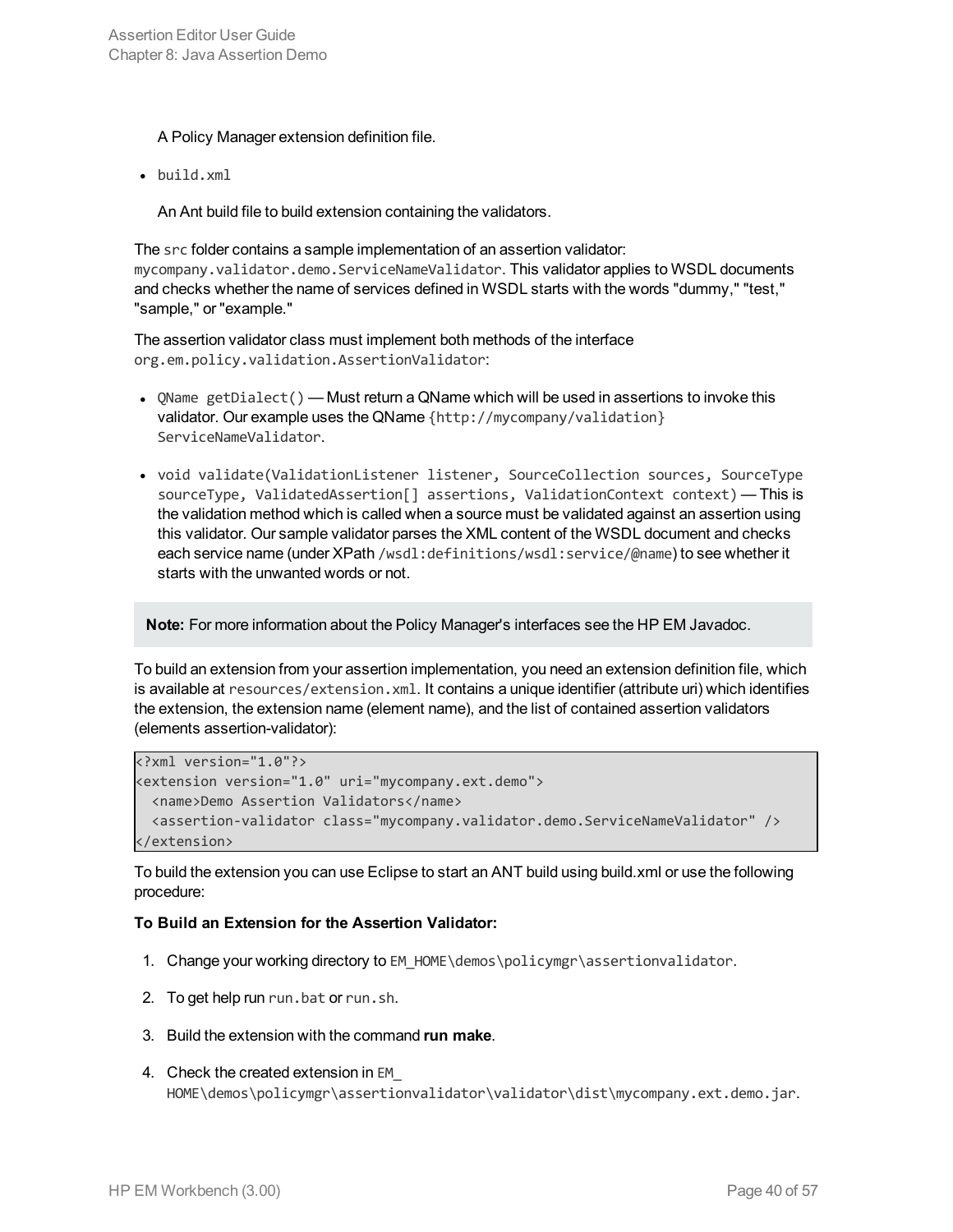**Caution:** If you want use an Eclipse project for this demo you must define the EM\_CLIENT\_LIB classpath variable in the Eclipse IDE. The EM CLIENT LIB variable must point to EM HOME/client/lib.

## <span id="page-40-0"></span>Applying the Validator Extension

After you create mycompany.ext.demo.jar, apply it to HP EM as an extension.

#### **To Apply the Extension to HP EM:**

- 1. Make sure the HP EM server is not running.
- 2. Copy EM\_ HOME\demos\policymgr\assertionvalidator\validator\dist\mycompany.ext.demo.jar into EM\_HOME\extensions.
- 3. Execute EM\_HOME\bin\setup and select the **Apply Extensions** scenario.
- 4. Start HP EM.

<span id="page-40-1"></span>For details, see "Applying [Extensions"](#page-31-2) on page 32.

### Creating and Deploying the Assertion

There is a sample project for Assertion Editor in EM\_ HOME\demos\policymgr\assertionvalidaton\assertion.

You can use this sample project to create your own assertions. It already contains a demo assertion named WSDLServiceNameIsNotDummy. Browse this assertion to see that it is applicable to WSDL Documents and implements the ServiceNameValidator created in "Creating the [Assertion](#page-38-1) Validator" on [page 39](#page-38-1) (linked through EM\_

HOME\demos\policymgr\assertionvalidator\validator\dist\mycompany.ext.demo.jar).

The XML definition of the assertion is automatically filled out according to the definition in assertion validator (in the method getDialect()):

```
<my:ServiceNameValidator xmlns:my="http://mycompany/validation"
xmlns:pm="http://systinet.com/2005/10/soa/policy"/>
```
After creating the assertion, deploy it. Or deploy the existing WSDLServiceNameIsNotDummy assertion.

#### **To Publish the Assertion to HP EM:**

- 1. Open Assertion Editor.
- 2. Open the File menu and select **Import>Existing Projects into Workspace** and open the demo project.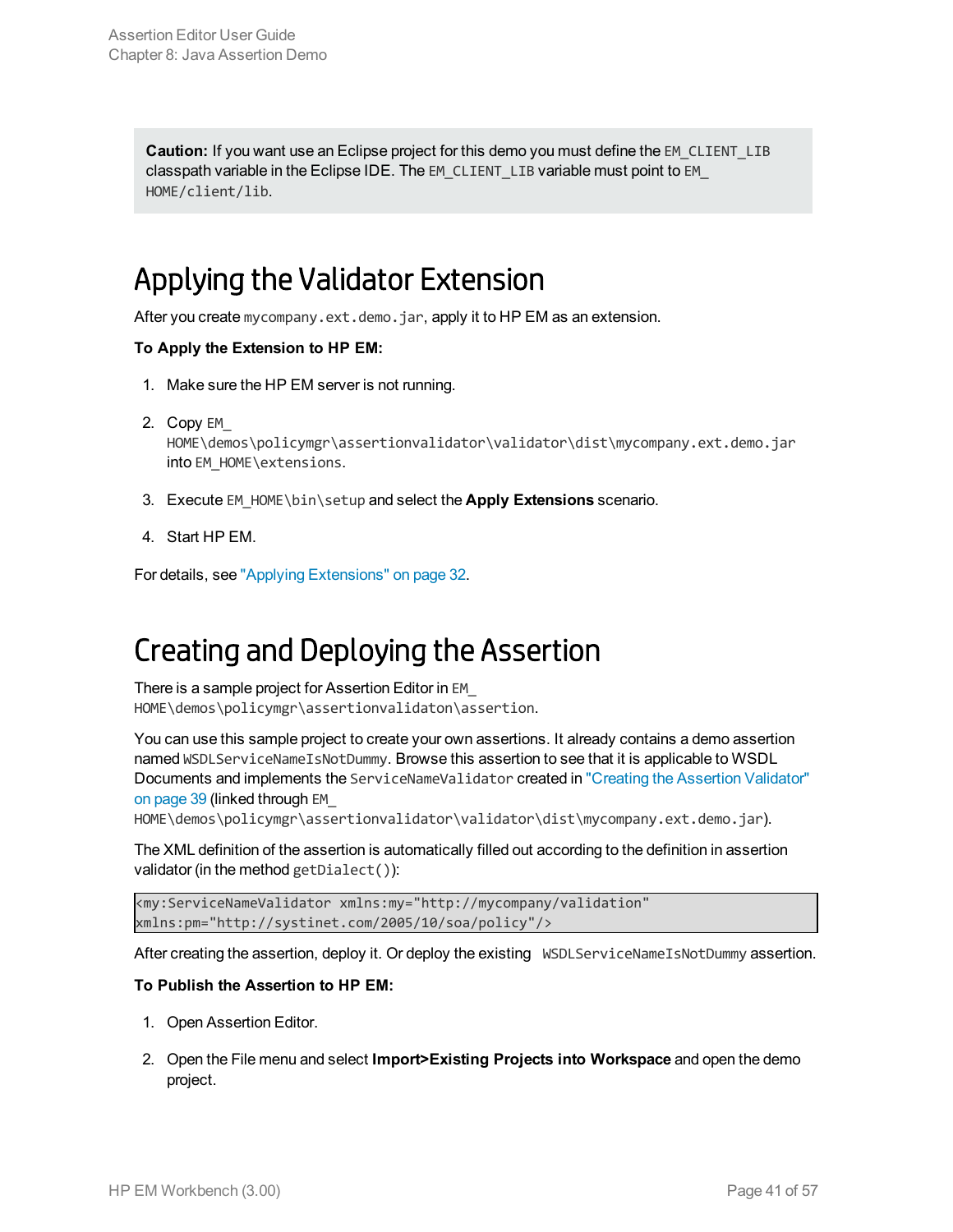- 3. In the Server Explorer, open the context menu and define a **New Server** pointing to your HP EM server.
- 4. In the Project Explorer, open the Project context menu and select **Properties>HP EM Server**, and select the server you just defined.
- 5. Publish the demo assertion from the Project Explorer.

Open the WSDLServiceNameIsNotDummy.asr context menu and select **HP EM>Upload to Server**.

<span id="page-41-0"></span>For more details, see the "Publishing [Assertions"](#page-29-1) on page 30.

## Testing the Assertion Validator

In the previous sections you created and deployed an assertion validator and an assertion. The next step is to use this new assertion in a validation for a business test case. To do this, you need to do the following in HP EM:

- Publish a WSDL containing a service element where the name attribute starts with Test. For details, see the HP EM User Guide.
- Create a Technical Policy applicable to WSDLs and add the WSDLServiceNameIsNotDummy assertion to it.
- Create a Policy Report using artifact type, WSDL, and the new technical policy. For details, see "How to Create Policy Reports" in the HP EM User Guide.
- $\bullet$  Execute the policy report and review the result. The WSDL with the service name attribute Test must fail while all others should pass. For details, see the HP EM User Guide.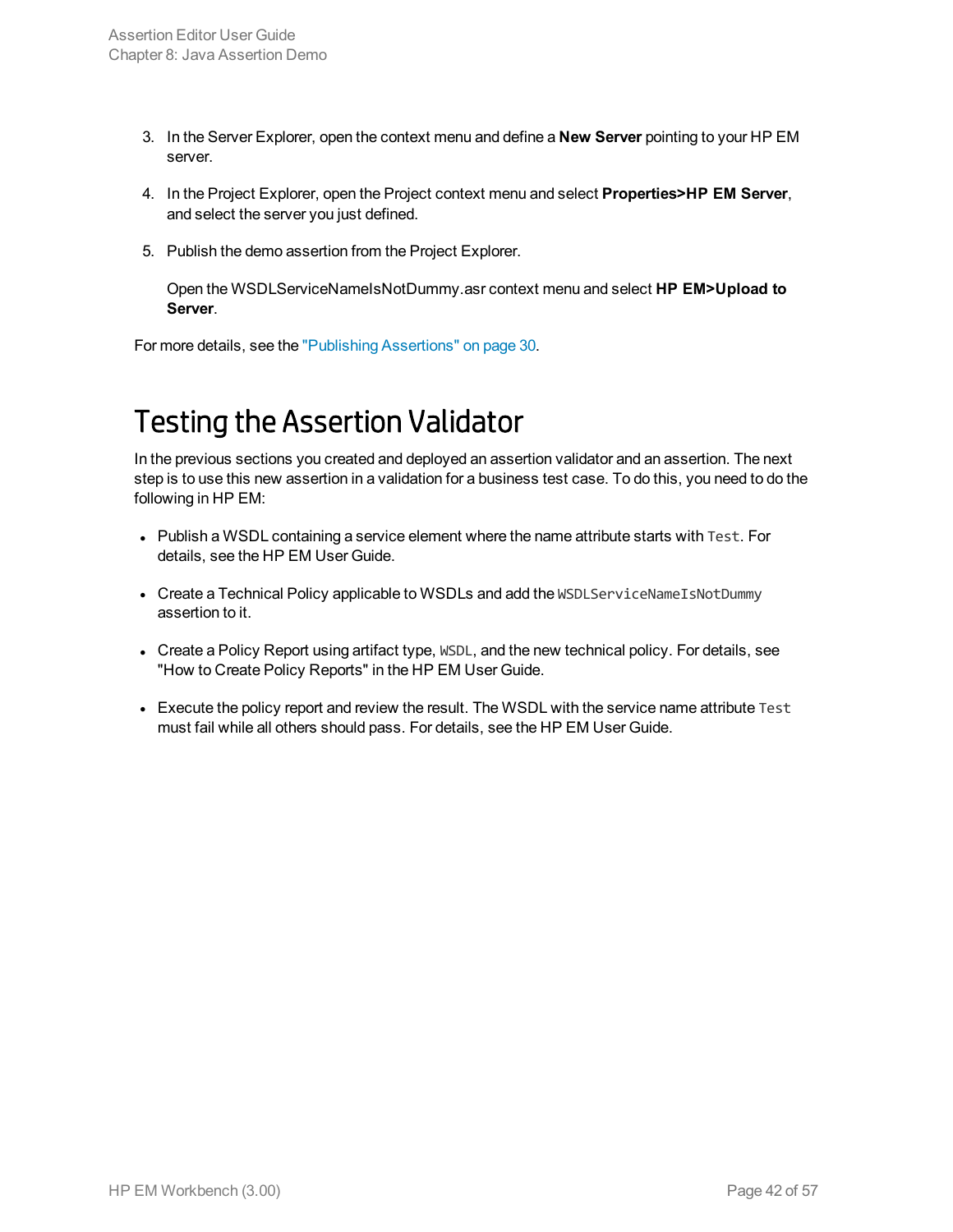# <span id="page-42-0"></span>Appendix A: Dialog Box Reference

Each Assertion Editor input dialog is described in the following sections:

- **.** "Define New [Implementation](#page-42-1) Wizard" below
- <span id="page-42-1"></span>• "Run [Configurations](#page-43-0) Dialog" on the next page

## Define New Implementation Wizard

The Define New Implementation Wizard enables you to add a new implementation of an assertion either from an existing resource type or by adding a new one.

The wizard contains the following steps.

1. Enter general parameters to define the new implementation.

| <b>Parameter</b>                 | <b>Definition</b>                                                              |
|----------------------------------|--------------------------------------------------------------------------------|
| Define New Type                  | Select this check-box to manually define the resource type you want<br>to use. |
| Select an Existing Type          | Select a predefined resource type from the drop-down menu.                     |
| <b>Filter Text</b>               | Use the input to reduce the list of resource types.                            |
| <b>Show Common Types</b><br>only | De-select to show the full list of resource types.                             |

2. If you are defining a new implementation resource type, you must specify the namespace and local name.

| <b>Parameter</b> | <b>Definition</b>                                                                 |
|------------------|-----------------------------------------------------------------------------------|
| Namespace        | Namespace of the source type.                                                     |
| Local Name       | The local name of the source type.                                                |
|                  | Load from File $\vert$ Select to load a source document defining the source type. |

3. Define the parameters for a new resource type. Select the implementation type from the available options.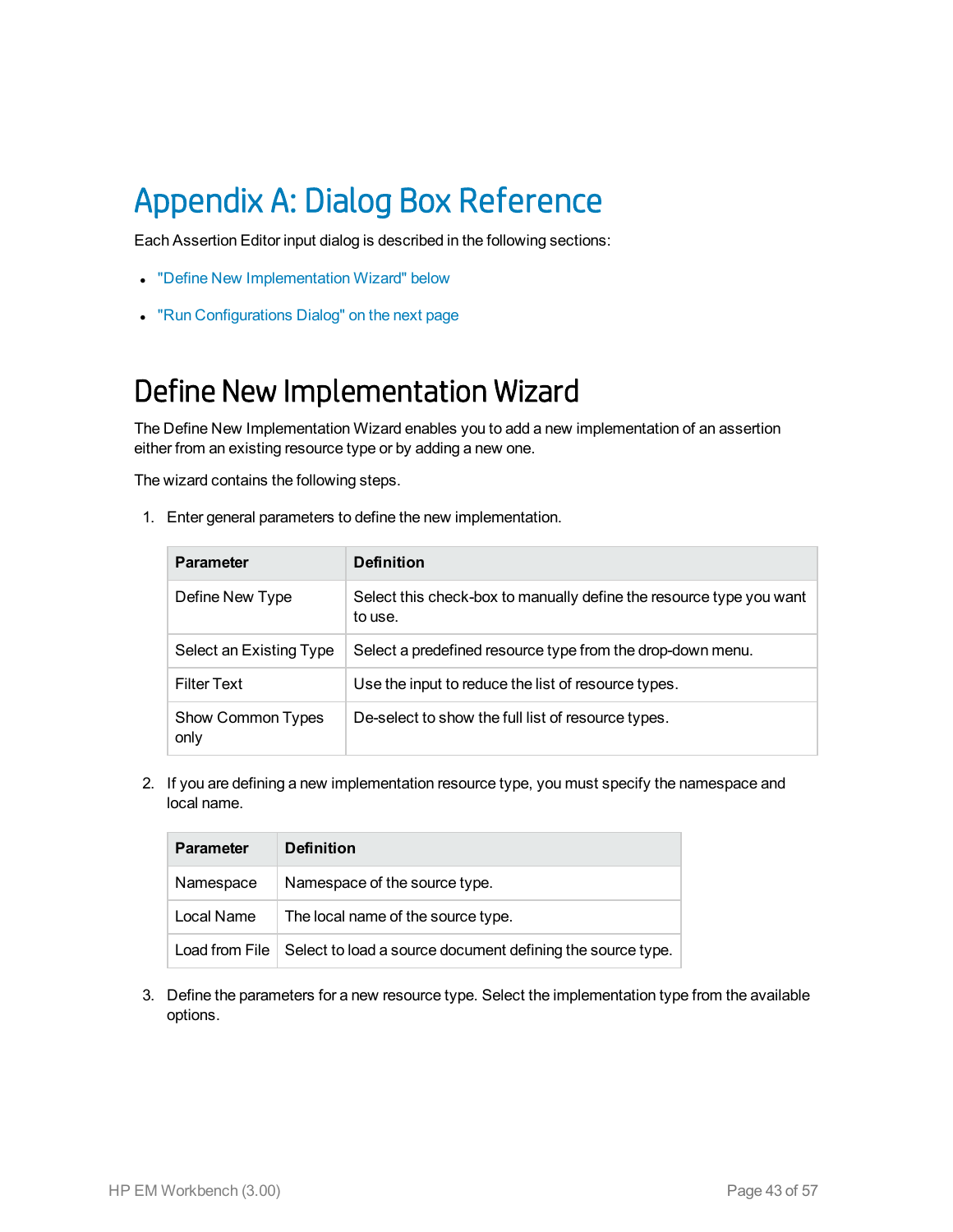## <span id="page-43-0"></span>Run Configurations Dialog

Define parameters to test the assertion before publishing.

| <b>Parameter</b>  | <b>Definition</b>                                       |
|-------------------|---------------------------------------------------------|
| Name              | The name you want to use for the test.                  |
| Assertion         | Browse for and select the assertion you want to test.   |
| Source            | Add or remove a document to test against the assertion. |
| <b>Parameters</b> | Enter the required parameters for the selected source.  |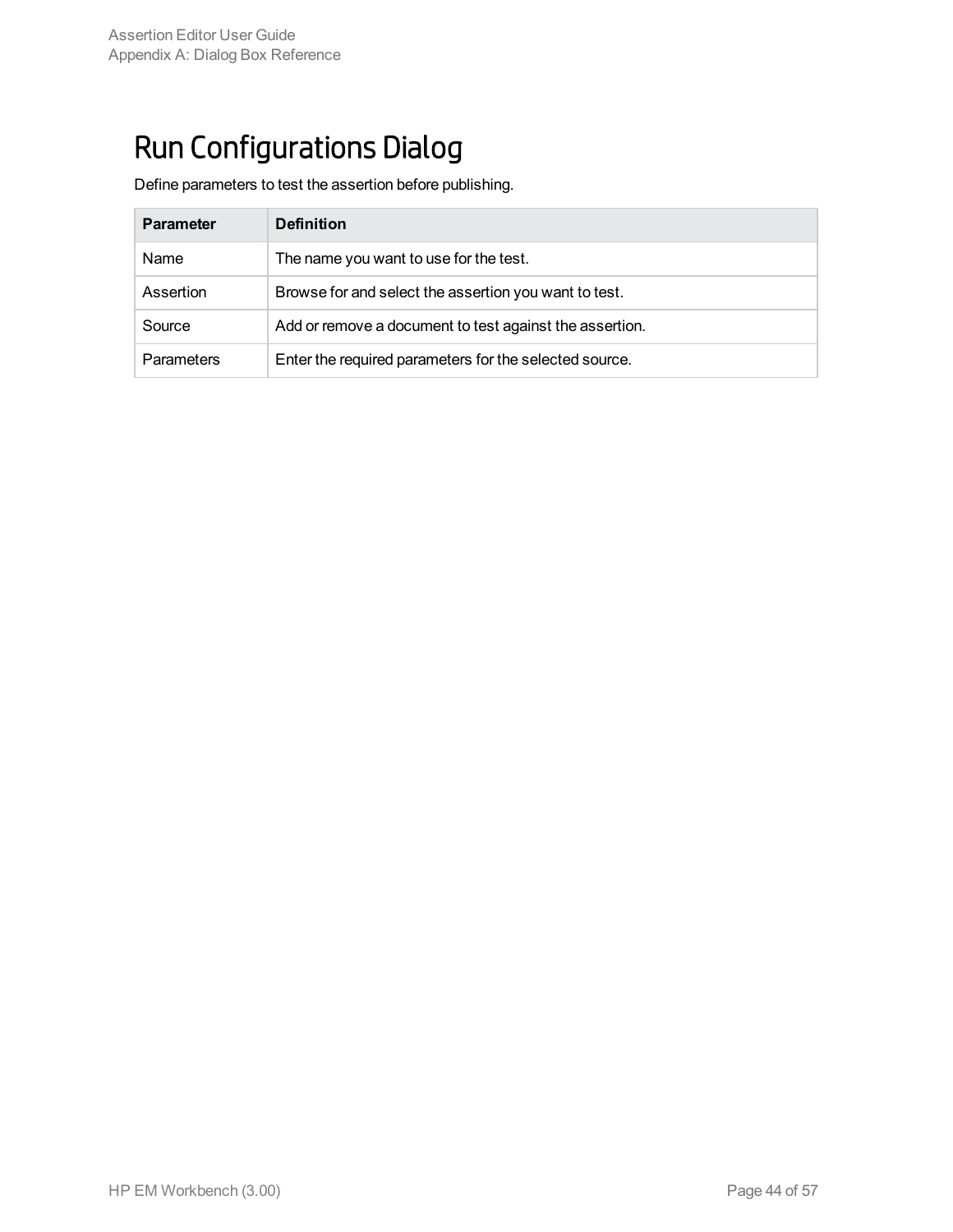## <span id="page-44-0"></span>Appendix B: Assertion Document Details

"UDDI BE 01 Assertion XML Document" is the raw XML document of the UDDI BE 01 assertion.

| <b>UDDI BE 01 Assertion XML Document</b>                                                                      |
|---------------------------------------------------------------------------------------------------------------|
| xml version="1.0" encoding="UTF-8"?                                                                           |
| <pm:assertion <="" th="" xmlns:pm="http://systinet.com/2005/10/soa/policy"></pm:assertion>                    |
| xmlns:up="http://systinet.com/2005/10/soa/policy/uddi"                                                        |
| xmlns:xs="http://www.w3.org/2001/XMLSchema">                                                                  |
| <pm:parameter name="lang" type="xs:string" xpointer="xpointer(@RequiredLang)"></pm:parameter>                 |
| $\langle$ !-- template of the instance of the assertion -->                                                   |
| <pm:template></pm:template>                                                                                   |
| <up:uddi 01="" be="" requiredlang="en"></up:uddi>                                                             |
|                                                                                                               |
| <pm:validation <="" sourcetype="xmlns(ns=urn:uddi-org:api_v2)qname(ns:businessEntity)" th=""></pm:validation> |
| xmlns:uddi="urn:uddi-org:api_v2"                                                                              |
| xmlns:val="http://systinet.com/2005/10/soa/policy/validation">                                                |
| the validation is implemented via xpath expression                                                            |
| <val:xpath></val:xpath>                                                                                       |
| count(/uddi:businessEntity/uddi:name[@xml:lang=\$lang])>0                                                     |
|                                                                                                               |
|                                                                                                               |
|                                                                                                               |

Assertion documents contain the following elements:

- <sup>l</sup> **pm:Assertion/pm:Template**This required element must contain exactly one child element, which is a reference template of how this assertion looks as a WS-Policy document. If there are namespace definitions here, they are included in the reference template. If the assertion has any parameters, you can define default values for them in the reference template. If there are no namespaces or parameters, the reference template can be in the form <name/>.
- <sup>l</sup> **pm:Assertion/pm:Parameter**An assertion in a WS-Policy document may contain parameters including timeouts (in WS-ReliableMessaging), type of authentication, required SOAP header elements, etc. This element gives a definition of such parameters, including the type of the parameter and where the parameter can be found in an instance of the assertion. This information is used both by the UI console and by policy validators.
- <sup>l</sup> **pm:Assertion/pm:Parameter/@Name**The name of the parameter. This name will be shown in the UI.
- **pm:Assertion/pm:Parameter/@TypeType of the parameter's value.**
- <sup>l</sup> **pm:Assertion/pm:Parameter/@Taxonomy**A taxonomy with values that the parameter can adopt. The taxonomy is specified using its tModelKey. This attribute is only required when Type has the pm:taxonomy value (with pm being the xmlns:pm="http://systinet.com/2005/10/soa/policy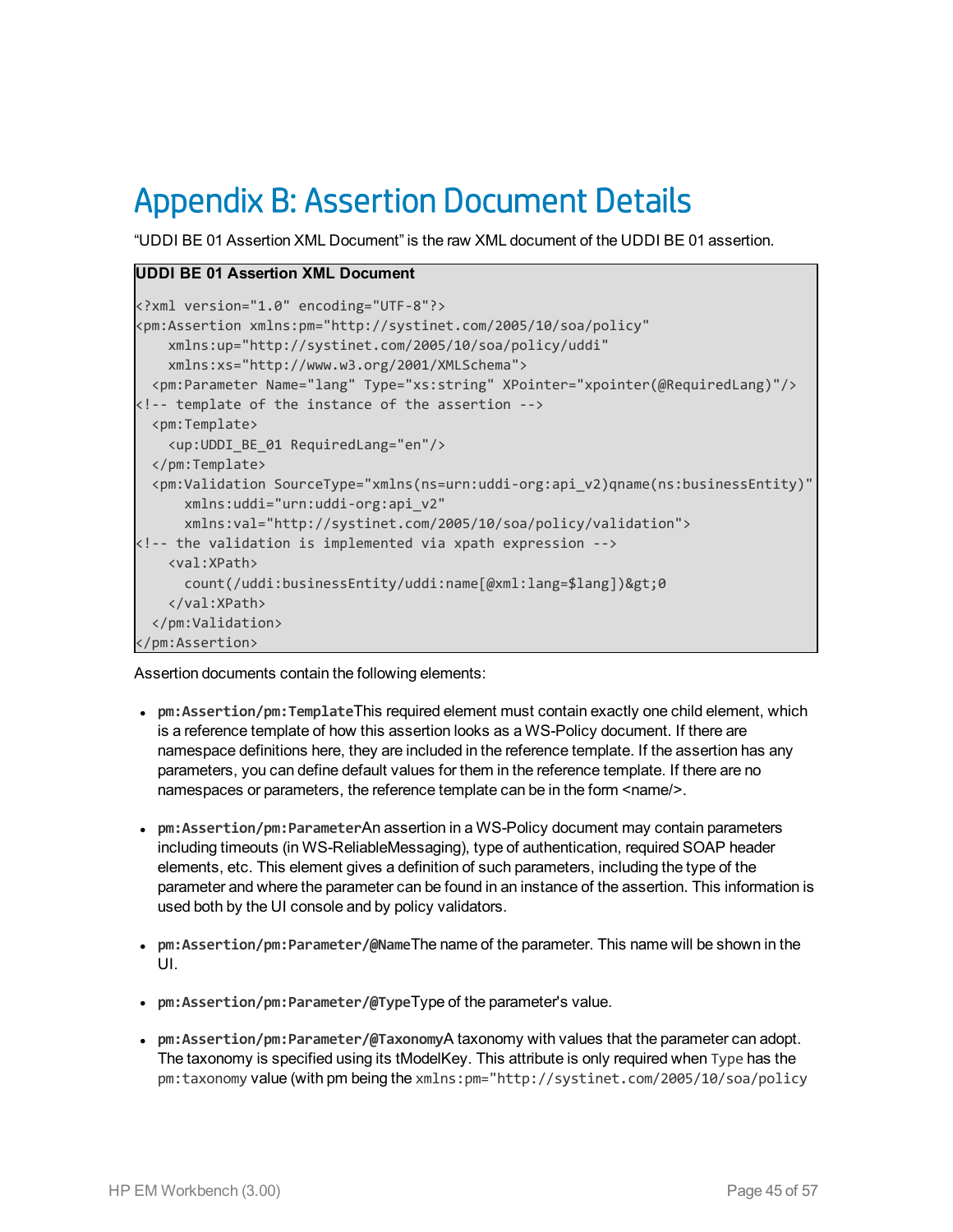namespace), otherwise it is ignored (and optional).

<sup>l</sup> **pm:Assertion/pm:Parameter/@XPointer**In the absence of a ValueXPointer attribute, this attribute identifies the place of the parameter in the assertion's template (that is, how the attribute can be obtained from an instance of the assertion). Only a simplified form of the XPointer can be used.

The evaluation context for the XPointer is the root of the actual assertion. So, for example,  $b[1]$  is the first "b" child of the assertion's element.

In this release, an XPath starting with "/" is interpreted to point to the root of the policy document. This behavior will be changed, so do not use absolute XPaths.

- <sup>l</sup> **pm:Assertion/pm:Parameter/@ValueXPointer** ValueXPointer identifies the place of the parameter *relative to* the place identified by the XPointer attribute. When the parameter is not set, the element referenced by the XPointer attribute is removed from the instance. When the parameter is defined, its value is set to a place identified by the concatenation of the XPointer and ValueXPointer values. The rationale for this attribute is that there are assertions whose schema requires that either an attribute is set or the attribute's parent element is missing.
- <sup>l</sup> **pm:Assertion/pm:Parameter/@Optional**This attribute tells whether the parameter is optional, that is, if it can be omitted from the assertion instance.
- <sup>l</sup> **pm:Assertion/pm:Validation**The implementation, as described in ["Implementations"](#page-50-0) on page 51.

The key components of the assertion, visible in both the UI and the XML document, are described in the following sections:

- "Reference [Templates"](#page-45-0) below
- ["Parameters"](#page-46-0) on the next page
- <span id="page-45-0"></span>. ["Implementations"](#page-50-0) on page 51, which includes the validation handler.

## Reference Templates

The reference template defines what the assertion looks like instantiated as a WS-Policy document (See the generic <pm:Template> element shown in "UDDI BE 01 Assertion XML Document".). If there is a namespace to be defined it is included in the reference template. If there are parameters, you can define the default values they point to. If there is no namespace or parameter, the template can be a simple empty tag, like <assertionName/>.

The UDDI BE 01 assertion reference template defines the up namespace. The assertion has one parameter, lang, which points to the RequiredLang attribute. The reference template sets the default value of this parameter, en. The actual XML of the reference template is:

```
<p:Template>
  <up:UDDI_BE_01 RequiredLang="en"
xmlns:up="http://systinet.com/2005/10/soa/policy/uddi"/>
```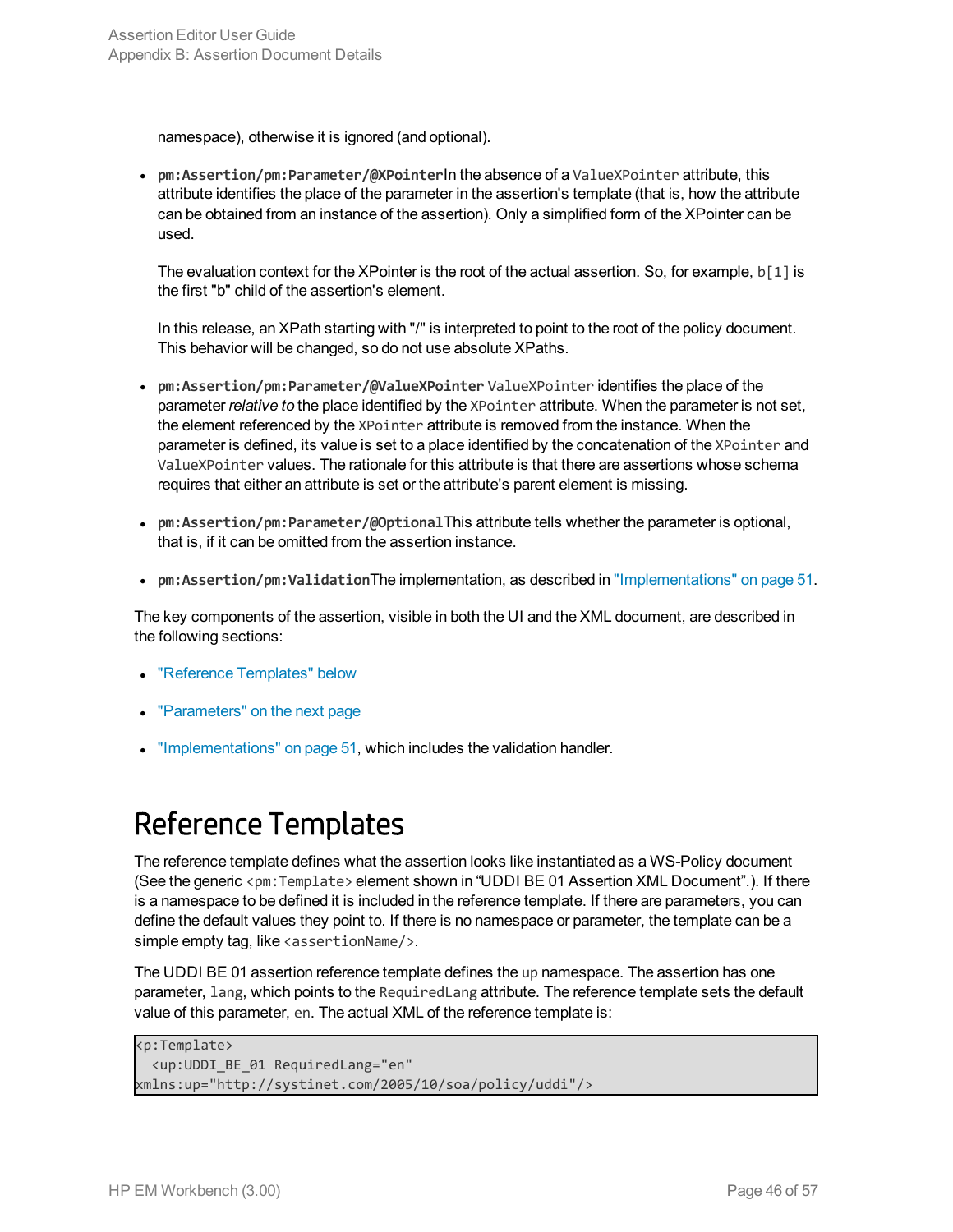#### </p:Template>

Reference templates must obey the following rules:

- The template name must be unique.
- The template must be a complete and valid XML element, not a fragment.
- The template can carry a namespace. This is the case with the WS-I BasicProfile assertion reference templates, such as <wsi:BP1004 xmlns:wsi="http://www.wsi.org/testing/2004/07/assertions/"/>

### <span id="page-46-0"></span>**Parameters**

Parameters represent requirements whose specific values may vary. They include such things as timeouts, type of authentication, required SOAP header elements, and so on. The value referenced by a parameter can differ between technical policies containing the parameter's parent assertion because each technical policy contains its own instance of the assertion.

Using parameters lets the policy developer reuse assertions. The developer can set a different required value for an assertion in each policy in which the assertion is used. Without parameters, the developer would need a separate assertion for each required value.

"Assertion With Parameter" is an assertion taken from a policy file (namespaces omitted for brevity). Note the attribute RequiredLang with the value of "en". This attribute represents the RequiredLang parameter. Its default value is "en" for English. This default value is specified in the reference template (see "Reference [Templates"](#page-45-0) on the previous page) but the policy developer can change this value in individual policy files. If the assertion developer does not specify the parameter's default value in the reference template and does not set the parameter as optional, the policy developer must set the parameter value when creating a technical policy with the parameter's parent assertion.

#### **Assertion With Parameter**

```
<wsp:Policy xmlns:wsp="..."/>
 <up:UDDI_BE_01 RequiredLang="en" xmlns:up="..."/>
</wsp:Policy>
```
A parameter definition has the following structure:

• pm:Parameter/@Name

Name of the parameter.

• pm:Parameter/pm:Description

Description of the parameter.

• pm:Parameter/@XPointer

Location of the modified attribute (expressed as an XPointer).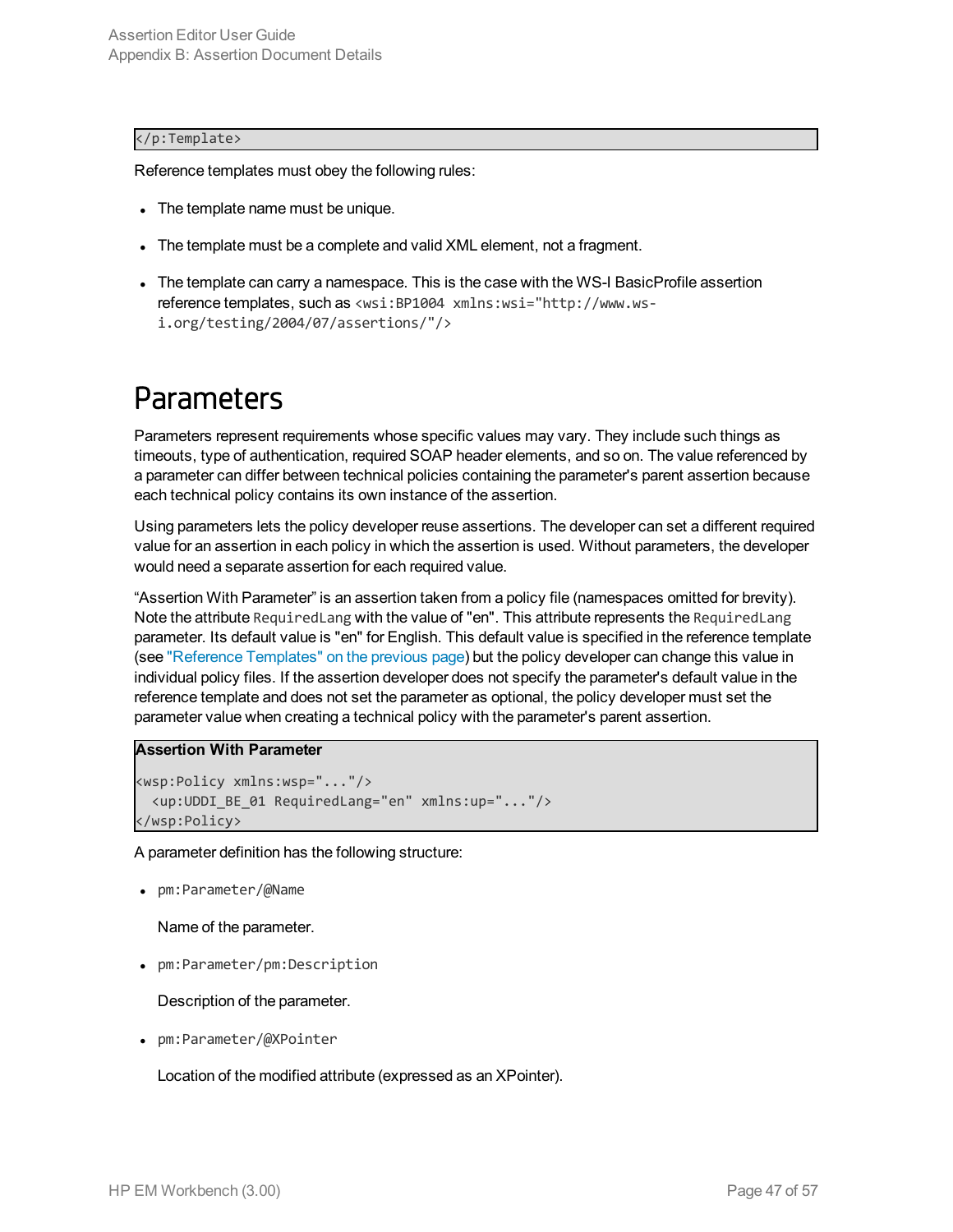• pm:Parameter/@ValueXPointer

Location of the modified attribute (expressed as an XPointer). See below for details.

• pm:Parameter/@Optional

Optionality of the parameter (if it is optional, it might be left unfilled).

• pm:Parameter/@Type

Type of the parameter's value. Supported values are most of built-in W3C Schema data types (see [http://www.w3.org/TR/xmlschema-2/#built-in-datatypes](http://www.w3.org/TR/xmlschema-2#built-in-datatypes)):

- **xs:string**
- **xs:boolean**
- xs:float
- $\Box$  xs:double
- **xs:duration**
- $\blacksquare$  xs:dateTime
- $\blacksquare$  xs:time
- xs:date
- xs:gYearMonth
- xs:gYear
- xs:gMonthDay
- xs:gDay
- xs:gMonth
- xs:hexBinary
- xs:base64Binary
- xs:anyURI
- xs:QName
- **xs:integer**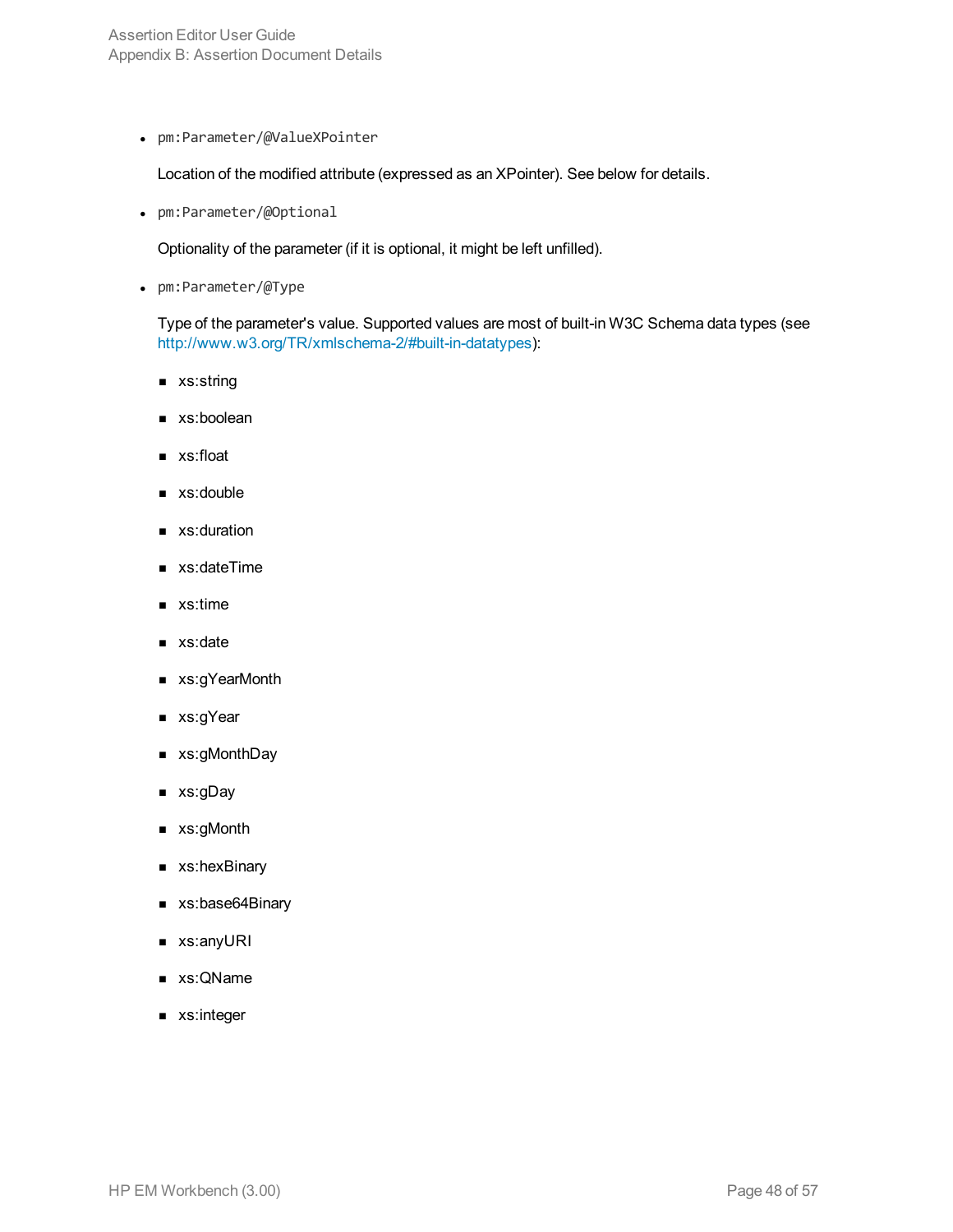Assertion Editor User Guide Appendix B: Assertion Document Details

- **xs:long**
- **xs:short**
- <sup>n</sup> xs:byte
- xs:unsignedLong
- xs:unsignedInt
- xs:unsignedShort
- $\blacksquare$  xs: unsigned Byte

Where xs is the xmlns:xs="http://www.w3.org/2001/XMLSchema" namespace.

Also supported is the value pm:taxonomy (with pm being the xmlns:pm="http://systinet.com/2005/10/soa/policy namespace), which specifies that the parameter will take on values from the taxonomy specified by the @Taxonomy attribute.

• pm:Parameter/@Taxonomy

Taxonomy whose values the parameter adopts. Specified with the taxonomy tModelKey. The attribute is required only when Type has the  $pm$ : taxonomy value, otherwise it is be ignored (and optional). Actual parameter values are specified with keyValues in policy documents.

The following examples demonstrate the use of a taxonomy-based parameter and the corresponding policy document:

#### **Parameter with Taxonomy Type**

```
<pm:Parameter Name="artifactType" Optional="true" Type="pm:taxonomy"
   Taxonomy="uddi:systinet.com:soa:model:taxonomies:artifactTypes"
   XPointer="xpointer(@artifactType)"
   xmlns:pm="http://systinet.com/2005/10/soa/policy">
  <pm:Description>Artifact type to restrict applicability.</pm:Description>
</pm:Parameter>
```
#### **Policy Document with a Taxonomy-Based Assertion**

```
<wsp:Policy xmlns:ws="...">
  <up:MyAssertion
artifactType="urn:com:systinet:soa:model:artifacts:soa:applicationArtifact"
    xmlns:up="..."/>
</wsp:Policy>
```
The following assertion checks whether communication settings contain a connection timeout set to at least 10 seconds. Additionally, the XML Schema of this assertion specifies that either the "value" must be present, or, to use the default value, the whole up:ConnectionTimeout element must be missing.

```
<wsp:Policy xmlns:wsp="..."/>
  <up:Communication xmlns:up="...">
```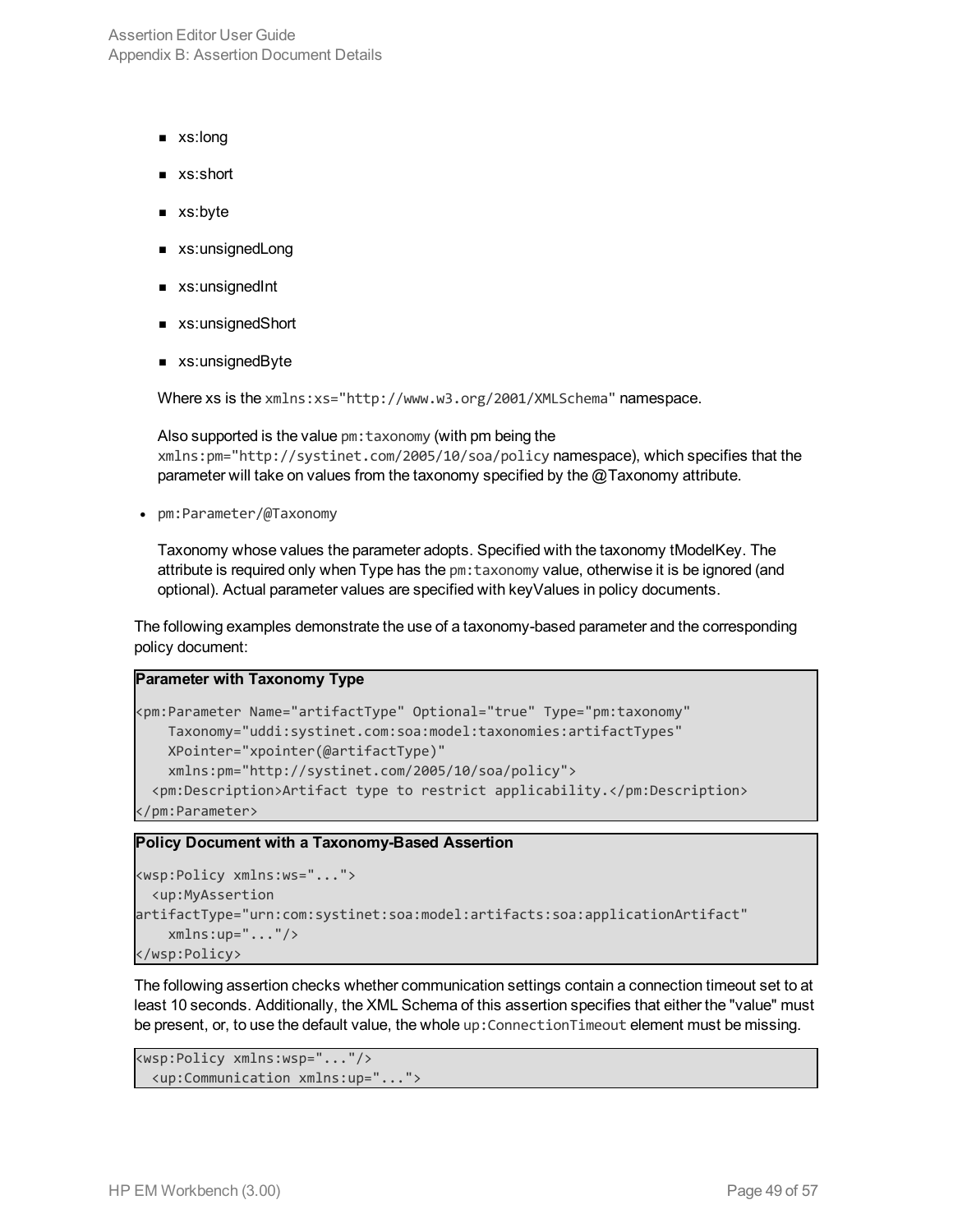```
<up:ConnectionTimeout value="10000"/>
    ...
  </up:Communication>
</wsp:Policy>
```
In this case, a single XPointer referencing the up: ConnectionTimeout/@value attribute is not enough, because Policy Manager would not know that the whole element should be removed when the value is not entered. Therefore the parameter is now described in two XPaths:

- Location of the element that should be removed when the value of the parameter is not set
- Location of the value within the element defined above

The location of the element is set in the XPointer and the location of the value within the element is set in a ValueXPointer. For example, "Parameter with ValueXPointer Set at 5000"is a parameter with the ValueXPointer set at 5000. This results in the policy document in "Policy Document with ValueXPointer in Parameter Set to 5000". By contrast, if the developer leaves the ValueXPointer blank, the resulting policy document is "Policy Document with Empty ValueXPointer in Parameter".

#### **Parameter with ValueXPointer Set at 5000**

```
<p:Parameter Name="ConnectionTimeout" Optional="false" Type="xsd:integer"
   XPointer="xmlns(up=...)xpointer(up:ConnectionTimeout)"
   ValueXPointer="xpointer(@value)"
   xmlns:xsd="http://www.w3.org/2001/XMLSchema">
 <p:Description>Connection timeout in milliseconds.</p:Description>
</p:Parameter>
```
#### **Policy Document with ValueXPointer in Parameter Set to 5000**

```
<wsp:Policy xmlns:wsp="..."/>
 <up:Communication xmlns:up="...">
   <up:ConnectionTimeout value="5000"/>
 </up:Communication>
</wsp:Policy>
```
#### **Policy Document with Empty ValueXPointer in Parameter**

```
<wsp:Policy xmlns:wsp="..."/>
  <up:Communication xmlns:up="...">
  </up:Communication>
</wsp:Policy>
```
Table "XPointer Combinations and Results" shows the XML representations of various XPointer and ValueXPointer combinations, for optional and required attributes, and whether the value is defined or not. "XPointer" is a correctly defined XPointer.

**Note:** Only a simplified form of XPointer is recognized in the parameter definition. The rationale is that in this context XPointer is used not only for retrieving data, but also for creating parameters via the UI. This is not possible with general XPointers. The recognized XPointer must have the following structure:

xmlns(prefix1=ns1)\*xpointer({/{<prefix>:}?<localname>[<index>]}\*)

#### **XPointer Combinations and Results**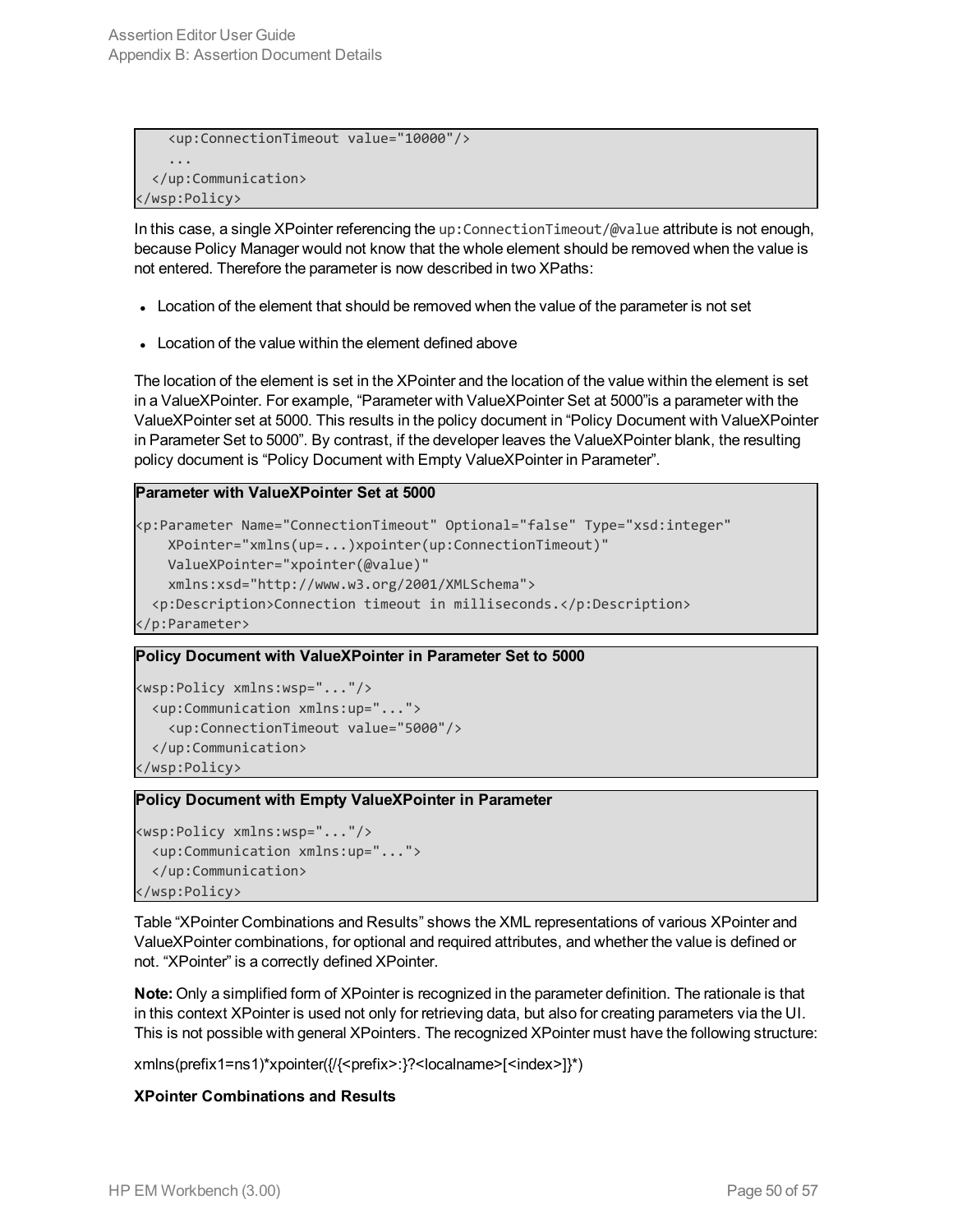| <b>Optional</b> | Value | <b>XPointer</b> | <b>ValueXPointer</b> | <b>Result in Policy Schema</b>         |
|-----------------|-------|-----------------|----------------------|----------------------------------------|
| Yes/No          | 'ABC' | @P              |                      | $<$ a P="ABC"/>                        |
| Yes             |       | @P              |                      | $\langle a \rangle$                    |
| No              |       |                 |                      | Prohibited                             |
| Yes             | 'ABC' | b[1]            | @P                   | $<$ a> $<$ b P='ABC'/> $<$ /a>         |
| Yes             |       | b[1]            | @P                   | <a></a> <a></a> (XPointer is removed.) |
| Yes             | 'ABC' | b[1]            |                      | <a><b>ABC</b></a>                      |
| Yes             | 'ABC' | b[1]            | c[1]                 | <a>22</a>                              |
| Yes             |       | b[1]            | c[1]                 | <a></a> (XPointer is removed.)         |

#### **XPointer**

```
xmlns(soap=http://schemas.xmlsoap.org/soap/envelope/)
xmlns(myns=http://systinet.com/examples/foo)xpointer(soap:Envelope[1]/soap:Body[1]
/myns:Foo)
```
### <span id="page-50-0"></span>Implementations

An assertion has one implementation for each source type to which the assertion applies. Each implementation is propagated into its own pm:Validation element. An implementation contains the definition of the validation handler, in  $p:V$ alidation/##other[1], and the type of artifact which the assertion can be used to validate, in p:Validation/@SourceType.

Implementations use validation handlers if they do not specify manual validation. Validation handlers are pluggable pieces of code that show Policy Manager how to validate a source document. Validation handlers are usually XPath or XQuery expressions, in which case the source code is included inside the implementation, but they can be custom made. Custom made validation handlers are written in Java and the implementation references the Java class.

Validation handlers and source types are described in the following sections:

• ["Source](#page-51-0) Type" on the next page

A description of all source types to which an implementation may apply.

• "XPath [Assertions"](#page-52-0) on page 53

XPath validation handlers.

• "XQuery [Assertions"](#page-53-0) on page 54

XQuery validation handlers.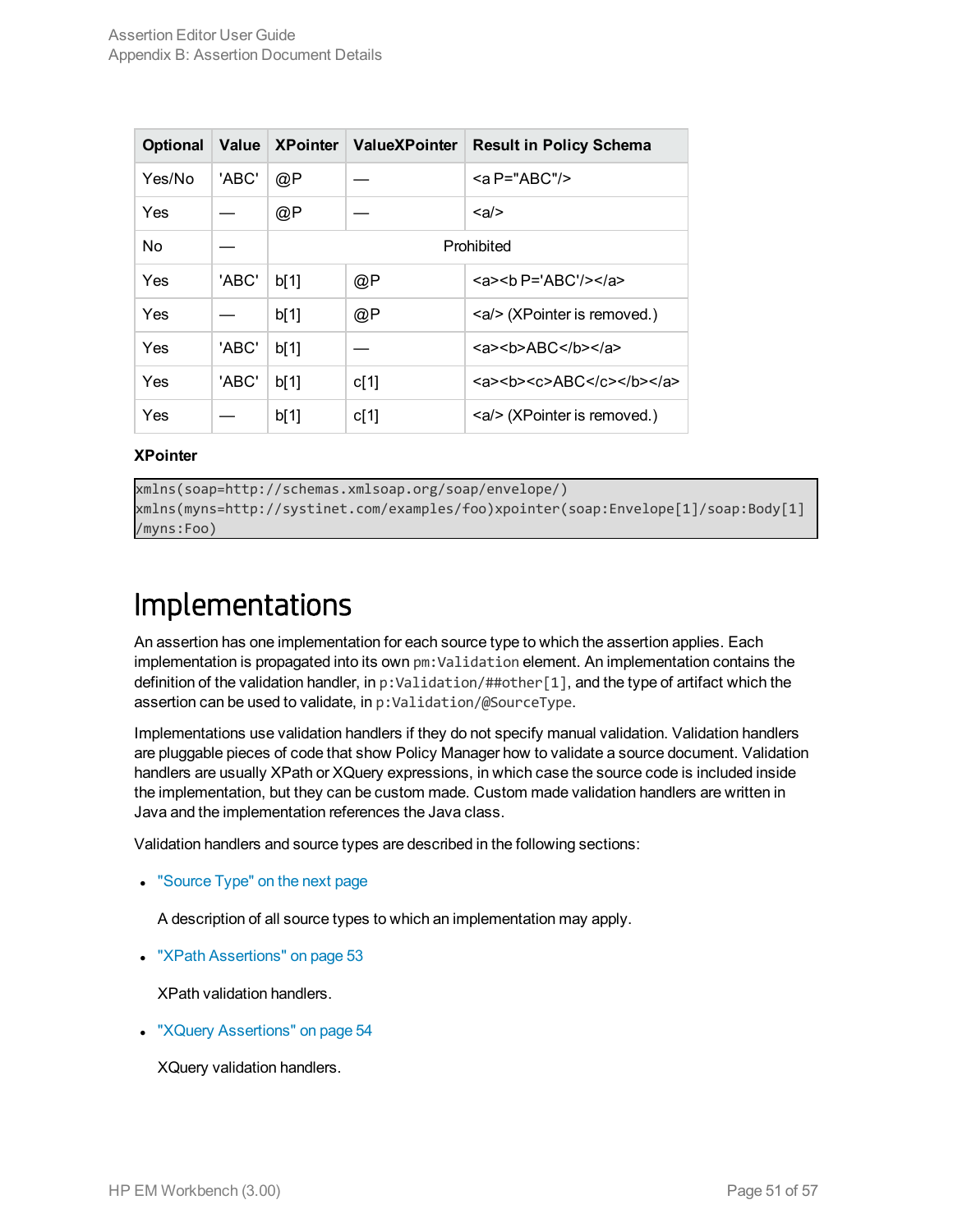### <span id="page-51-0"></span>Source Type

The pm:Validation@SourceType attribute defines the type of artifact validated by the assertion. SourceType must be a simplified XPointer identifying the root element of the resource which the assertion validates. If this parameter is omitted, the implementation would apply to sources of any type. However, for performance reasons it is better to map validation to a concrete source type, as narrowly as possible.

SourceType can be set as one of the following:

- A general artifact type with the namespace usually defined in the  $pm:Validation$  element. Please see Table "Source Types Applying to General Resources" for a list of these SourceTypevalues and their associated artifacts and namespaces.
- An artifact type. These share the namespace xmlns:a="http://systinet.com/2005/05/soa/model/artifact". A list of these SourceType values and their matching artifact types is given in the following table.

| <b>Resource</b>            | SourceType value                                                       |
|----------------------------|------------------------------------------------------------------------|
| Any resource               | xmlns(rest=http://systinet.com/2005/05/soa/resource)rest:resource      |
| SOAP message               | xmlns(soap=http://schemas.xmlsoap.org/soap/envelope/)<br>soap:Envelope |
| UDDI v3 Business<br>Entity | xmlns(uddi=urn:uddi-org:api_v3)uddi:businessEntity                     |
| <b>WSDL Definition</b>     | xmlns(wsdl=http://schemas.xmlsoap.org/wsdl/)wsdl:definitions           |
| <b>XML Schema</b>          | xmlns(xsd=http://www.w3.org/2001/XMLSchema)xsd:schema                  |

#### **Source Types Applying to General Resources**

#### **SourceTypes Applying Artifacts**

| <b>Artifact Type</b>     | <b>SourceType Value</b>                                                                 |
|--------------------------|-----------------------------------------------------------------------------------------|
| Application<br>Component | xmlns(a=http://systinet.com/2005/05/soa/model/artifact)<br>applicationComponentArtifact |
| <b>Business Service</b>  | xmlns(a=http://systinet.com/2005/05/soa/model/artifact)<br>businessServiceArtifact      |
| Contact                  | xmlns(a=http://systinet.com/2005/05/soa/model/artifact)contactArtifact                  |
| Documentation            | xmlns(a=http://systinet.com/2005/05/soa/model/artifact)<br>documentationArtifact        |
| Person                   | xmlns(a=http://systinet.com/2005/05/soa/model/artifact)personArtifact                   |
| Policy                   | xmlns(a=http://systinet.com/2005/05/soa/model/artifact)policyArtifact                   |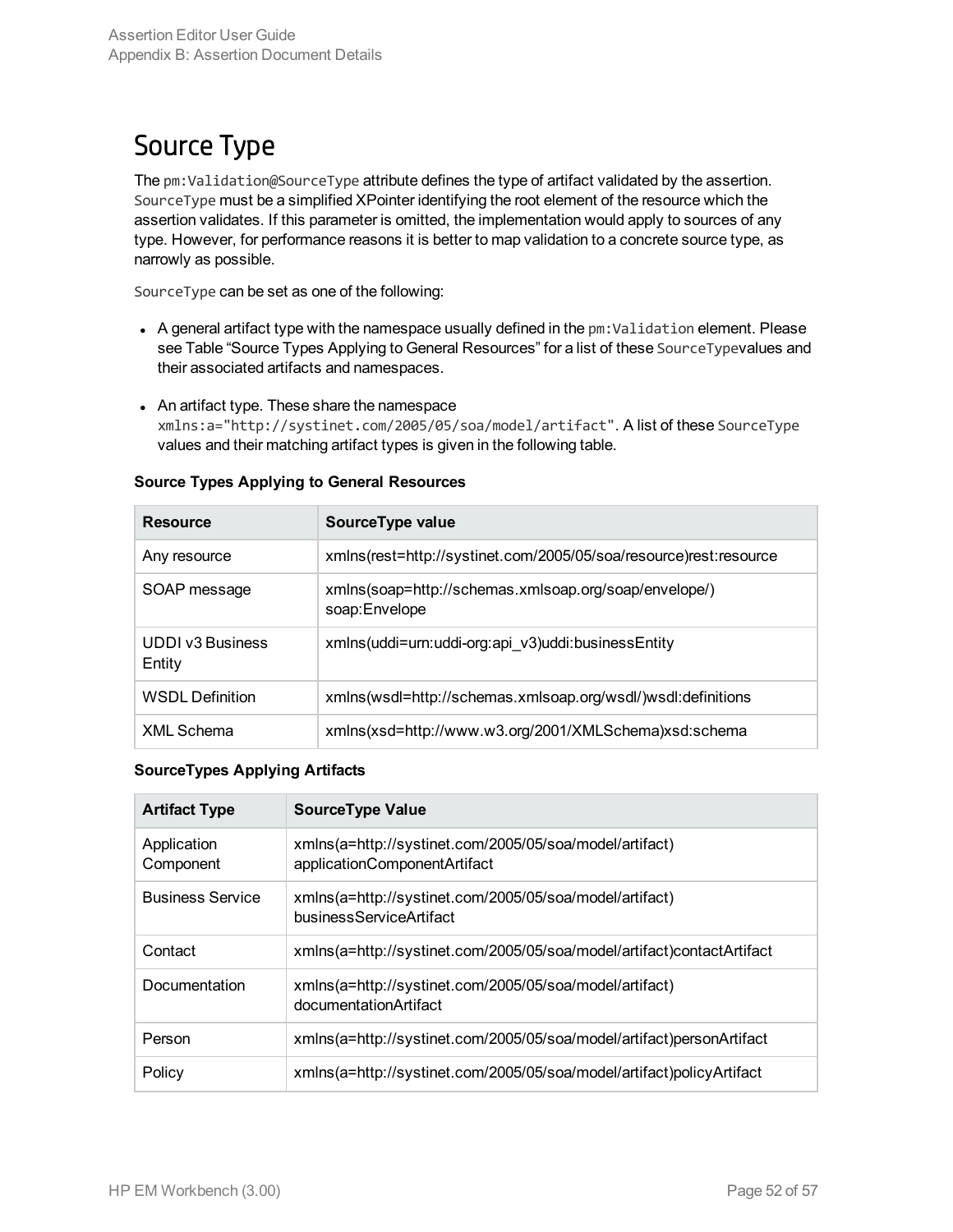| <b>Artifact Type</b>   | <b>SourceType Value</b>                                                   |
|------------------------|---------------------------------------------------------------------------|
| Report                 | xmlns(a=http://systinet.com/2005/05/soa/model/artifact)reportArtifact     |
| <b>SOAP Service</b>    | xmlns(a=http://systinet.com/2005/05/soa/model/artifact)webServiceArtifact |
| Schema                 | xmlns(a=http://systinet.com/2005/05/soa/model/artifact)schemaArtifact     |
| Taxonomy               | xmlns(a=http://systinet.com/2005/05/soa/model/artifact)taxonomyArtifact   |
| WSDL                   | xmlns(a=http://systinet.com/2005/05/soa/model/artifact)wsdlArtifact       |
| <b>Web Application</b> | xmlns(a=http://systinet.com/2005/05/soa/model/artifact)webArtifact        |
| <b>XSLT</b>            | xmlns(a=http://systinet.com/2005/05/soa/model/artifact)xsltArtifact       |

### <span id="page-52-0"></span>XPath Assertions

Example "XPath Expression" is an XPath that applies to UDDI business entities and returns every name element whose langattribute is set to the same value as the value of the lang parameter. If the XPath returns a non-empty list, the source document is considered to be valid against the assertion. If the returned node list is empty, validation has failed.

#### **XPath Expression**

```
<val:XPath>
 count(/uddi:businessEntity/uddi:name[@xml:lang=$lang])>0
</val:XPath>
```
You must take the following points into account when writing XPath assertions:

• Namespace

The element val:XPath is the namespace context for the XPath expression. If you need to define a prefix-namespace mapping, do it on this element or its ancestors.

• Type system

The XPath engine used in this enforcer is the free version of the [Saxon-B](http://www.saxonica.com/) 8.5.1 XSLT/XPath/XQuery engine. Although this version does not contain XML Schema parsing, it still checks for type conformance. For example, if you need to check that the value of attribute "xyz" is greater than 5, include in your XPath expression:

xs:integer(@xyz) > 5

If you fail to retype to integer, the XPath expression will never be fulfilled and no warning will be returned.

• Parameter type

In this release, assertion parameters are always passed as strings, regardless of the schema type written in the parameter definition. For this reason you have to explicitly cast the parameter in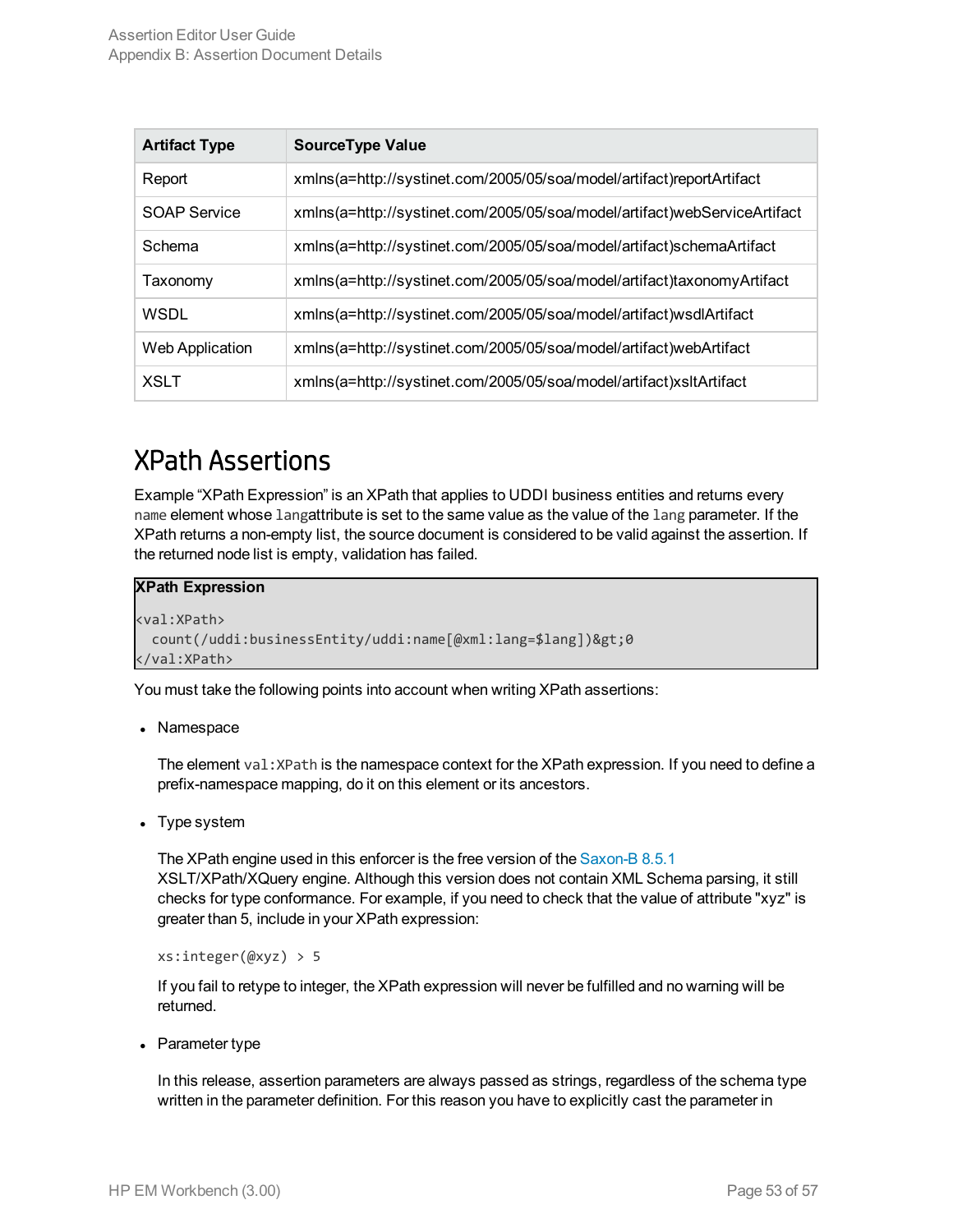numerical comparisons. For example, the following XPath expression would be used in an assertion which checks that the message's body has at most a given number of elements (defined as a parameter named MaxElements):

```
count(soap:Body//*) <=xs:integer($MaxElements)
```
### <span id="page-53-0"></span>XQuery Assertions

XQuery expression can be represented as follows:

#### **XQuery Expression**

```
<val:XQuery>
    declare namespace rest="http://systinet.com/2005/05/soa/resource";
    declare namespace a="http://systinet.com/2005/05/soa/model/artifact";
    declare namespace p="http://systinet.com/2005/05/soa/model/property";
    declare namespace val="http://systinet.com/2005/10/soa/policy/validation";
    declare variable $metadata.source.url external;
    if (exists
(rest:resource/rest:descriptor/a:businessServiceArtifact/p:productionStage)) then
        val:assertionOK()
    else
        val:assertionFailed(concat('This service is not assigned a category from a
lifecycle taxonomy. ',
        'To fix this problem, go to <a href="', $metadata.source.url, '&view">the
service</a>, ',
        'click on "Edit" and assign the category.'))
</val:XQuery>
```
The XQuery in "XQuery Expression" comes from the Service Supports Lifecycle assertion. The XQuery applies to business services and checks that each service has a lifecycle stage assigned to it. In the HP EM 2 use of XQueries, the assertionOK function is called only one time per tested artifact if the artifact passes validation, whereas if the artifact fails, the assertionFailed function is called for each individual violation. For the XQuery in "XQuery Expression" there is no logical need to call assertionFailed more than once, since the artifact either has one lifecycle stage or none at all. In "XQuery Reporting Multiple Failures", the XQuery checks each include and import element and makes sure they use relative references. The assertionFailed function is called for each element that does not use relative references.

#### **XQuery Reporting Multiple Failures**

```
declare namespace xs = &quot;http://www.w3.org/2001/XMLSchema";
   declare namespace
val="http://systinet.com/2005/10/soa/policy/validation";
   let $errors :=
   for $el in //xs:*[local-name() = 'include' or local-name() = 'import'] where
($el/@schemaLocation and contains($el/@schemaLocation, ':'))
   return
    val:assertionFailed(concat('This xs:', local-name($el), ' uses absolute
reference to another schema.'), $el)
```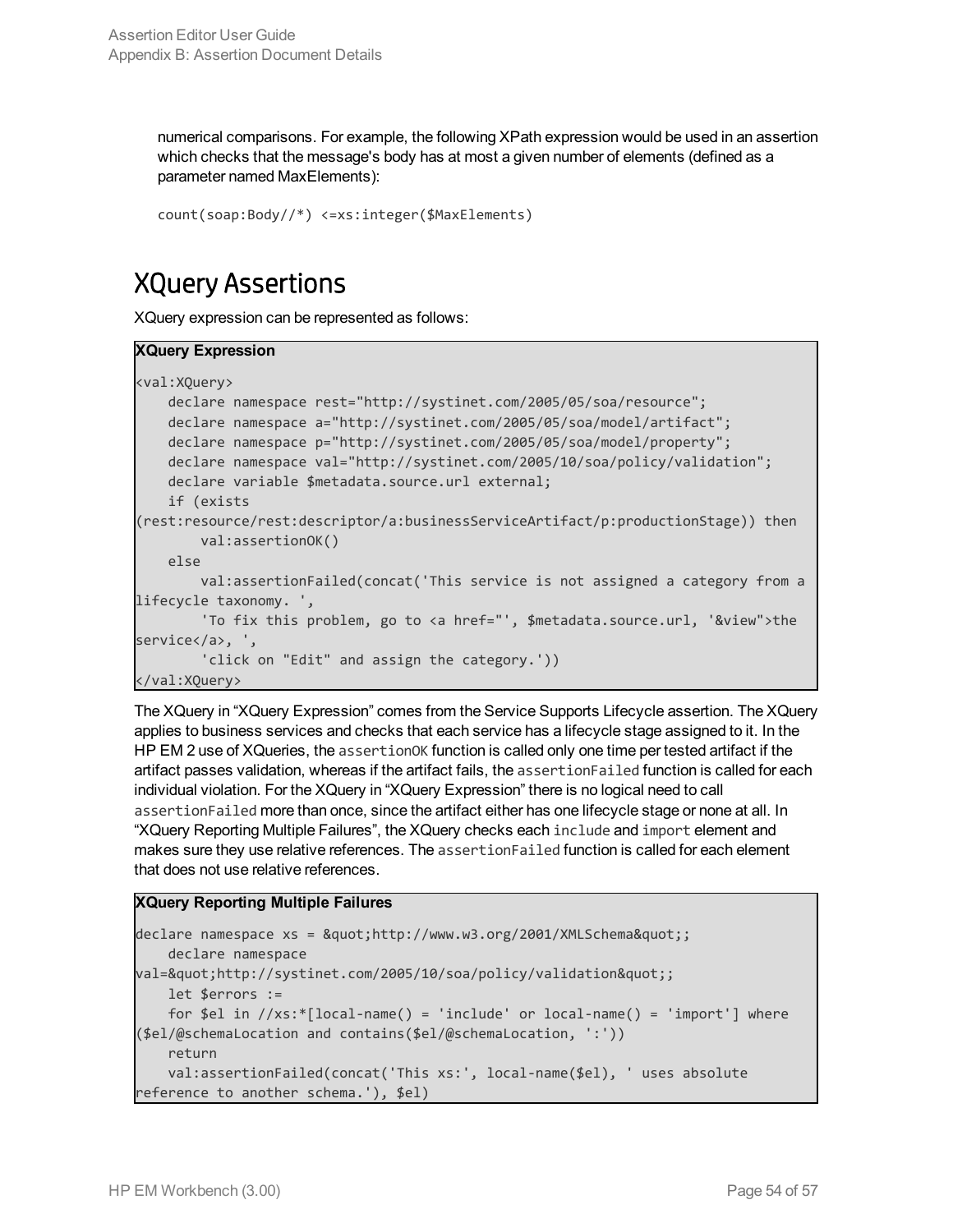```
return
if (empty($errors)) then
    val:assertionOK()
else
    ()
```
**Note:** Namespaces are not propagated from parent elements but defined via standard XQuery declarations.

Together with the source document, XQuery assertions can be called with additional parameters. For example, these parameters can be used by the assertion to perform additional checks or output the location of the problem back to the user. The parameters are added to the XQuery expression of the assertion. A metadata parameter is shown in "XQuery Expression".

| <b>Parameter name</b>          | <b>Description</b>                                                                                                                                                                                                    |
|--------------------------------|-----------------------------------------------------------------------------------------------------------------------------------------------------------------------------------------------------------------------|
| metadata source url            | The URL of the source of validation. In the case of HTTP<br>request/response, this points to the request/response message.<br>For one-way messages, WSDL documents etc. it points to the<br>resource being validated. |
| metadata.description.url       | The URL of the associated description document (for example,<br>WSDL associated to a log of messages).                                                                                                                |
| metadata source is subdocument | Detects subdocuments. Returns "false" if document is<br>standalone, "true" if document is part of a larger document.                                                                                                  |

If you want to write a new XQuery assertion or modify an existing one, follow these guidelines:

The XQuery engine used in this enforcer is the free version of the [Saxon-B](http://www.saxonica.com/) 8.5.1 XSLT/XPath/XQuery engine. Although this version does not contain XML Schema parsing, it still checks for type conformance. For example, if you need to check that the value of attribute "xyz" is greater than 5, write:

```
xs:integer(@xyz) > 5
```
Failing to do so, the XQuery expression might never be fulfilled. If this happens, no warning will be returned.

In this release, assertion parameters are always passed as strings, regardless of the schema type written in the parameter definition. Because of this you must explicitly cast the parameter in numerical comparisons. For example, the following expression would be used in an assertion which checks that the message's body has at most a given number of elements (defined as a parameter named MaxElements):

```
count(soap:Body//*) <= xs:integer($MaxElements)
```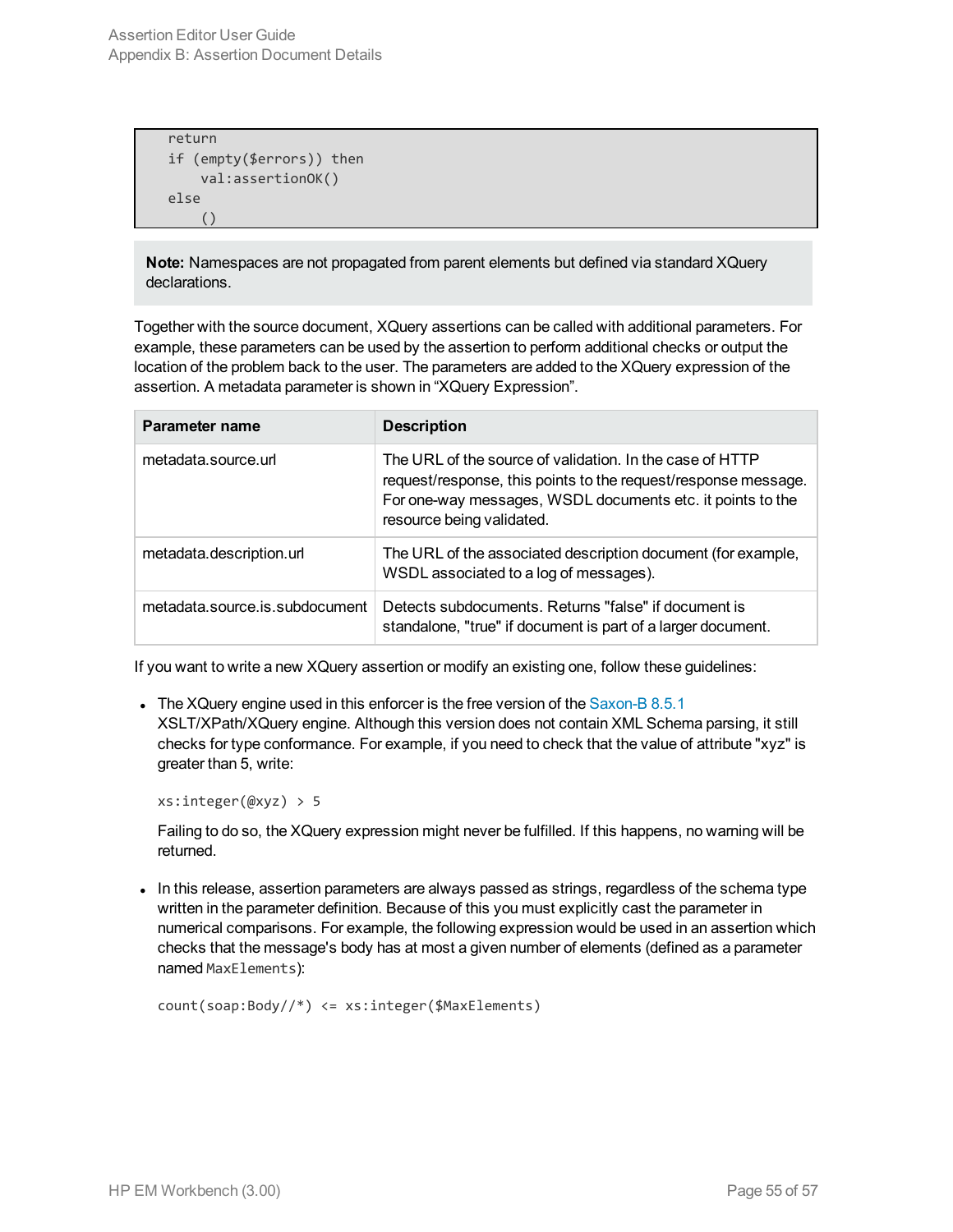# <span id="page-55-0"></span>Appendix C: Integrating XQuery Function Libraries

You can integrate a user-defined XQuery Library into Assertion Editor.

#### **To Integrate an XQuery Function Library:**

- 1. You JAR file must have the following structure:
	- vour-lib.jar
		- <sup>o</sup> META-INF
			- your-XQueryContext.xml
		- <sup>o</sup> com
			- your-class

your-XQueryContext.xml should match the following structure:

```
<?xml version="1.0" encoding="UTF-8"?>
<beans xmlns="http://www.springframework.org/schema/beans"
   xmlns:xsi="http://www.w3.org/2001/XMLSchema-instance"
   xmlns:aop="http://www.springframework.org/schema/aop"
   xmlns:jee="http://www.springframework.org/schema/jee"
   xmlns:lang="http://www.springframework.org/schema/lang"
   xmlns:tx="http://www.springframework.org/schema/tx"
   xmlns:util="http://www.springframework.org/schema/util"
   xmlns:context="http://www.springframework.org/schema/context"
   xsi:schemaLocation="http://www.springframework.org/schema/beans
   http://www.springframework.org/schema/beans/spring-beans.xsd
   http://www.springframework.org/schema/aop
   http://www.springframework.org/schema/aop/spring-aop.xsd
   http://www.springframework.org/schema/jee
   http://www.springframework.org/schema/jee/spring-jee.xsd
   http://www.springframework.org/schema/lang
   http://www.springframework.org/schema/lang/spring-lang.xsd
   http://www.springframework.org/schema/tx
   http://www.springframework.org/schema/tx/spring-tx.xsd
   http://www.springframework.org/schema/util
   http://www.springframework.org/schema/util/spring-util.xsd
   http://www.springframework.org/schema/context
   http://www.springframework.org/schema/context/spring-context.xsd">
   <context:annotation-config/>
```